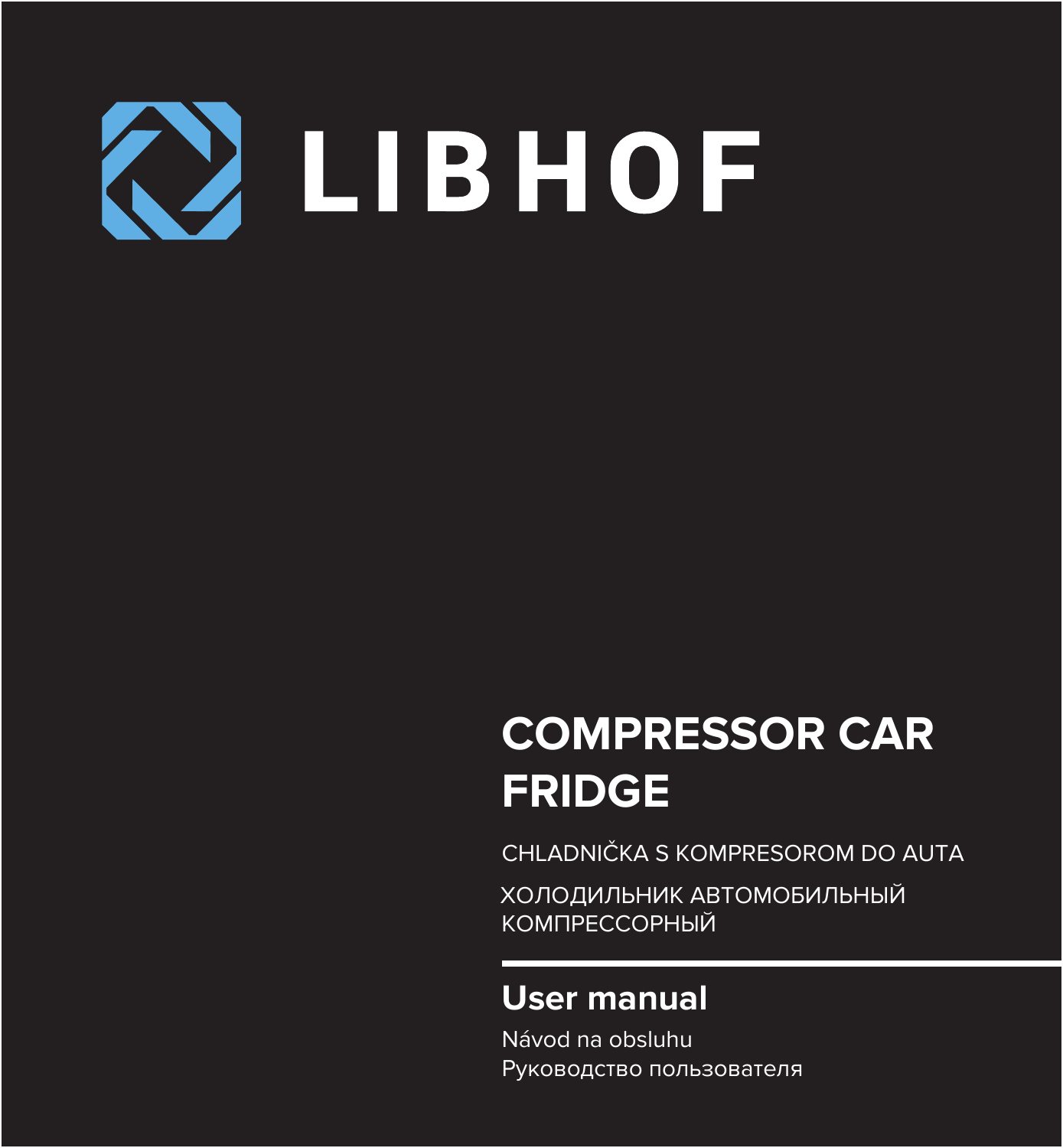Please read this operating manual carefully before starting the device. Keep it in a safe place for future reference. If the device is passed on to another person, this operating manual must be handed over to the user along with it.

The manufacturer can not be held liable for damage resulting from improper usage or incorrect operation.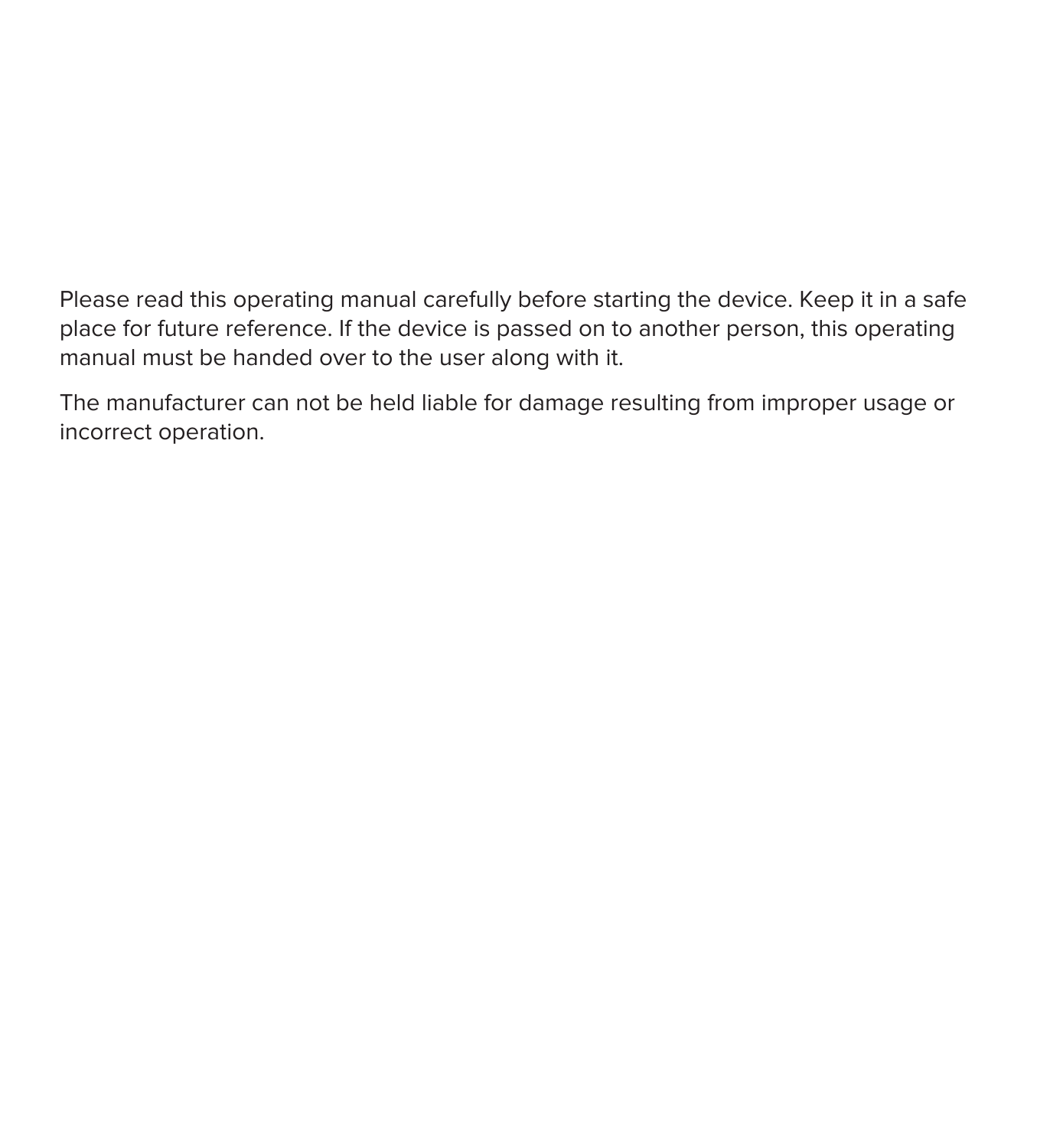# **CONTENT**

| 1. SAFETY INSTRUCTION             | 5  |
|-----------------------------------|----|
|                                   |    |
|                                   |    |
| 2. COOLING DEVICE APPLICATION     | 8  |
| 3. COOLING DEVICE FUNCTION        | 9  |
| 4. DISPLAY ELEMENTS AND OPERATION | 10 |
|                                   |    |
|                                   |    |
|                                   |    |
|                                   |    |
|                                   |    |
|                                   |    |
|                                   |    |
| 5. CONNECTING THE COOLING DEVICE  | 15 |
|                                   |    |
|                                   |    |
| 6. USING THE COOLING DEVICE       | 17 |
|                                   |    |
|                                   |    |
|                                   |    |
| 7. CLEANING AND MAINTENANCE       | 19 |
|                                   | 19 |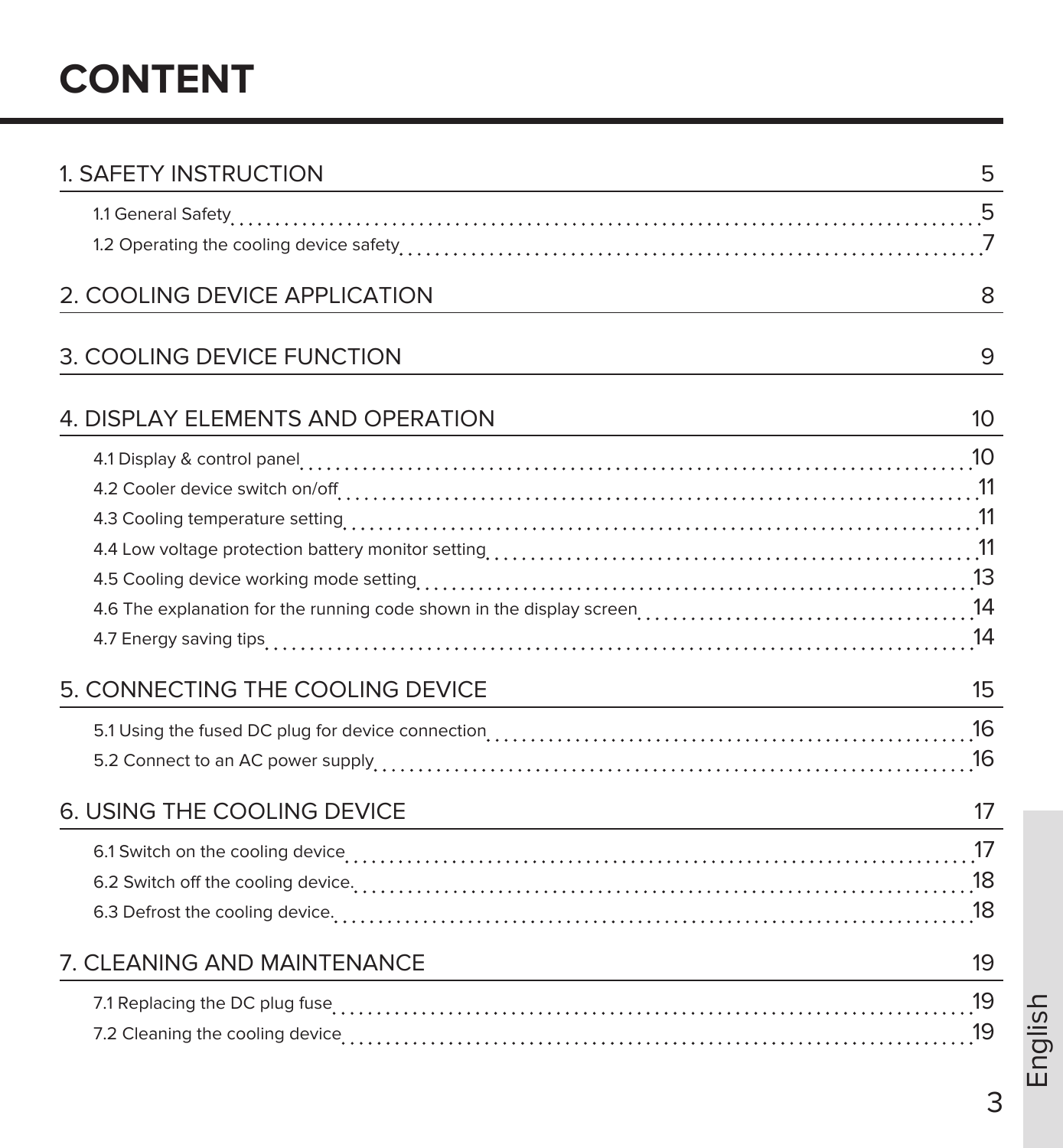|                    | 20 |
|--------------------|----|
|                    | 20 |
|                    |    |
| 8. PROBLEM SOLVING |    |
|                    |    |
| 9. DISPOSAL        | フフ |
|                    |    |
| 10. TECHNICAL DATA |    |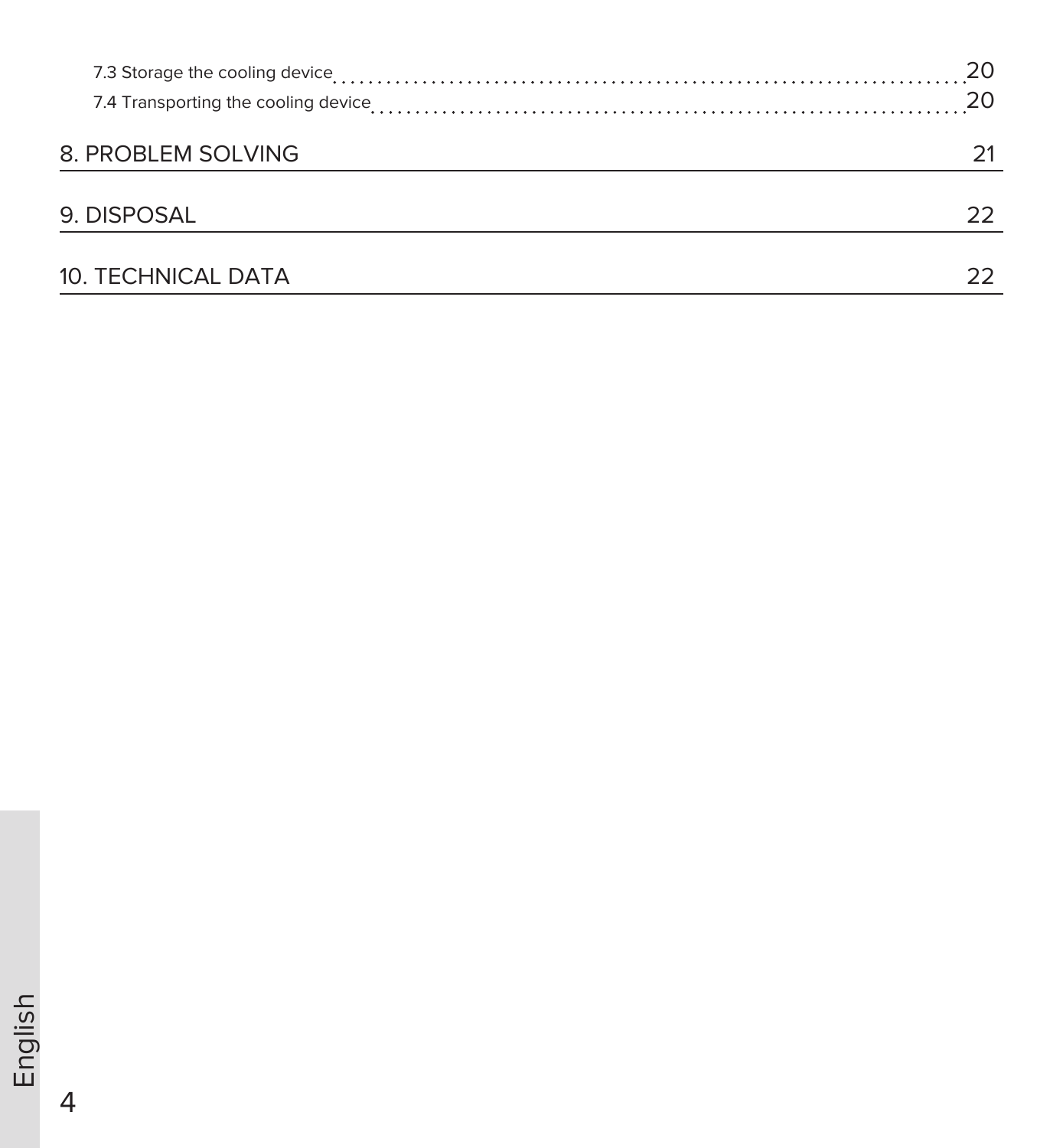## **1.1 General Safety**

#### **WARNING!**

Do not operate the cooling device if it is visibly damaged.

If this cooling device's power cable is damaged, it must be replaced by the customer service in order to prevent safety danger.

This cooling device may only be repaired by qualified personnel, improper repair can lead to considerable danger.

Cleaning and user maintenance must not be carried out by children without supervision.

Children must be supervised to ensure that they do not play with the cooling device.

Always keep and use the cooling device out of the reach of children under age of 8 years.

Do not store any explosive substances such as spray cans with a flammable propellant in the cooling device.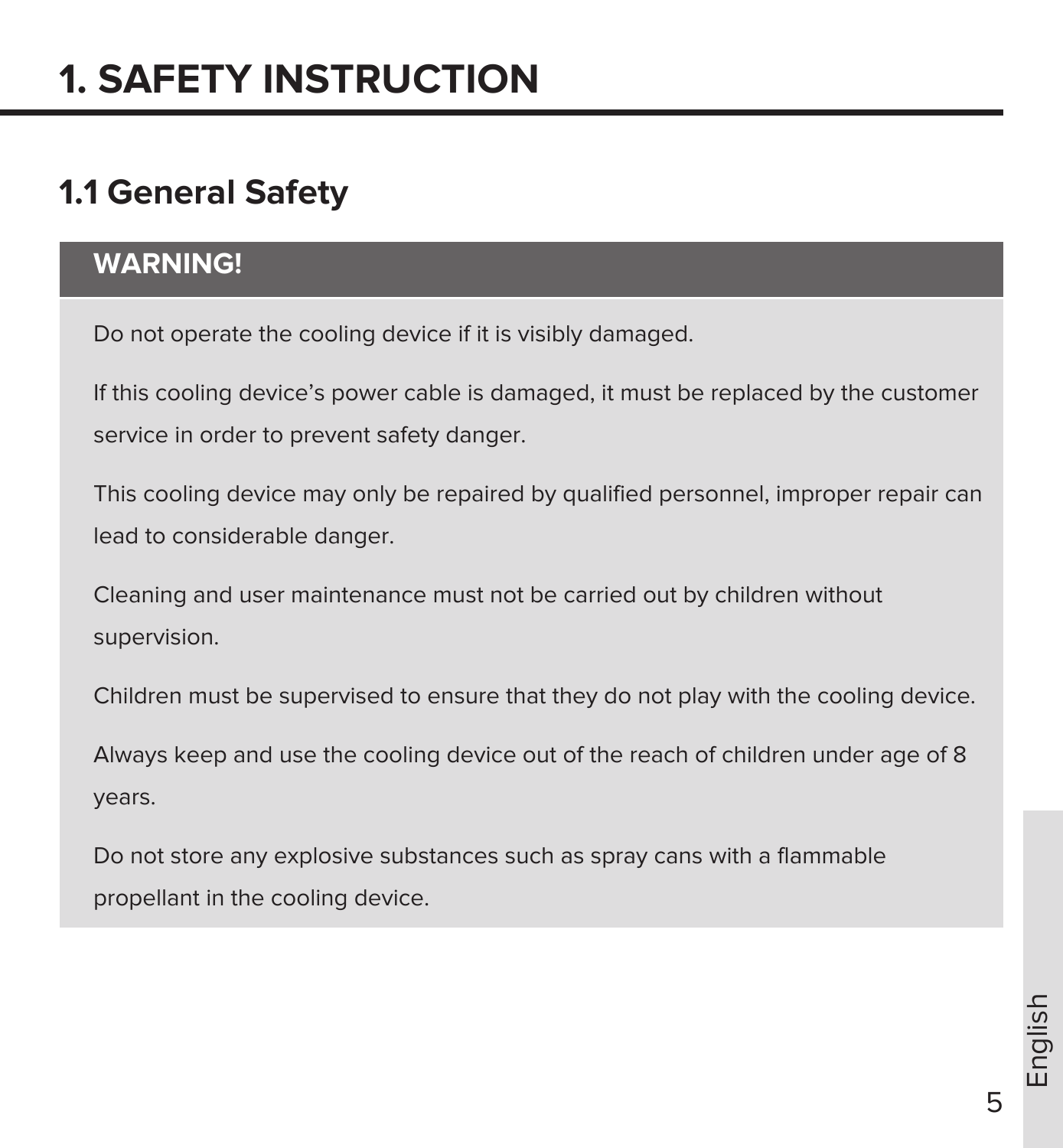## **CAUTION!**

Disconnect the cooling device from the power supply:

- before each cleaning and maintenance
- after every use
- food may only be stored in its original package or in suitable containers.

#### **NOTICE!**

Check that the voltage specification on the rating label corresponds to that of the power supply.

Only connect the cooling device as follows:

- connect the DC cable to a DC power supply in the vehicle
- or connect the DC cable to an AC adaptor and then connect the AC adaptor to the AC power supply.

Never pull the plug out of the socket by the cable.

If the cooling device is connected to the DC outlet, disconnect the cooling device and other power consuming devices from the battery before connecting a quick charging device.

If the cooling device is connected to the DC outlet, disconnect the cooling device or switch it off when you turn off the engine. Otherwise you may discharge the battery.

The cooling device is not suitable for transporting caustic material or material contains solvents.

The insulation of the cooling device contains flammable cyclopentane and requires special disposal procedures. Deliver the cooling device at the end of its life-cycle to an appropriate recycling.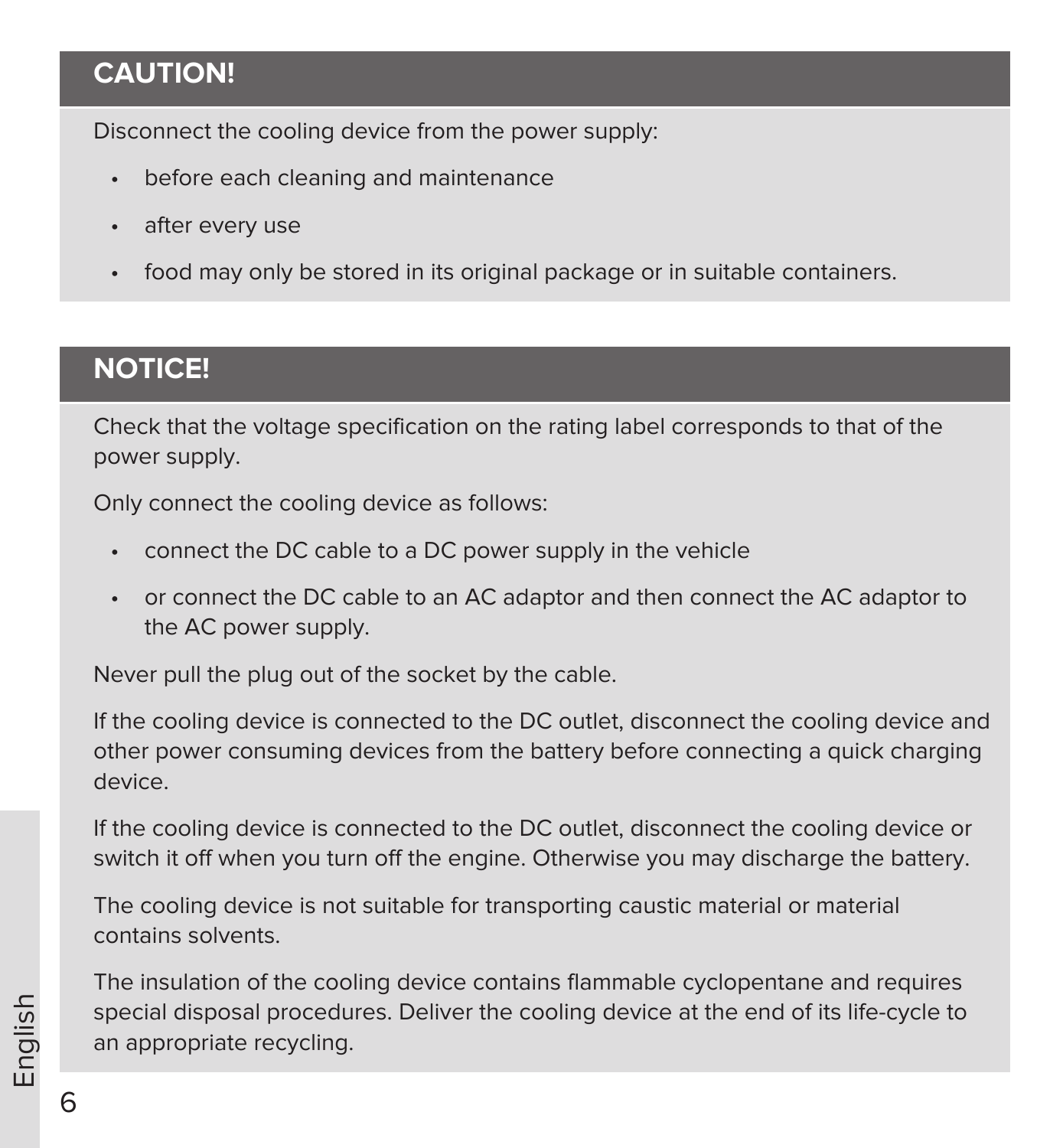# **1.2 Operating the cooling device safety**

## **CAUTION!**

Before starting the cooling device, ensure that the power supply line and the plug are dry.

## **NOTICE!**

- Do not use electric device inside the cooling device unless they are recommended by the manufacturer for the purpose.
- Do not place the cooling device near naked flames or other heat sources (heaters, direct sunlight, gas ovens etc.)
- Danger of overheating!
- Ensure at all times that there is sufficient ventilation so that the heat arises during operation does not build up. Make sure the cooling device is sufficiently far away from walls and other objects so that the air can circulate.
- Ensure that the ventilation openings are not covered.
- Do not fill the inner container with ice or fluid.
- Do not immerse the cooling device into the water.
- Protect the cooling device and the cable against heat and moisture.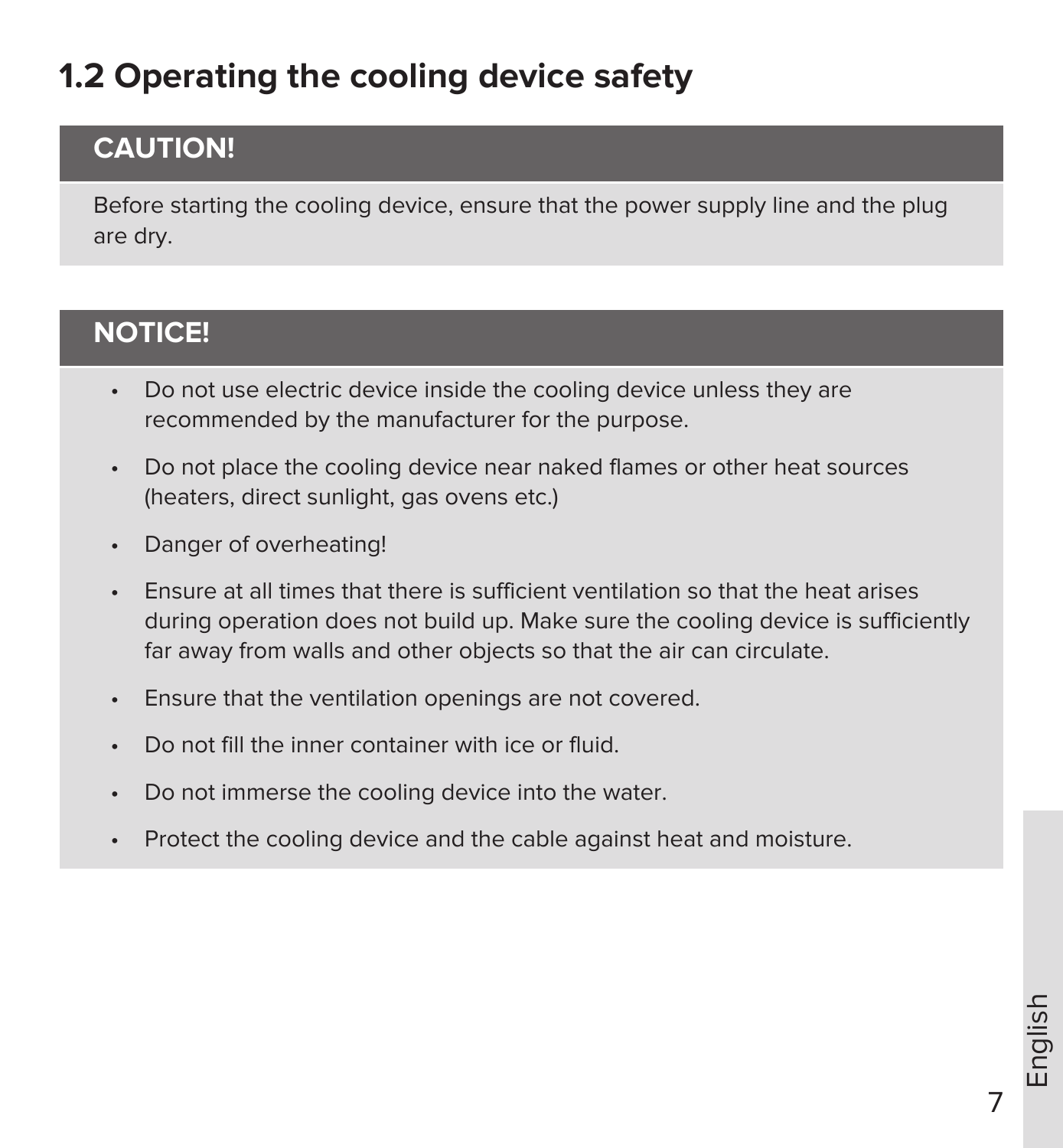# **2. COOLING DEVICE APPLICATION**

The cooling device is designed to be operated from:

- DC on-board power supply from a vehicle, boat or caravan.
- DC external battery
- AC power supply by AC adaptor.

The cooling device is intended to be used in household and similar application such as

- Staff kitchen areas in shops, offices and other working environments.
- Farm houses
- Clients in hotels, motels and other residential type environments.
- Bed and breakfast type environments.

## **CAUTION! Health danger!**

Please check if the cooling capacity of the device is suitable for storing the food or medicine you wish to cool.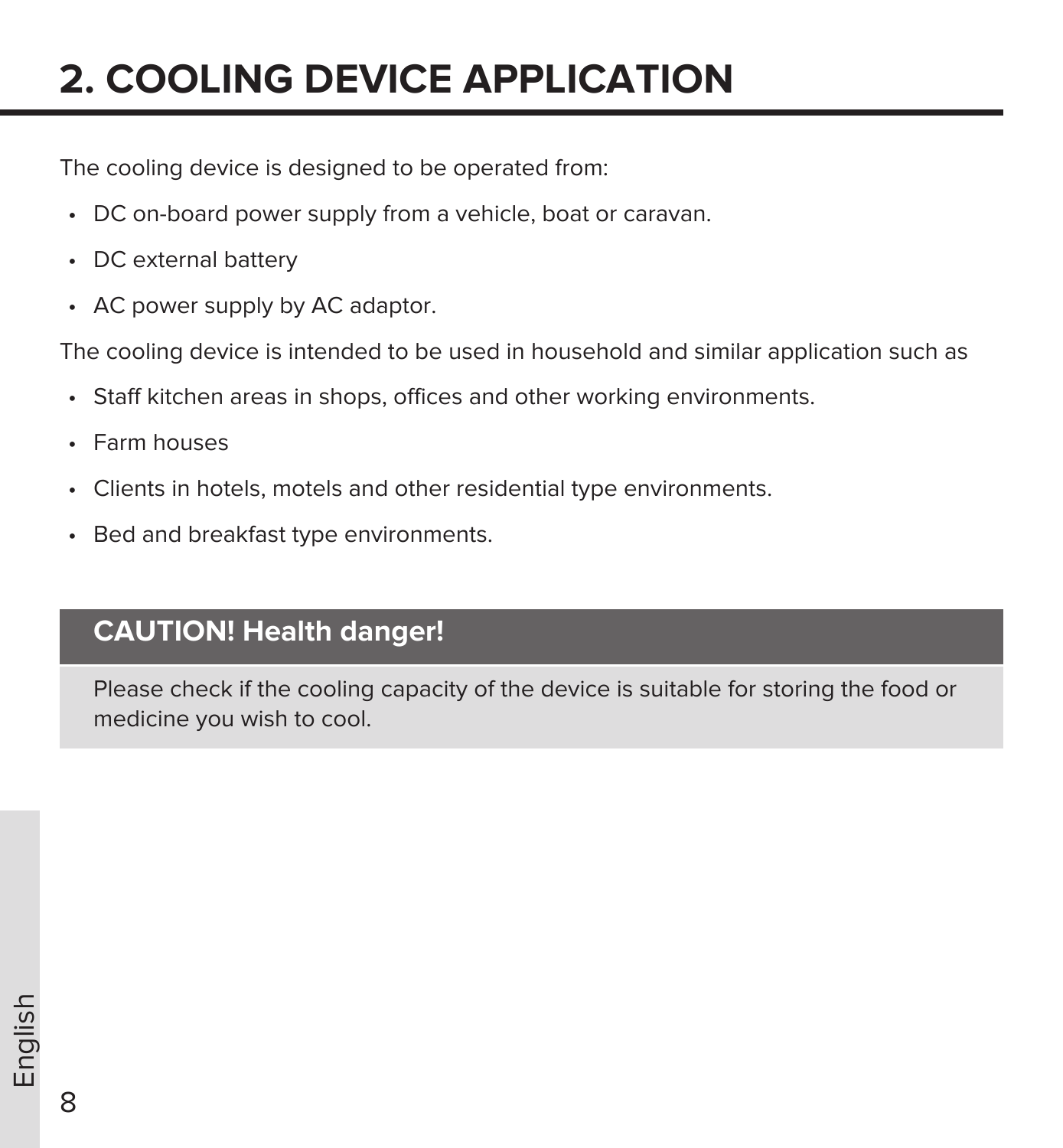# **3. COOLING DEVICE FUNCTION**

The cooler device can refrigerate or freeze food products. A fast-acting and efficient cooling system provides maintenance-free cooling performance with a compressor and control module. The cooling device is designed for mobile use and it can be used in the various harsh condition and situation.

Function description:

- 3-level battery monitor for protecting the vehicle battery.
- Display with temperature gauge (switch off automatically at low battery voltage). The actual temperature in the chamber and the temperature displayed on the display may differ up to 4°C.
- Temperature adjustment (with two buttons in step of 1°C or 2°F).

 $\mathsf{Q}$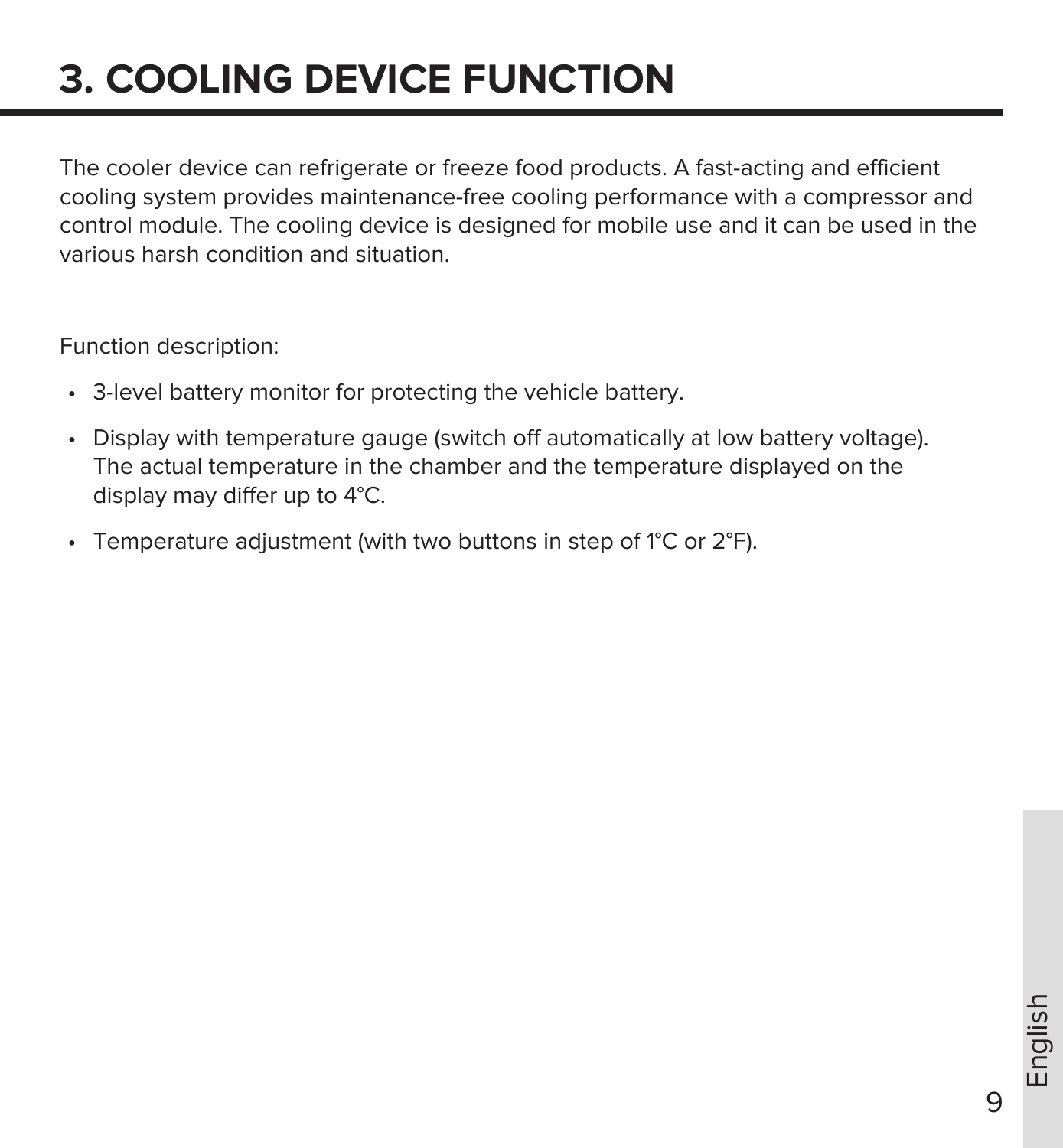# **4. DISPLAY ELEMENTS AND OPERATION**

## **NOTICE!**

- After buying your new cooling device, please keep the new cooling device horizontally for more than 6 hours before starting.
- Before staring your new cooling device for the first time, your should clean it inside and outside with a damp cloth for hygienic reasons. Please also refer to the chapter «Cleaning and Maintenance».

# $10000$

## **4.1 Display & control panel**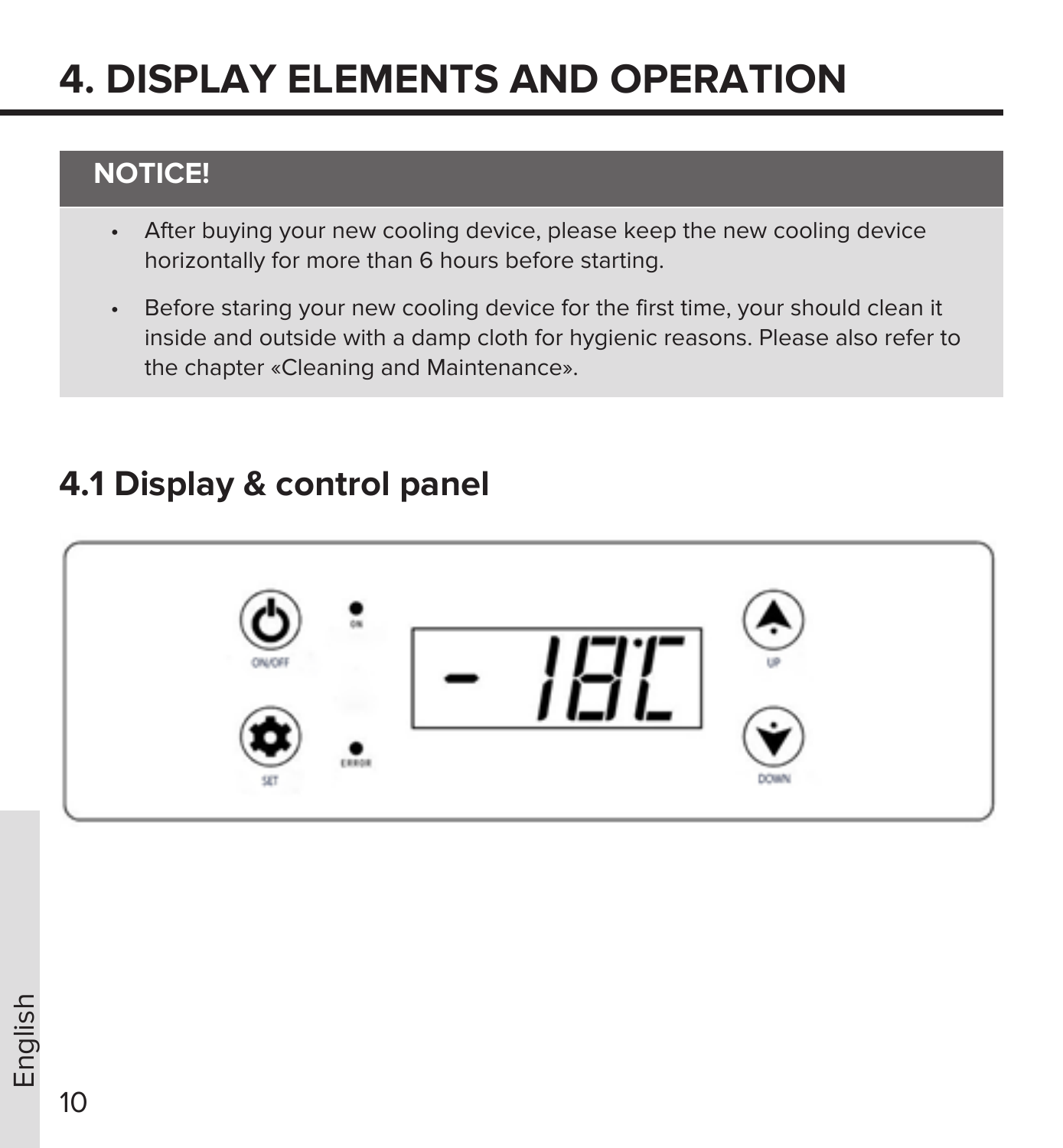# **4.2 Cooler device switch on/off**

**Switch on:** Touch the button «ON/OFF» once lightly by your finger.

**Switch off:** Keep touching the button «ON/OFF» for about five seconds.

# **4.3 Cooling temperature setting**

- Switch on the cooling device.
- Select temperature display unit: First touch the button «down» without releasing, at the same time use your another finger to touch the button «set» without releasing, keep your two fingers touching the two buttons «set» and «down» for about 10 seconds, there will be flashing «°C» or «°F» appearing in the display screen, release your two fingers from the two buttons «down» and «set». Then touch the button «up» or «down» to select the temperature unit Celsius or Fahrenheit. The selected temperature unit will appear and flash in the displayscreen for a few seconds, and then the display screen will return to display the current Temperature automatically.
- Cooling temperature setting: touch the button «set» once, then touch the «UP +» and «DOWN -» button to set the cooling temperature you want. The selected temperature number will flash in the display screen for a few seconds, and then the display screen will return to display the current temperature automatically.

## **4.4 Low voltage protection battery monitor setting**

The cooling device is equipped with a 3-level battery monitor which protects your vehicle battery against excessive discharging when the device is connected to the on-board DC supply.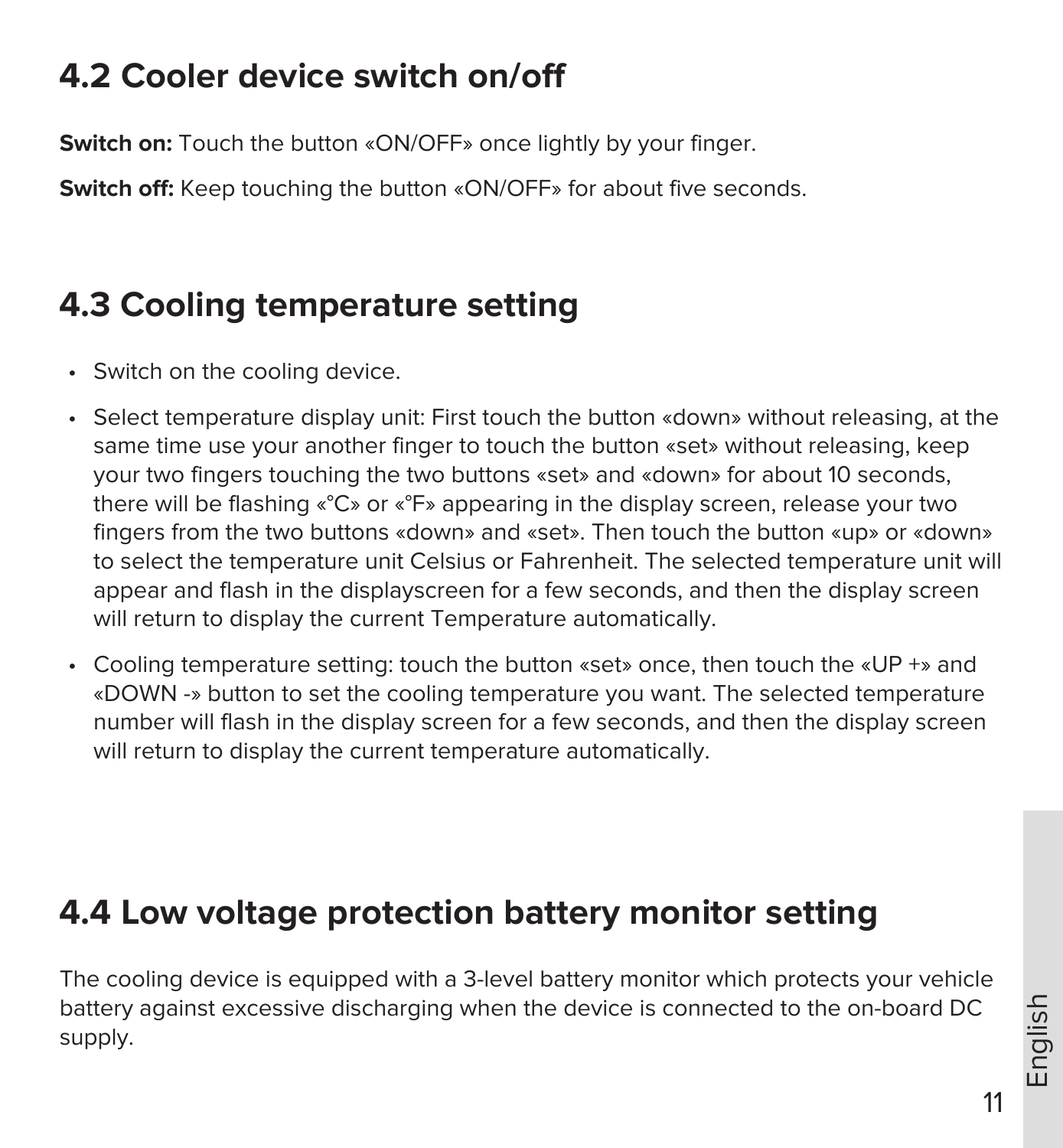If the cooler is operated when the vehicle ignition is switched off, the cooler switches off automatically as soon as the supply voltage falls below a set level. The cooler will switch back on once the battery has been recharged to the restart voltage level.

## **NOTICE! Danger of damage!**

When switched off by the battery monitor, the battery will no longer be fully charged. Avoid starting repeatedly or operating without longer charging phases. Ensure that the battery is recharged.

|     | <b>Monitor Level</b>  | Η1   | H <sub>2</sub> | H <sub>3</sub> |
|-----|-----------------------|------|----------------|----------------|
|     | Switch-off voltage, V | 10.3 | 10.8           | 11.3           |
| 12V | Restart voltage, V    | 11.1 | 11.8           | 12.6           |
|     | Switch-off voltage, V | 21.5 | 22.3           | 24.3           |
| 24V | Restart voltage, V    | 22.7 | 23.7           | 25.7           |

In «H3» level, the battery monitor responds faster than at the level «H1» and «H2».

When the cooler is supplied by the started battery, select the battery monitor level «H3». if the cooling device is connected to a supply battery, the battery monitor level «H1» will suffice.

- Switch on the cooling device.
- There are 3-level low voltage protection battery monitor setting: H1, H2 and H3. Touch the button «UP « and «DOWN» at the same time for about five seconds, there will be flashing «H1» or «H2» or «H3» appear in the display screen, touch the button «UP +» or «DOWN -» to select the battery monitor level «H1» or «H2» or «H3» to protect your vehicle battery. The selected monitor level «H1» or «H2» or «H3» will flash in the display screen for a few seconds after setting, the display flashes several times before it return to the current temperature.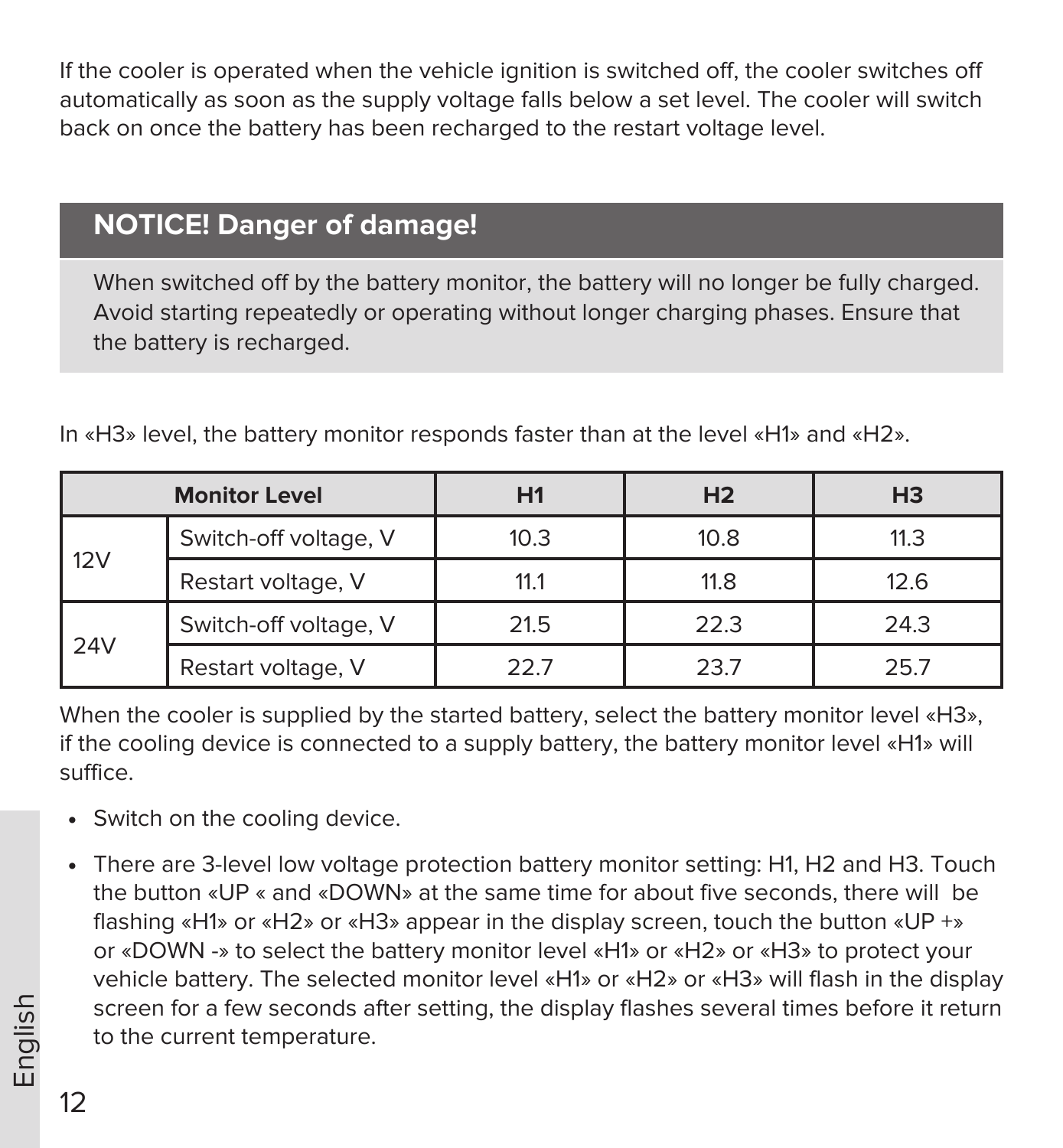# **4.5 Cooling device working mode setting**

Cooling device working mode selection.

There are two working modes in the device:

- HH working mode: the cooling device will work normally in this mode. The LED light «on» will be red in this working mode.
- ECO working mode: the cooling device working will be energy saving. The LED light «on» will be green in this working mode.
- Touch the button «set» twice continually , there will be flashing letter «HH» or «ECO» display in the screen, use the button «UP +» and «DOWN -» to select the mode you what. The working mode letter «HH» or «ECO» will flash in the screen for a few seconds, and then the display screen will return to display the current temperature.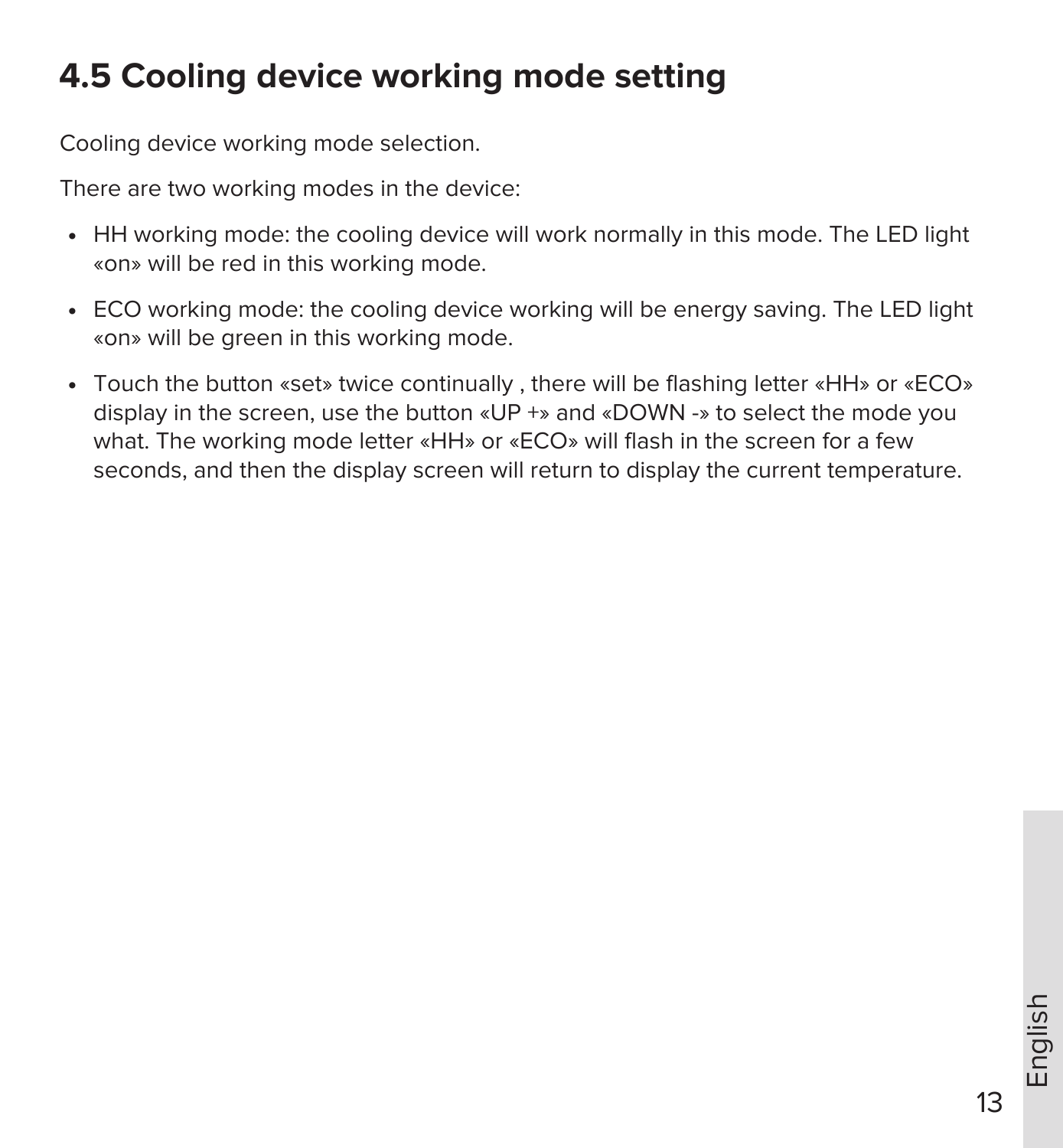# **4.6 The explanation for the running code shown in the display screen**

| Error<br>Code  | <b>Possible Reason</b>                                      | <b>Suggested Solution</b>                                                                                             |
|----------------|-------------------------------------------------------------|-----------------------------------------------------------------------------------------------------------------------|
| E0             | Sensor circuit is broken or short                           | Connect or replace the sensor                                                                                         |
| E <sub>1</sub> | Input voltage is low                                        | Check the battery voltage or adjust the level of the<br>battery protection system (point 4.4 of the<br>instructions). |
| E <sub>2</sub> | Ventilating fan problem                                     | Check if the ventilating fan is blocked or short<br>circuit.                                                          |
| E3             | Compressor started self-protection                          | Disconnect the device from power supply for 30<br>minutes, and re-start the device.                                   |
| E4             | Compressor protect itself against<br>unusual running speed. | Change the working mode by device control panel                                                                       |
| E5             | Control panel's overheating warning                         | Move the device to a place with well-ventilated<br>installation environment.                                          |

# **4.7 Energy saving tips**

- Choose a well-ventilated installation location which is protected against direct sunlight.
- Allow warm food to cool down first before placing it in the cooling device to keep cool.
- Do not open the cooling device more often than necessary.
- Do not leave the cooling device open for longer than necessary.
- Defrost the cooling device once a layer of ice forms.
- Avoid unnecessary low temperature.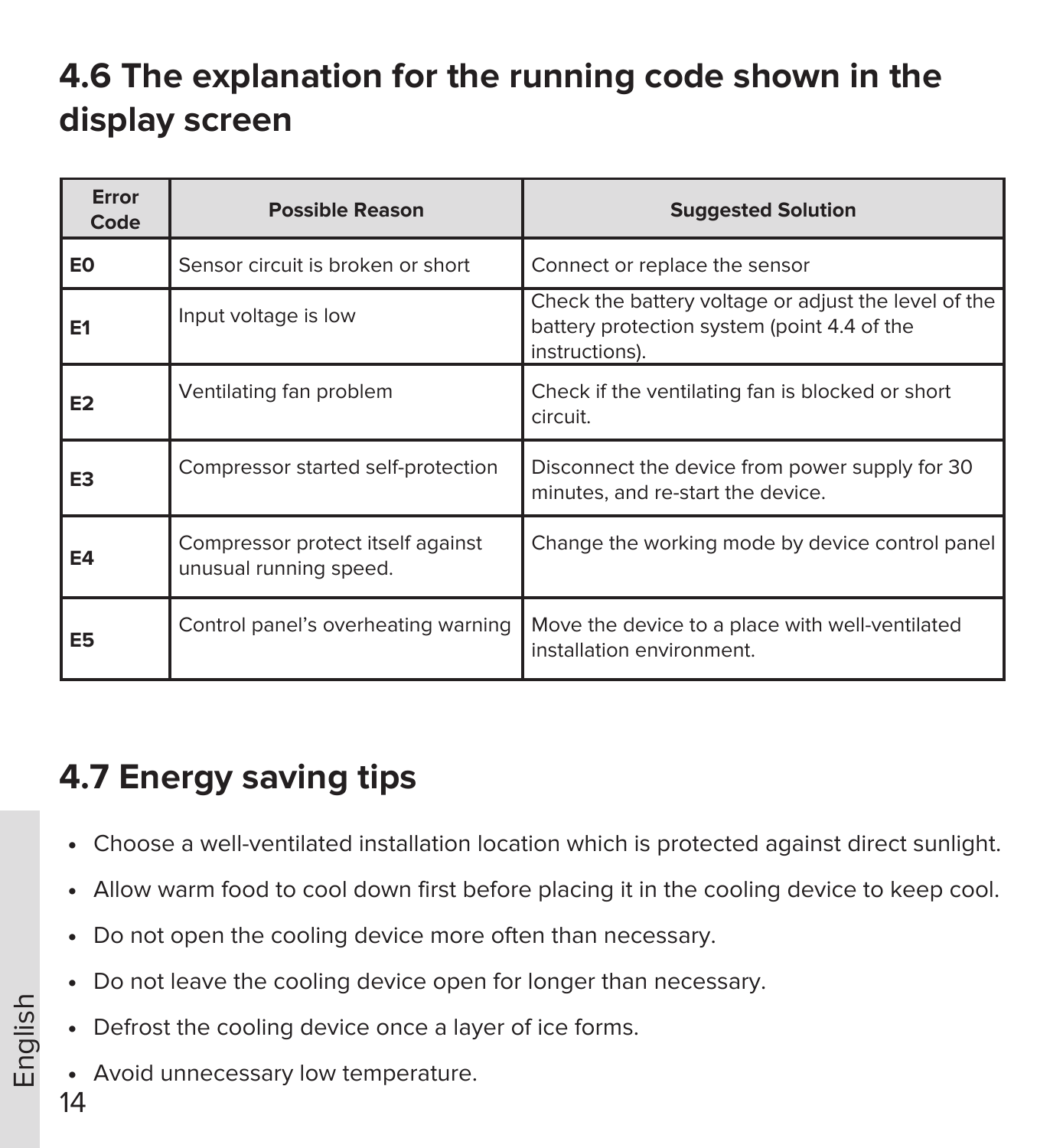# **5. CONNECTING THE COOLING DEVICE**

## **WARNING! DC extension cord**

- Connecting to a battery (vehicle or boat), the cooler can be operated with DC 12V or 24V.
- Under no circumstance should you attempt to splice extension cord wires.
- Do not use power strips or two-way splitter.
- Always unroll or uncoil a DC cord to avoid heat retention and possible melting.

## **NOTICE! Danger of damage!**

Disconnect the cooler and other consumer units from the battery before you connect the battery to a quick charging device. Over-voltage can damage the electronic of the cooling device.

For safety reason, the cooling device is equipped with an electronic system to prevent polarity reversal. This protects the device against short-circuiting when connecting to a battery.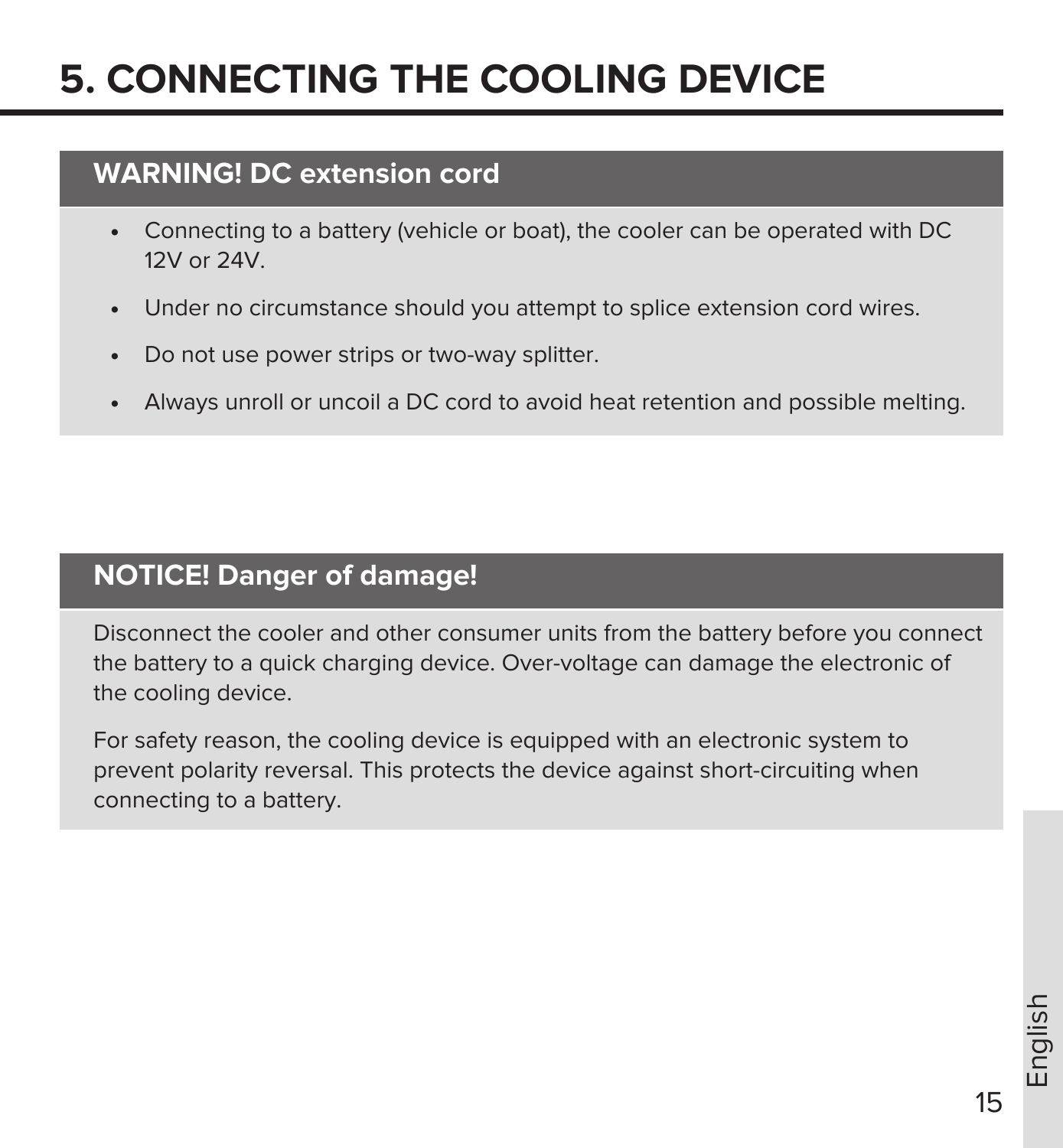# **5.1 Using the fused DC plug for device connection**

#### **NOTICE! Danger of damage!**

For protection of the device, the DC cable supplied includes a fuse inside the plug. Do not remove the fuse from the DC plug. Only use the DC cable supplied.

- Plug the DC cable into the cooling device DC power supply inlet.
- Connect the DC cable to the DC power supply outlet.

# **5.2 Connect to an AC power supply**

- Plug the DC cable into the cooling device DC power supply inlet.
- Connect the DC cable to the cigar lighter socket of an AC adaptor (AC adaptor is optional sale products).
- Connect the AC cable of the AC adaptor to the AC power supply outlet.

#### **NOTICE! Danger of damage!**

- Only use the AC adaptor supplied from the manufacture.
- Never handle plugs and switches with wet hands or if you are standing on a wet surface.
- If you are operating your cooler on board of a boat from a power supply 120V, you must install a residual current circuit breaker between the 120V AC power supply and the cooler. seek advice from a trained technician.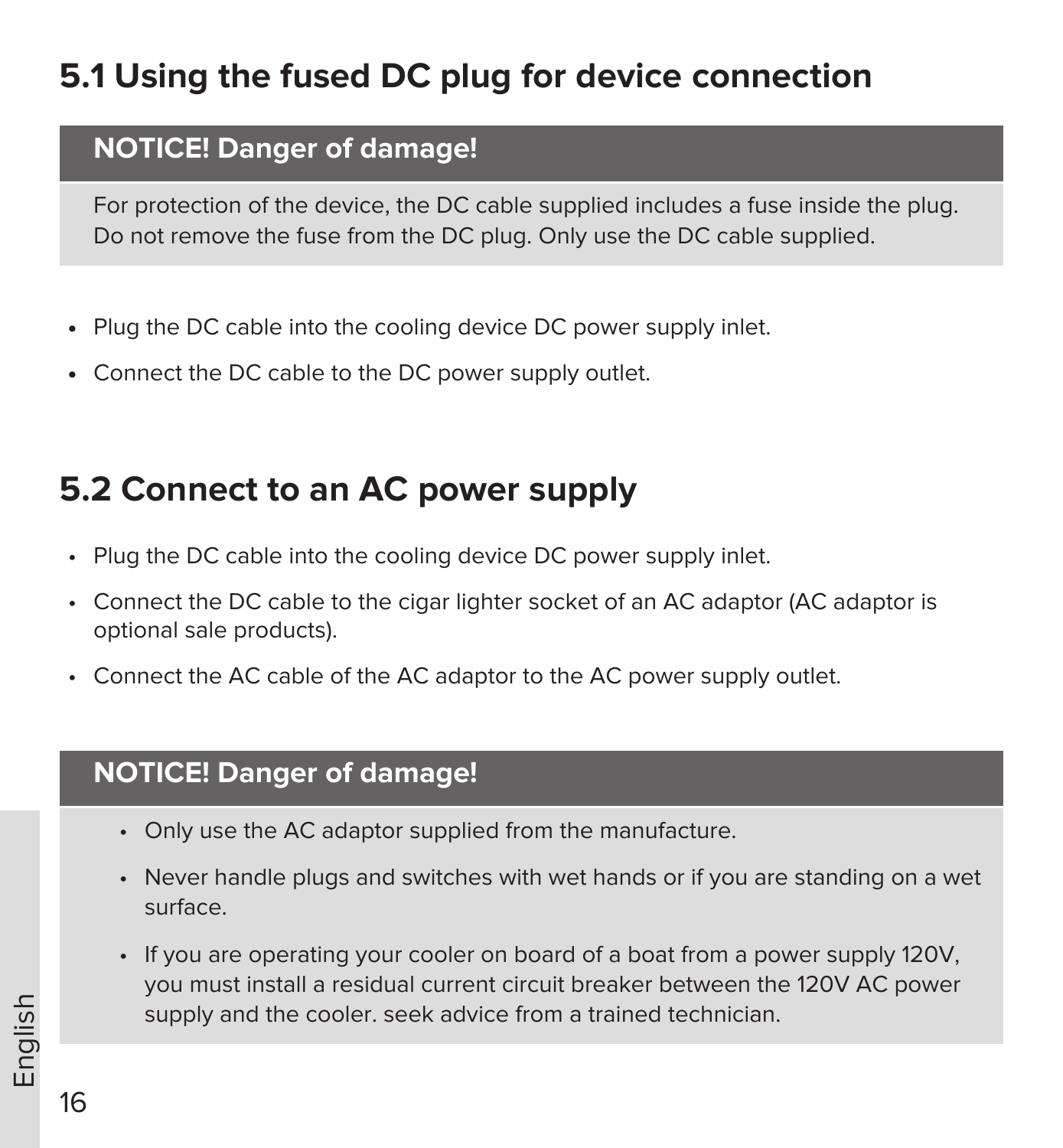# **6. USING THE COOLING DEVICE**

## **6.1 Switch on the cooling device**

#### **NOTICE! Danger of overheating!**

Ensure at all time that there is sufficient ventilation so that the heat which generated during the operation can dissipate. Ensure that the ventilation slots are not covered. Make sure that the device is sufficiently far away from walls and other object so that the air can circulate.

- Place the cooler on a firm foundation.
- Make sure that the ventilation slots are not covered and that the heated air can dissipate.
- Close the cooling device.
- Switch on the cooler.

#### **NOTICE! Danger from excessively low temperature!**

Ensure that the only those objects are placed in the cooler that are intended to be cooled at the selected temperature.

#### **NOTE!**

The temperature displayed in the screen is that of the middle in the interior.

The temperature elsewhere can deviate from this temperature.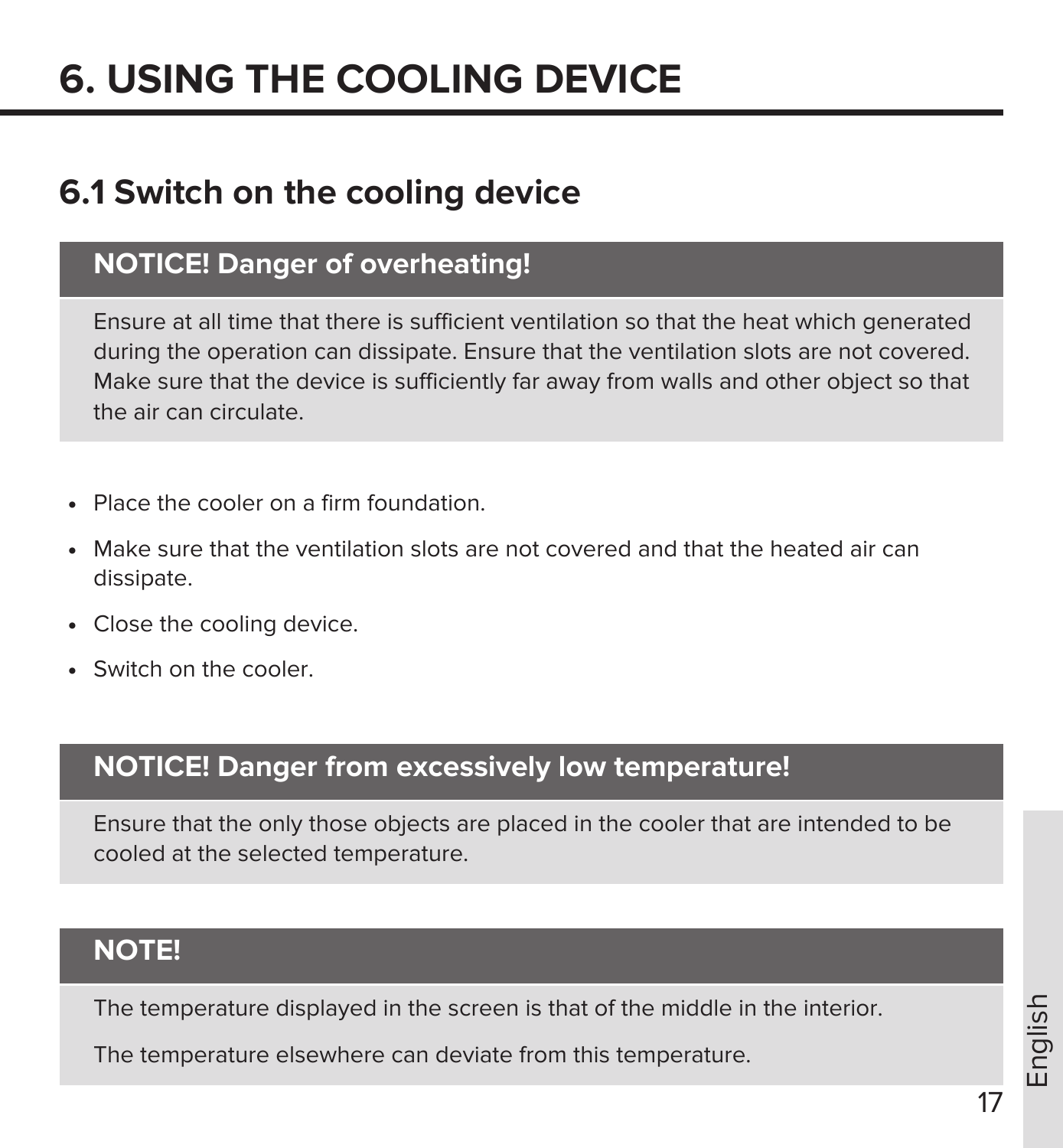# **6.2 Switch off the cooling device.**

- Empty the cooler.
- Switch off the cooler.
- Pull out the DC connection cable from the socket.
- If you do not want to use the cooling device for a longer period of time.
- Leave the device cover slight open, this will prevents odour build-up.

# **6.3 Defrost the cooling device.**

Humidity can form frost in the interior of the cooling device or on the vaporizer, and this will reduce the cooling capacity of device. Defrost the cooling device in good time to avoid this.

## **NOTICE! Danger of damage!**

Never use hard or pointed tools to remove ice or to loosen objects which have frozen in the cooler.

Process the following step to defrost the cooler

- Take out the contents of the cooler.
- If necessary, place them in another cooling device to keep them cool.
- Switch off the device.
- Leave the cover open.
- Wipe off the defrosted water.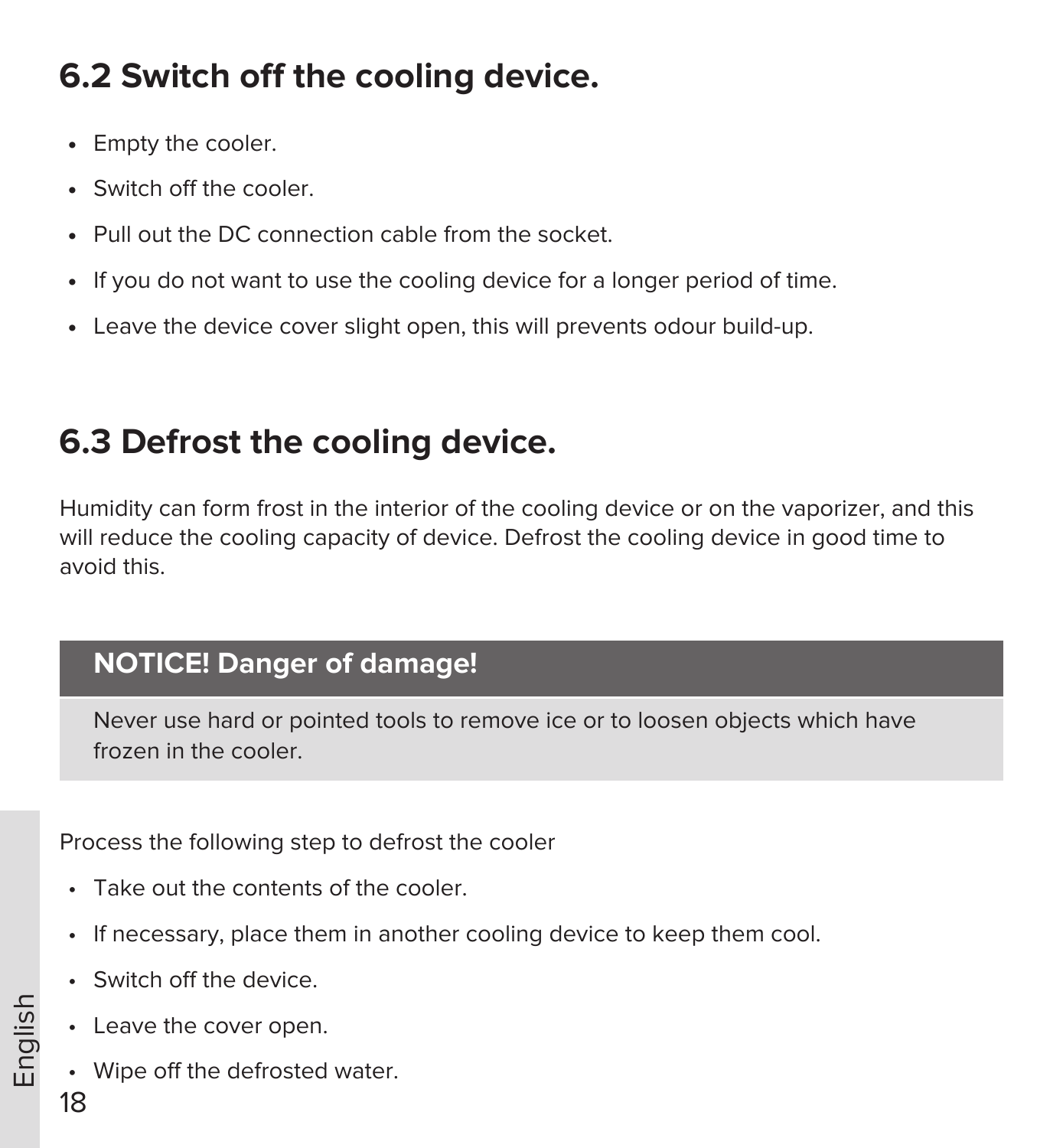# **7. CLEANING AND MAINTENANCE**

# **7.1 Replacing the DC plug fuse**

- Pull off the adapter sleeve from the DC plug.
- Unscrew the screw out of the upper half of the housing.
- Carefully raise the upper half of the housing from the lower half.
- Take out the contact pin.
- Replace the detective fuse with a new fuse with the same type and rating
- Re-assemble the plug in the reverse order.

# **7.2 Cleaning the cooling device**

- Occasionally clean the device interior and exterior with a damp cloth.
- Make sure that the air inlet and outlet vents in the device are free of any dust and dirt, so that heat can be released and the device is not damaged.

#### **WARNING!**

Always disconnect the device from the power supply before you clean and service it.

## **NOTICE! Risk of damage.**

Never clean the cooler under running water or in sink.

Do not use abrasive cleaning agents or hard objects during cleaning as these can damage the cooler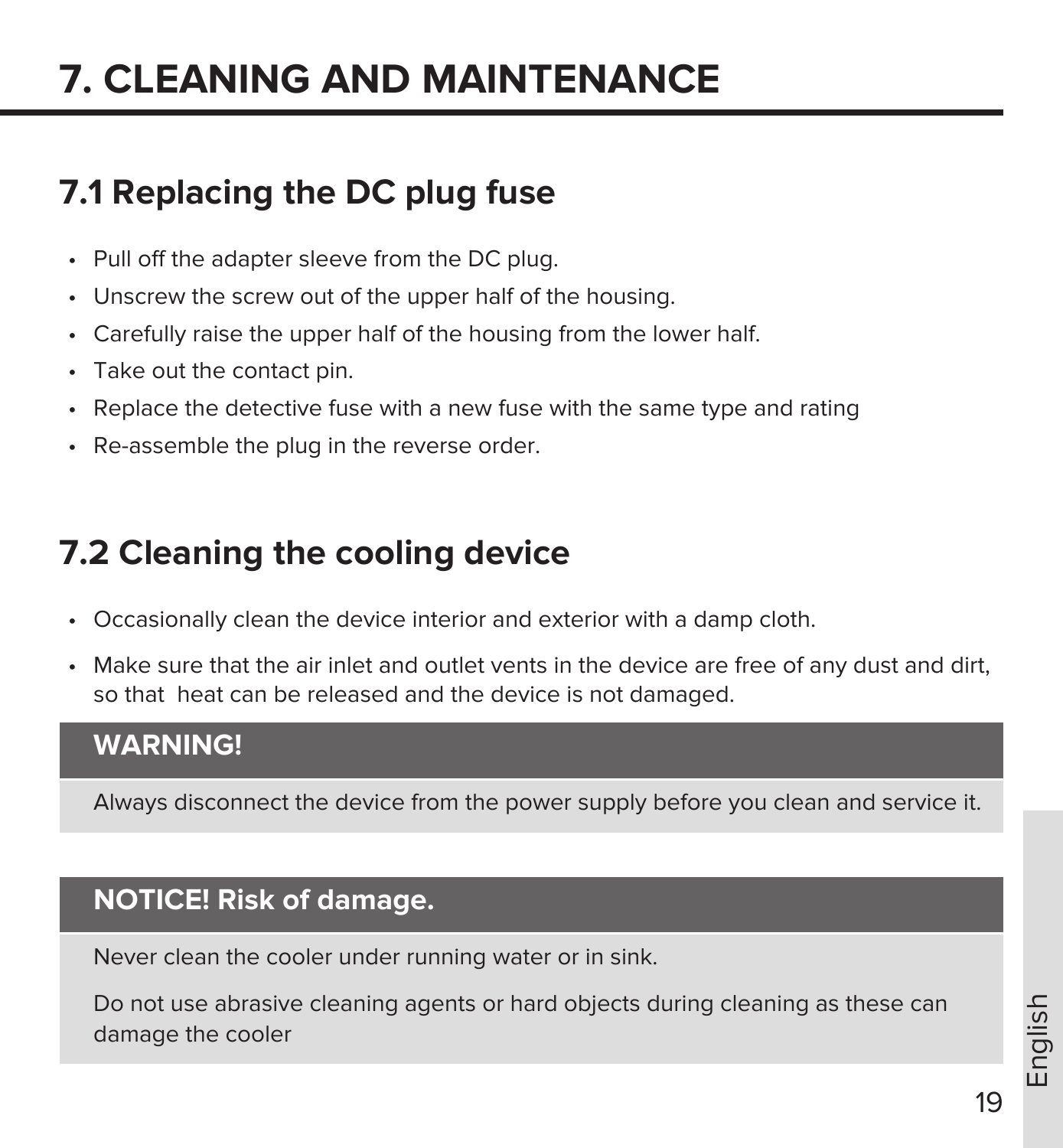## **7.3 Storage the cooling device**

It is recommended to store the fridge in a dry, ventilated room at a temperature of 0°С to +50°С with relative humidity up to 80%, without direct exposure sun rays. For long-term storage, factory packaging is recommended.

## **7.4 Transporting the cooling device**

It is recommended to transport in horizontal position. Otherwise, it is necessary to withstand it without turning on for at least 12 hours in a horizontal position.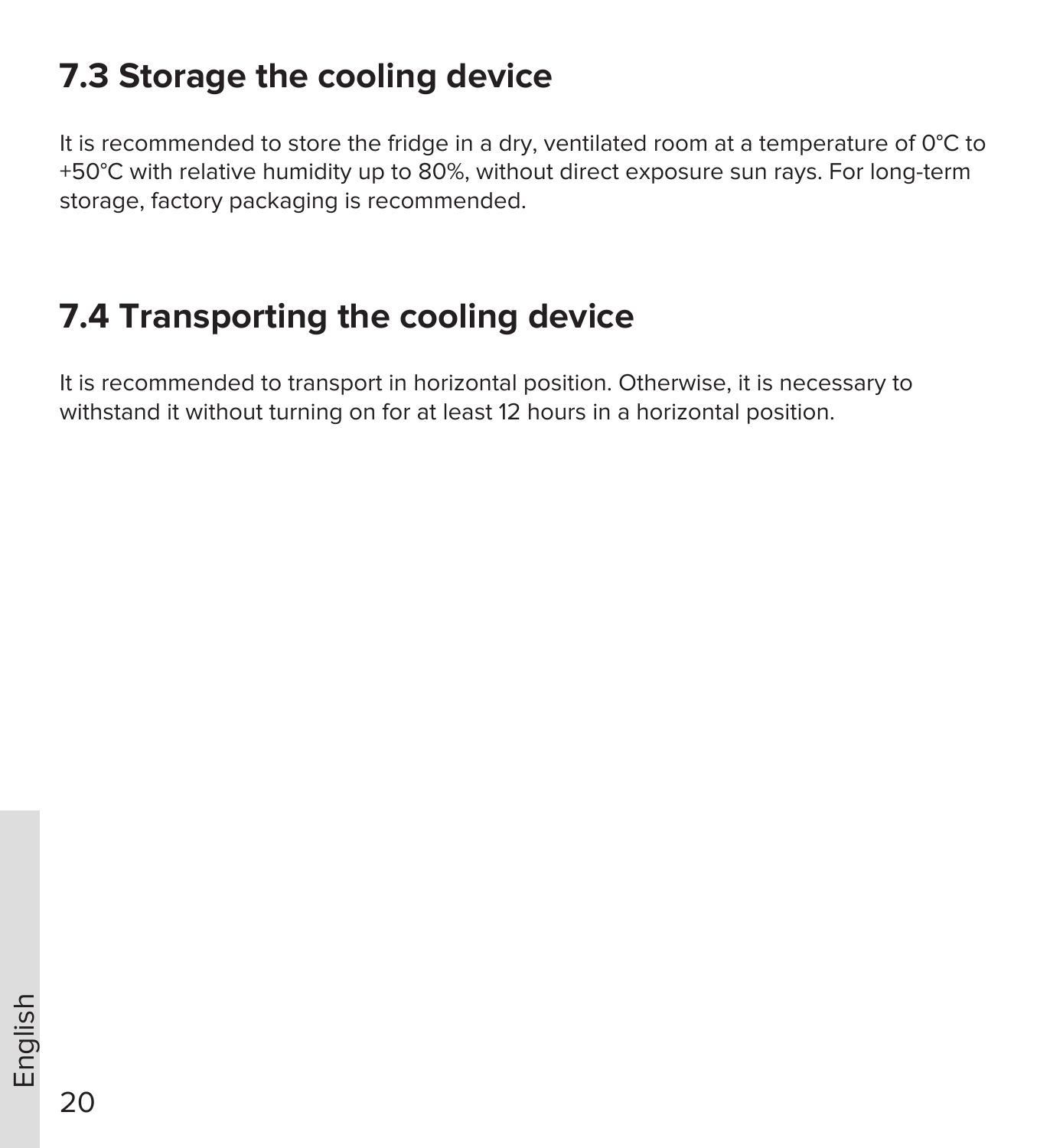# **8. PROBLEM SOLVING**

| Fault                                                                                                                                                                              | <b>Possible cause</b>                                                                           | <b>Suggested remedy</b>                                                                                                                                       |
|------------------------------------------------------------------------------------------------------------------------------------------------------------------------------------|-------------------------------------------------------------------------------------------------|---------------------------------------------------------------------------------------------------------------------------------------------------------------|
| Device does not function, LED<br>light does not glow.                                                                                                                              | No voltage was detected<br>in the DC power supply.                                              | In most vehicles the ignition must be<br>turned on before power supplied to<br>the DC power outlet.                                                           |
|                                                                                                                                                                                    | The cooling device plug<br>fuse is defective.                                                   | Replace the device plug fuse by a<br>new one.                                                                                                                 |
| The device does not cool (plug<br>is inserted, «ON» LED is lit)                                                                                                                    | Defective compressor                                                                            | This can only be repaired by an<br>authorized repair center.                                                                                                  |
| The device does not cool (plug<br>is inserted, display screen<br>shows Error Code»E1»).                                                                                            | Low voltage protection<br>battery monitor is set<br>too high.                                   | Select a lower level for battery<br>monitor                                                                                                                   |
| Please also refer to chapter<br>«5.6 The explanation for the<br>running code shown in the<br>display screen»                                                                       | Battery voltage is too<br>low.                                                                  | Test the battery and charge it if<br>needed                                                                                                                   |
| When operating the device<br>from DC outlet. (the ignition is                                                                                                                      | The DC outlet is dirty, this<br>result in a poor electric<br>contact.                           | If the plug of your device becomes<br>very warm in the DC outlet, either<br>the DC outlet must be cleaned or<br>the plug has not been assembled<br>correctly. |
| on, but the device is not work,<br>the LED light is not on either)                                                                                                                 | The fuse of the DC plug<br>has blown.                                                           | Replace the fuse in the DC plug,<br>please refer to the chapter «8.1<br>Replacing the DC plug fuse.»                                                          |
|                                                                                                                                                                                    | The vehicle fuse has<br>hlown                                                                   | Replace the vehicle's DC outlet fuse,<br>please refer to your vehicle's manual                                                                                |
| The display screen shows the<br><b>Error Code and the vehicle</b><br>does not cool.Please refer to<br>«5.6 The explanation for the<br>running code shown in the<br>display screen» | Please refer to «5.6<br>The explanation for the<br>running code shown in<br>the display screen» | This should only be repaired by an<br>authorized repair center.                                                                                               |

English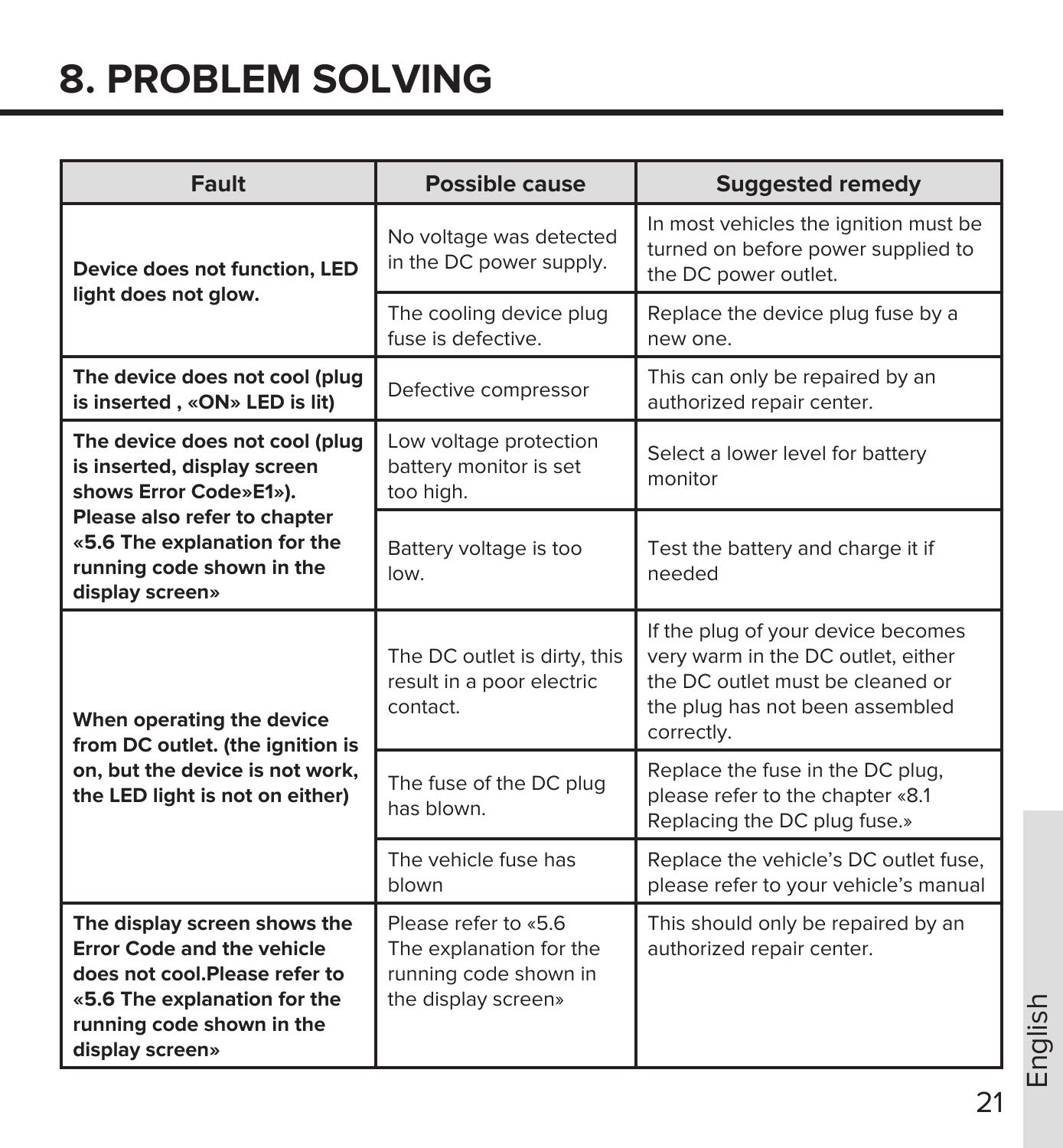# **9. DISPOSAL**

Place the packaging material in the appropriate recycling waste bins wherever possible.

If you wish to finally dispose your device, ask your local recycling center or specialist dealer for details about how to do this in according with the application disposal regulations.

# **10. TECHNICAL DATA**

## **NOTE**

The coolant circuit contains R134a.

Contains fluorinated greenhouse gases.

Hermetically sealed equipment.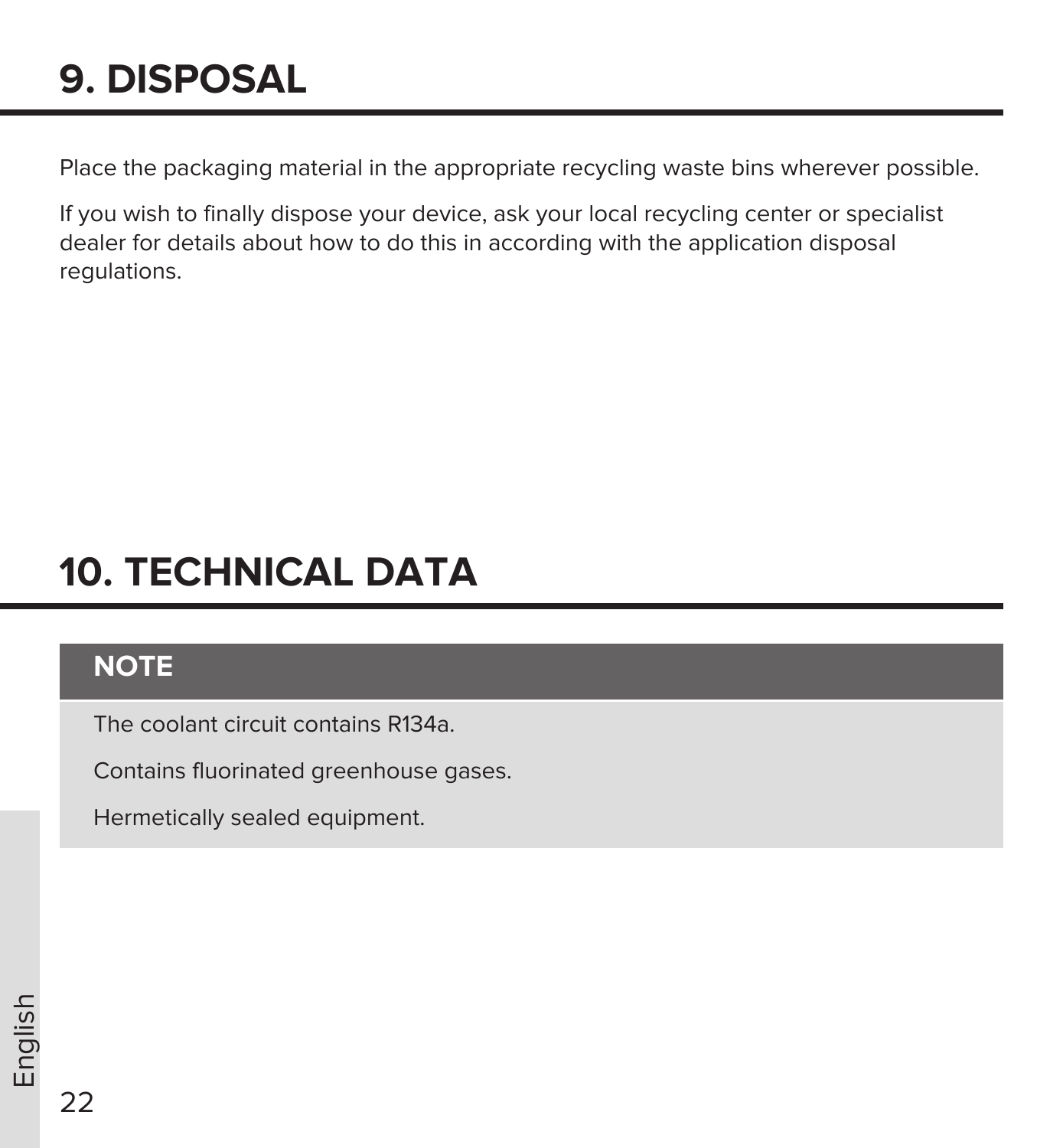| <b>Model</b>                                         | $Q-18$                   | $Q - 22$ | $Q-28$ | $Q-26$ | $Q-36$         | $Q - 30$ | $Q-40$         | $Q-55$ | $Q-65$ |
|------------------------------------------------------|--------------------------|----------|--------|--------|----------------|----------|----------------|--------|--------|
| Connection Voltage, V                                | DC 12/24                 |          |        |        |                |          |                |        |        |
| Related current (12B), A                             | 3.5                      | 3.5      | 3.8    | 3.8    | $\overline{4}$ | 3.8      | $\overline{4}$ | 4.2    | 4.6    |
| Related current (24B), A                             | 1.7                      | 1.7      | 1.9    | 1.9    | 2              | 1.9      | $\overline{2}$ | 2.1    | 2.3    |
| Cooling capacity, °C (°F)                            | +20 to -25 (+50 to -13)  |          |        |        |                |          |                |        |        |
| Volume, L                                            | 17                       | 20       | 27     | 29     | 37             | 30       | 38             | 50     | 60     |
| Climate class                                        | SN, N, ST, T             |          |        |        |                |          |                |        |        |
| Refrigerant quantity, g                              | 24                       | 36       | 32     | 32     | 33             | 32       | 34             | 35     | 38     |
| Power consumption, W                                 | 40                       | 40       | 45     | 45     | 48             | 45       | 48             | 50     | 55     |
| Refrigerant                                          | <b>R134A</b>             |          |        |        |                |          |                |        |        |
| Insulation                                           | Polyurethane             |          |        |        |                |          |                |        |        |
| Cooling System                                       | Compressor               |          |        |        |                |          |                |        |        |
| Ambient temperature,<br>$^{\circ}$ C ( $^{\circ}$ F) | +16 to +43 (+61 to +110) |          |        |        |                |          |                |        |        |

English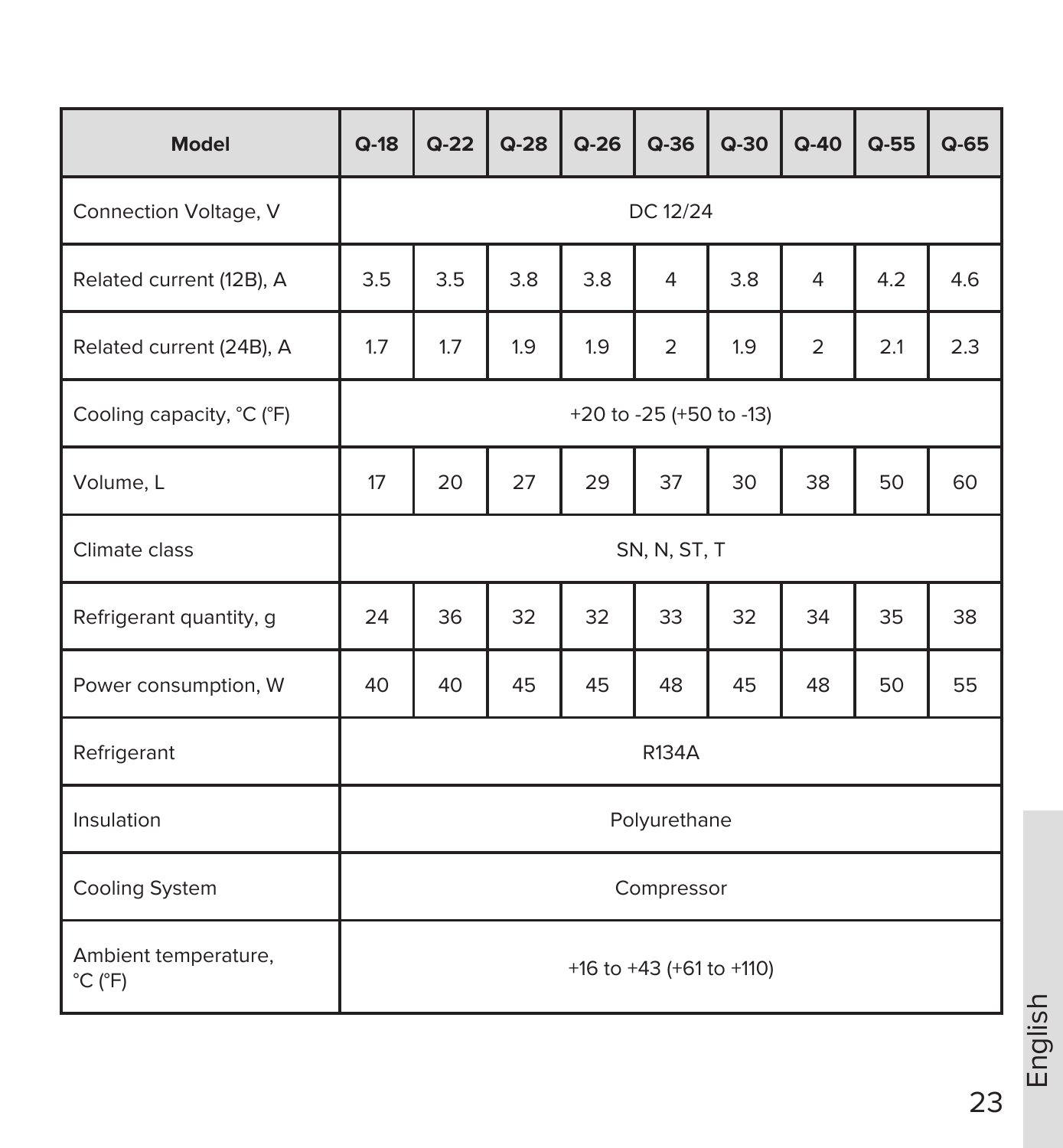| Model                        | $K-20$                     | $K-26$ | $K-30(H)$ | $X-18$ | $X-26$ |
|------------------------------|----------------------------|--------|-----------|--------|--------|
| Connection Voltage, V        | DC 12/24                   |        |           |        |        |
| Related current (12B), A     | 3.5                        | 3.5    | 3.8       | 3.5    | 3.8    |
| Related current (24B), A     | 1.7                        | 1.7    | 1.9       | 1.8    | 1.9    |
| Cooling capacity, °C (°F)    | +20 to -25 (+50 to -13)    |        |           |        |        |
| Volume, L                    | 19<br>23<br>31<br>25<br>17 |        |           |        |        |
| Climate class                | SN, N, ST, T               |        |           |        |        |
| Refrigerant quantity, g      | 35                         | 37     | 42        | 40     | 40     |
| Power consumption, W         | 39                         | 42     | 46        | 42     | 45     |
| Refrigerant                  | R134A                      |        |           |        |        |
| Insulation                   | Polyurethane               |        |           |        |        |
| Cooling System               | Compressor                 |        |           |        |        |
| Ambient temperature, °C (°F) | +16 to +43 (+61 to +110)   |        |           |        |        |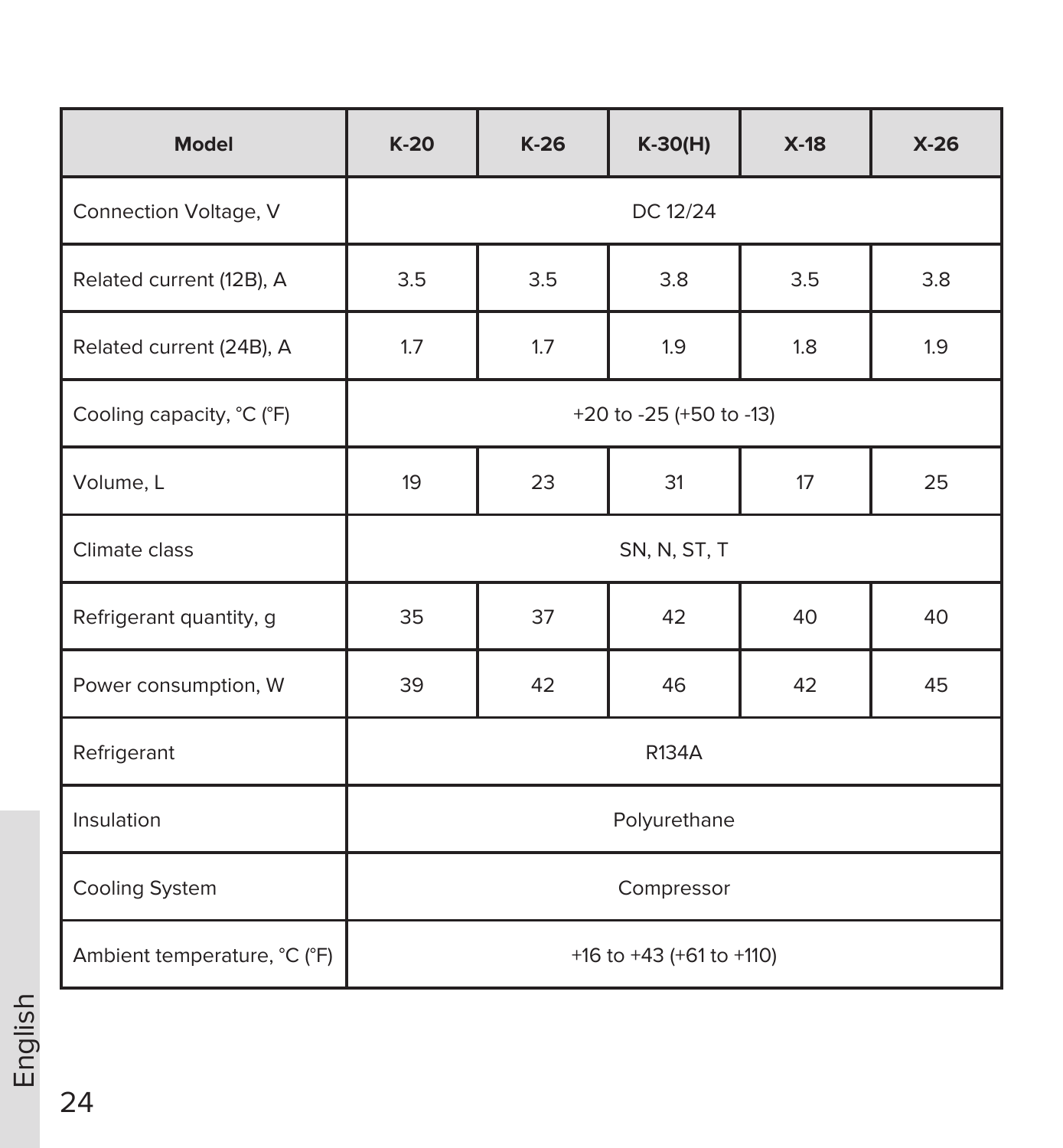#### **Obsah balenia:**

- Chladnička 1 ks
- Návod na obsluhu 1 ks
- Napájací kábel do zapaľovača cigariet v aute 1 ks
- Rozdelenie vnútorného objemu chladničky-1-2 ks. (okrem modelov Q-26, Q-30, Q-36, Q-40, Q-55, Q-65).
- Odnímateľné rukoväte pre modely Q-30, Q-40, Q-55, Q-65.

Pred použitím prístroja si pozorne prečítajte tento návod na obsluhu. Uchovávajte ho na bezpečnom mieste pre budúce použitie. Ak zariadenie prenesiete na inú osobu, mali by ste tiež odovzdať tento návod na použitie.

Výrobca nenesie zodpovednosť za žiadne škody spôsobené nesprávnym používaním alebo nesprávnym používaním pomôcky.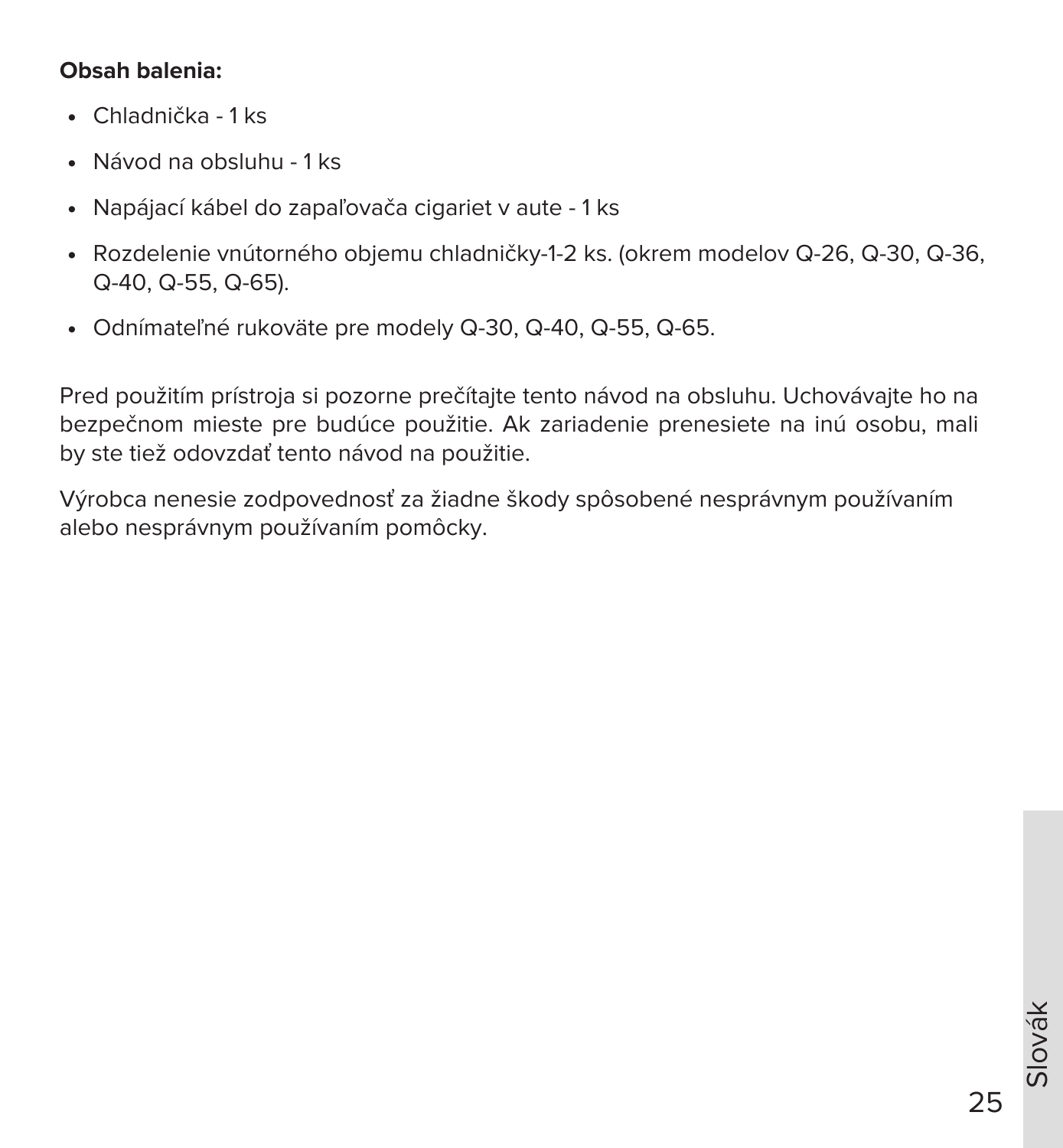| 1. BEZPEČNOSTNÉ POKYNY              | 28 |
|-------------------------------------|----|
|                                     |    |
|                                     |    |
| 2. FUNKCIA CHLADNIČKY               | 31 |
| 3. FUNKCIE CHLADNIČKY               | 32 |
| 4. ZOBRAZOVACIE PRVKY A ICH FUNKCIE | 33 |
|                                     |    |
|                                     |    |
|                                     |    |
|                                     |    |
|                                     |    |
|                                     |    |
|                                     |    |
| 5. PRIPOJENIE CHLADNIČKY            | 38 |
|                                     |    |
| 6. PREVÁDZKA CHLADNIČKY             | 40 |
|                                     |    |
|                                     |    |
|                                     |    |
| 7. ČISTENIE A ÚDRŽBA                | 42 |
|                                     | 42 |
|                                     |    |
|                                     |    |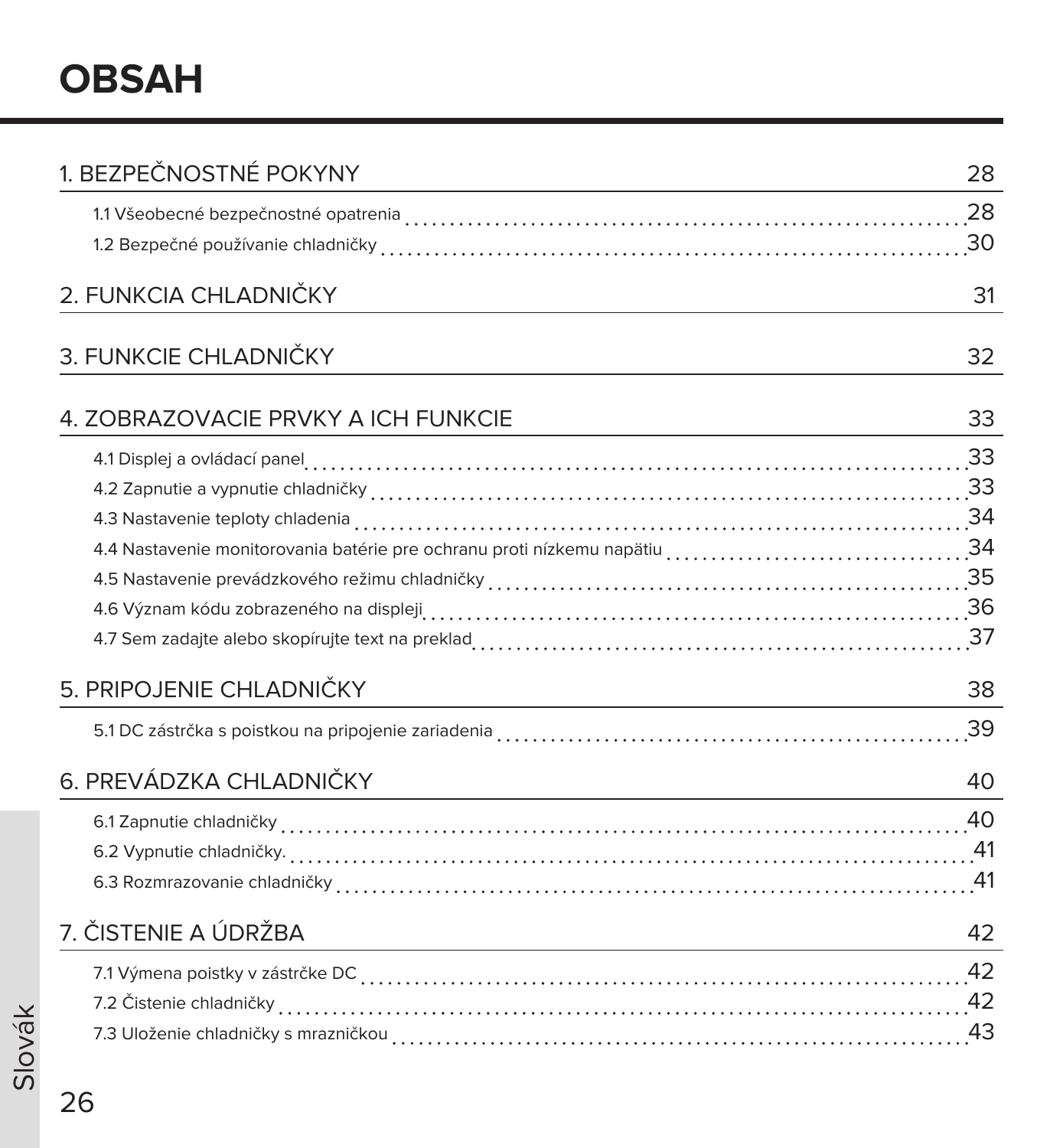| 8. RIEŠENIE PROBLÉMOV     | 44 |
|---------------------------|----|
| 9. VYUŽITIE               | 45 |
| 10.TECHNICKÉ ŠPECIFIKÁCIE |    |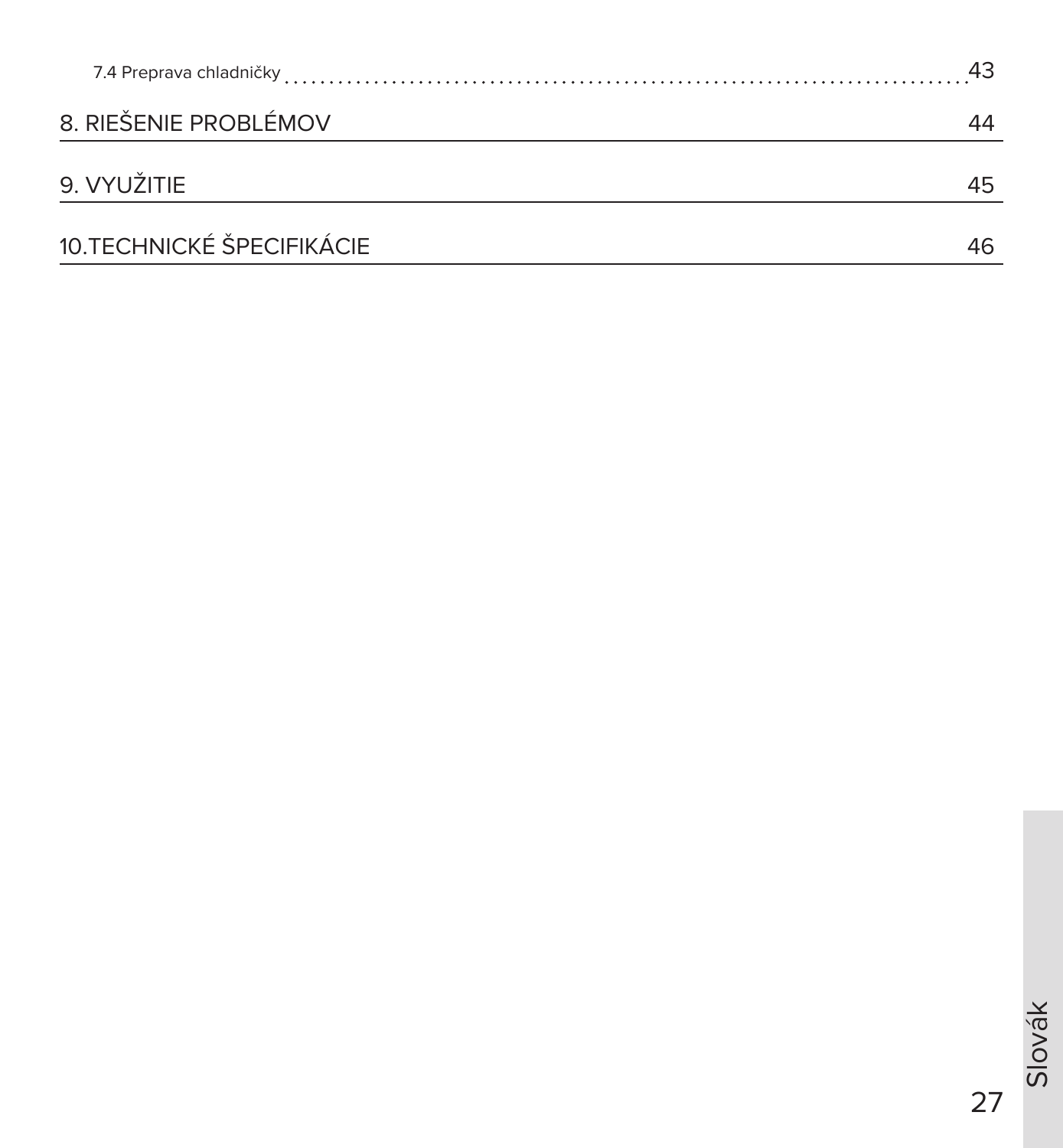# **1. BEZPEČNOSTNÉ POKYNY**

# **1.1 Všeobecné bezpečnostné opatrenia**

## **POZOR!**

Nepoužívajte chladničku, ak je viditeľne poškodená.

Ak je napájací kábel chladničky poškodený, musí ho z bezpečnostných dôvodov opraviť servisné stredisko.

Výrobok môže opraviť len kvalifikovaný personál. Nesprávne opravy môžu predstavovať vážne bezpečnostné riziko.

Nedovoľte deťom bez dozoru, aby výrobok čistili a udržiavali.

Uistite sa, že sa deti nehrajú s chladničkou.

Tento spotrebič môžu používať deti mladšie ako 8 rokov alebo osoby so zníženými fyzickými, zmyslovými alebo duševnými schopnosťami alebo nedostatok skúseností alebo znalostí za predpokladu, že sú pod dozorom alebo boli poučené o bezpečnom používaní spotrebiča a o nebezpečenstvách, ktoré s tým sú spojené.

Nedovoľte deťom hrať sa so zariadením. Čistenie a údržbu nesmú vykonávať deti bez dozoru.

Vo vnútri chladničky neskladujte aerosólové kanistre obsahujúce horľavé spreje.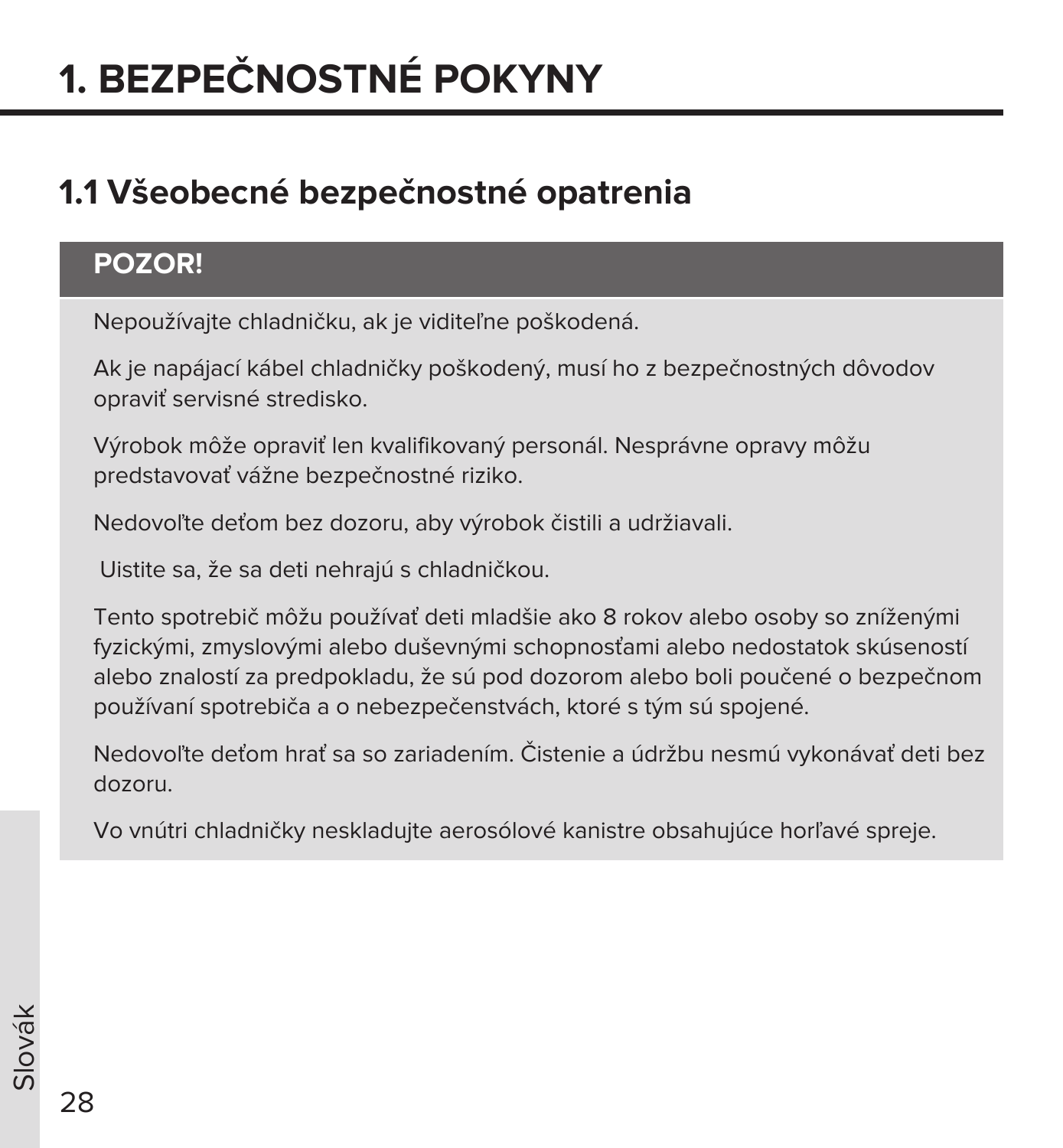## **Upozornenie!**

Odpojte chladničku od napájania

Pred vykonaním akéhokoľvek čistenia alebo údržby.

Po každom použití.

Potravinárske výrobky sa musia skladovať iba v pôvodnom obale alebo vo vhodných nádobách.

#### **POZOR!**

Uistite sa, že napätie uvedené na štítku zodpovedá napätiu v sieti.

Pravidlá pre pripojenie chladničky:

- Zapojte kábel DC do zdroja napájania vo vozidle.
- Neťahajte za kábel, aby ste odstránili zástrčku zo sieťovej zásuvky.
- Pred pripojením nabíjačky batérií odpojte chladničku a všetky ostatné elektrické spotrebiče od vozidla.
- Chladnička nie je určená na prepravu žieravé látky alebo materiály obsahujúce rozpúšťadlá.
- Chladnička je izolovaná horľavým cyklopentánom, ktorý sa musí špeciálne zlikvidovať. Použitú jednotku zlikvidujte v recyklačnom centre elektrického spotrebiča.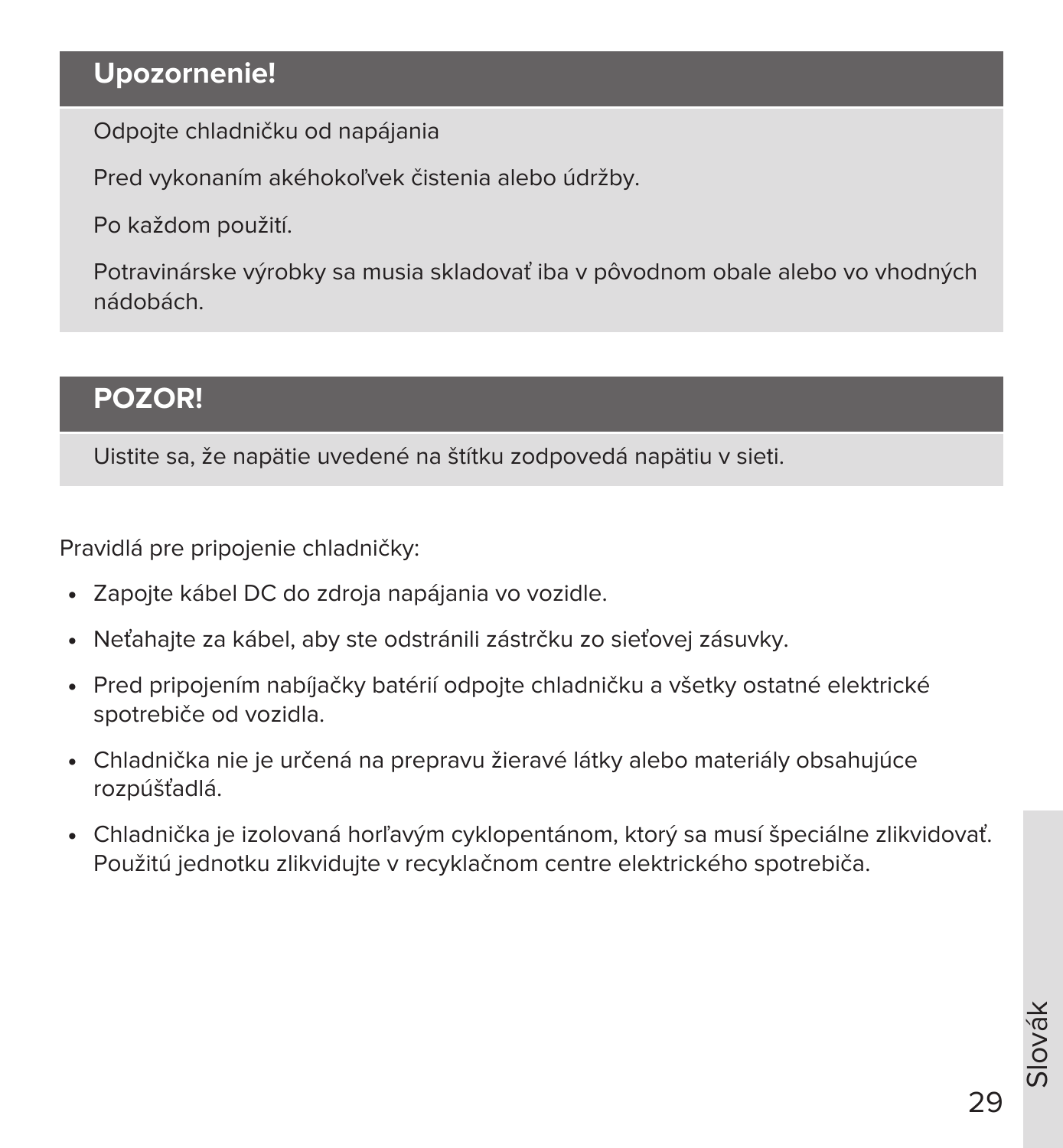# **1.2 Bezpečné používanie chladničky**

### **Upozornenie!**

Pred spustením zariadenia sa uistite, že napájací kábel a zástrčka sú suché.

#### **Upozornenie!**

Nepoužívajte elektrické spotrebiče vo vnútri chladničky, pokiaľ to neodpomeuje výrobca.

Chladničku neumierajte do blízkosti otvoreného ohňa alebo zdrojov tepla (ohrievače, slnečné svetlo, plynové sporáky atď.).

## **Nebezpečenstvo prehriatia!**

Uistite sa, že prístroj má požadovanú úroveň vetrania tak, aby sa teplo rozptýlené počas prevádzky nehromadila v blízkosti chladničky.

- Uistite sa, že chladnička je dostatočne ďaleko od stien a iných predmetov, aby sa umožnila voľná cirkulácia vzduchu.
- Uistite sa, že vetracie otvory nie sú zablokované.
- Nenapĺňajte interiér ľadom alebo tekutinou.
- Chladničku neponárajte do vody.
- Nevystavujte chladničku a jej kábel teplu alebo vlhkosti.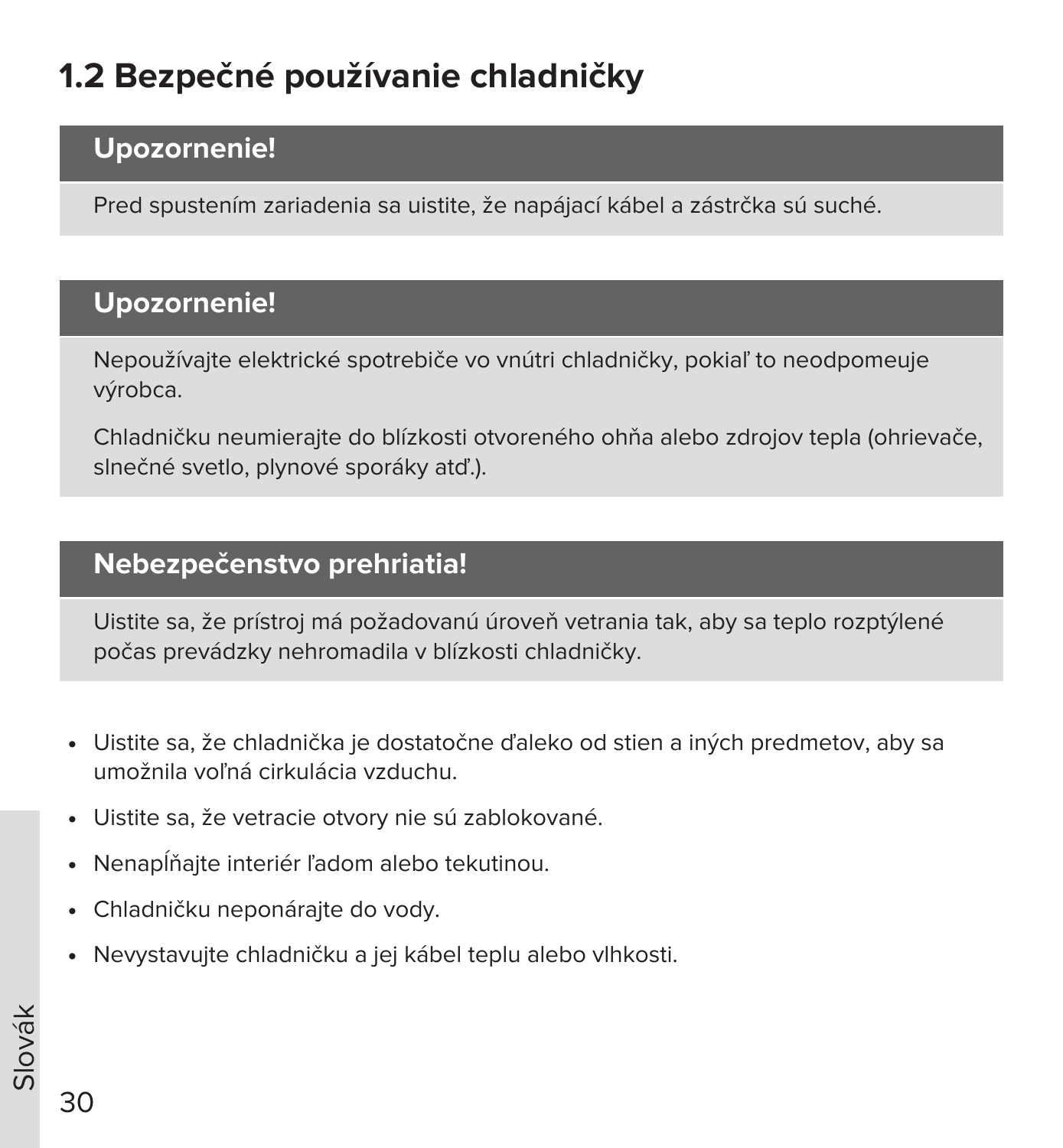# **2. FUNKCIA CHLADNIČKY**

Chladnička je určená na prevádzku z:

- DC napájania z auta, lode alebo RV,
- Pomocná DC batéria.

Chladnička je určená pre domáce a podobné aplikácie, ako sú:

- v kuchynských priestoroch určených pre zamestnancov skladu, kancelárie a iné pracovné priestory;
- v poľnohospodárskych podnikoch;
- kazníci hotelov, motelov a iných podobných ubytovacích zariadení,
- v hoteloch a strediskách.

### **Upozornenie! Zdravie Nebezpečenstvo!**

Uistite sa, že chladiaca kapacita prístroja je dostatočná na uchovávanie potravín a liekov, ktoré potrebujete.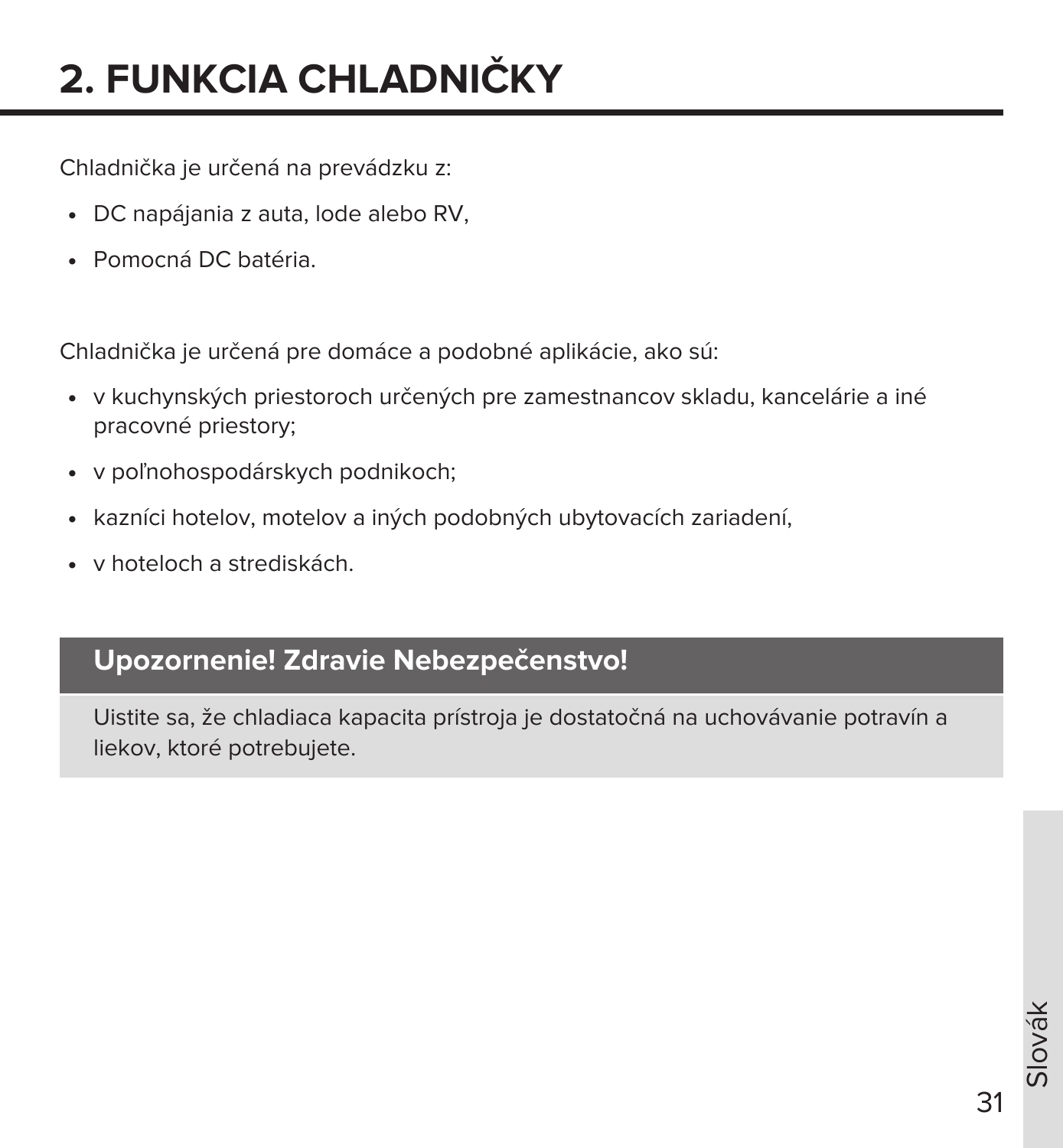# **3. FUNKCIE CHLADNIČKY**

Chladnička môže chladiť alebo zmraziť potraviny. Systém, ktorý sa skladá z kompresora a riadiaceho modulu, rýchlo a efektívne ochladzuje obsah chladničky bez nutnosti akejkoľvek údržby.

Chladnička je určená na použitie na cestách a môže byť použitá v rôznych drsných podmienkach a situáciách.

Popis funkcie:

- Trojúrovňové ovládanie na ochranu batérie vozidla.
- Displej s teplomerom (automaticky sa vypne, keď je batéria vybitá). Skutočná teplota v komore a teplota zobrazená na displeji sa môžu líšiť až do 4 C. C.
- Nastavenie teploty (dve tlačidlá v krokoch po 1 °C alebo 2 °F).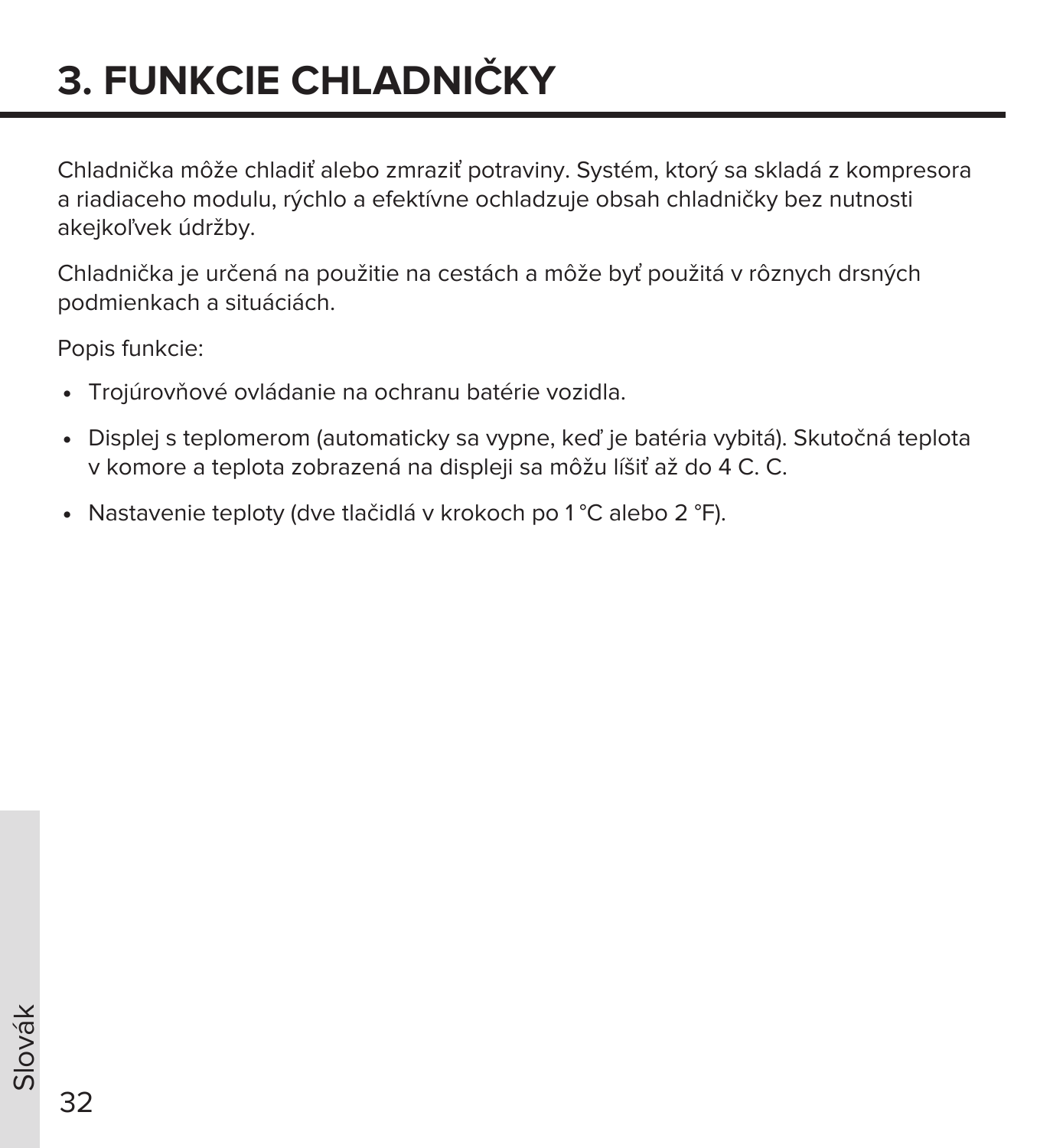# **4. ZOBRAZOVACIE PRVKY A ICH FUNKCIE**

## **Upozornenie.**

Po zakúpení chladničky ju pred zapnutím umiestnite do vodorovnej polohy na 12 hodín alebo viac.

Aby ste zaistili hygienickú čistotu, vyčistite interiér a exteriér prístroja vlhkou handričkou pred prvým spustením. Pozrite si časť «Čistenie a údržba».

## **4.1 Displej a ovládací panel**



## **4.2 Zapnutie a vypnutie chladničky**

**Zapnutie**: Prstom zľahka stlačte tlačidlo «ON/OFF».

**Vypnutie**: Podržte tlačidlo ON/OFF na päť sekúnd.

lovák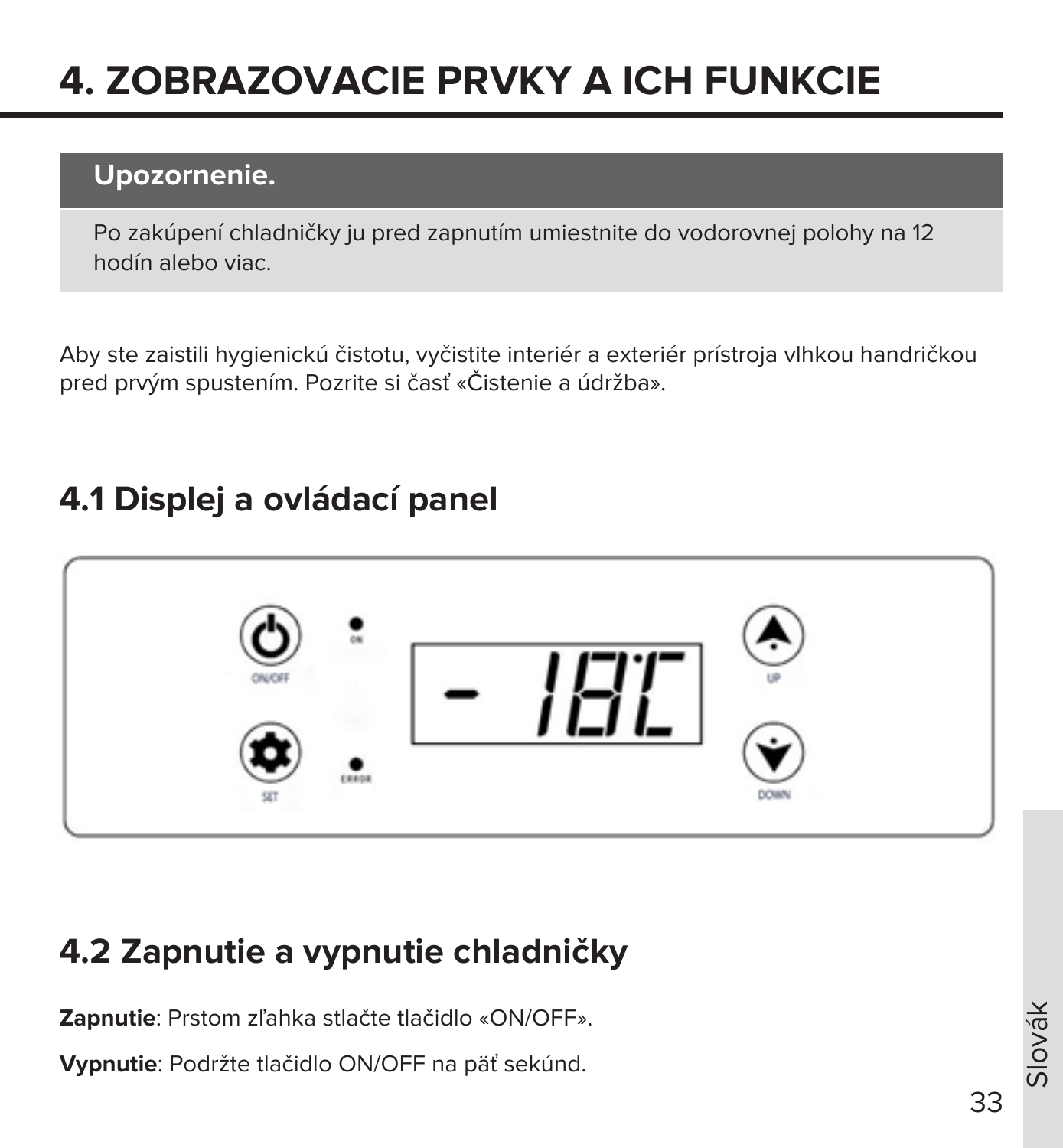# **4.3 Nastavenie teploty chladenia**

- Zapnite chladiacu jednotku.
- Vyberte teplotnú jednotku: Podržte tlačidlá «down» a «set» asi 10 sekúnd, kým na displeji nezablikajú «°C» alebo «°F» a potom uvoľnite obe tlačidlá. Potom pomocou tlačidla «hore» alebo «dole» vyberte zobrazenie teploty v stupňoch Celzia alebo Fahrenheita. Zvolená jednotka teploty bude na displeji niekoľko sekúnd blikať, po ktorej sa na displeji bude naďalej zobrazovať aktuálna teplota.
- Nastavenie teploty chladenia: Raz stlačte tlačidlo «set» a potom pomocou tlačidiel UP + a DOWN - nastavte požadovanú teplotu chladenia. Zvolená hodnota teploty bude na displeji niekoľko sekúnd blikať a potom sa na displeji bude naďalej zobrazovať aktuálna teplota.

# **4.4 Nastavenie monitorovania batérie pre ochranu proti nízkemu napätiu**

- Chladnička je vybavená trojúrovňovým systémom monitorovania batérií na ochranu batérie pred nadmerným vybíjaním (pri pripojení k elektrickej sieti vozidla).
- Ak je prístroj v s vypnutým motorom, automaticky sa vypne po poklese napätia v sieti pod nastavenou úrovňou. Chladnička sa po nabití batérie opäť zapne až do reštartového napätia.

## **VÝSTRAHA Nebezpečenstvo poškodenia!**

Ak je batéria odpojená cez monitorovací systém batérie, batéria sa už úplne nabitá nebude nabitá. Vyhnite sa nepretržitému snemu prístroja, ovládajte ho striedavo s dlhými fázami nabíjania batérie. Skontrolujte, či je batéria nabitá.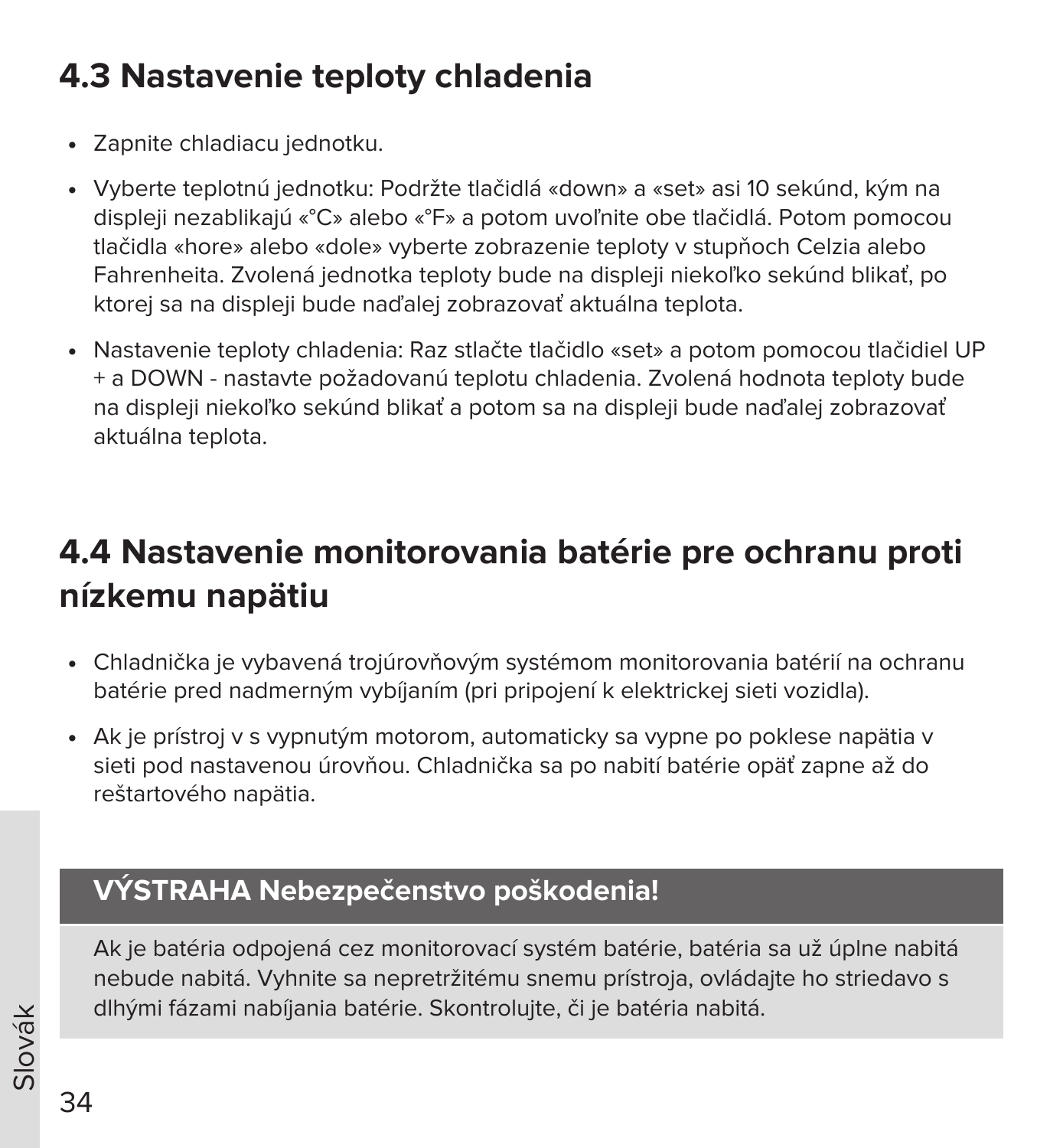Na úrovni H3 reaguje systém monitorovania batérie rýchlejšie ako na úrovni H1 alebo H2.

|     | Úrovni                           | H1   | H <sub>2</sub> | H <sub>3</sub> |
|-----|----------------------------------|------|----------------|----------------|
| 12V | Vyplachové napätie, V            | 10.3 | 10.8           | 11.3           |
|     | Napätie opätovnej aktivácie, V   | 11.1 | 11.8           | 12.6           |
|     | Vyplachové napätie, V            | 21.5 | 22.3           | 24.3           |
| 24V | Napätie opätovného pripojenia, V | 22.7 | 23.7           | 25.7           |

Ak je chladnička napájaná štartovacou batériou, vyberte úroveň monitorovania H3. Ak je chladnička pripojená k samostatnej batérii, postačuje h1.

- Zapnite chladničku.
- K dispozícii sú 3 úrovne monitorovania batérie pre ochranu proti nízkemu napätiu: H1,  $H2aH3$
- Podržte tlačidlá HORE a DOLE súčasne asi päť sekúnd na displeji bude blikať H1, H2 alebo H3. Stlačením tlačidla «UP +» alebo «DOWN -» vyberte úroveň monitorovania batérie H1, H2 alebo H3. Po dokončení nastavenia bude na displeji niekoľko sekúnd blikať zvolená monitorovacia úroveň H1, H2 alebo H3. Pred návratom na aktuálne zobrazenie teploty bude displej niekoľkokrát blikať.

## **4.5 Nastavenie prevádzkového režimu chladničky**

Výber prevádzkového režimu chladničky: K dispozícii sú dva prevádzkové režimy prístroja:

- Prevádzkový režim HH: Chladnička pracuje v normálnom režime. V tomto režime bude LED «On» červená.
- Prevádzkový režim ECO: Chladnička pracuje v úspornom režime. V tomto režime bude LED «On» zelená.

Slovák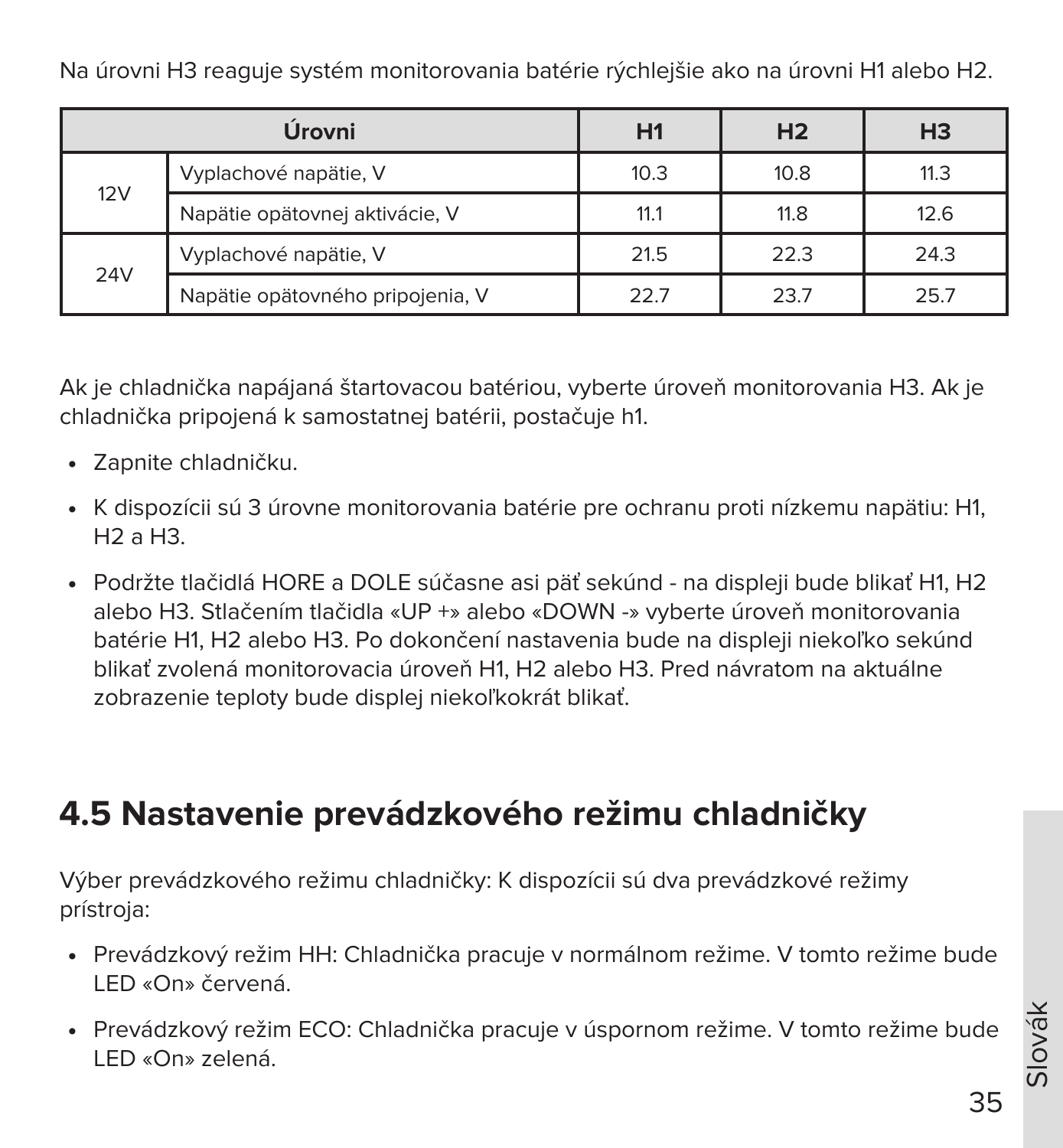- Dvakrát stlačte tlačidlo «set» na displeji bude blikať HH alebo ECO. Pomocou tlačidla «UP +» alebo «DOWN -» vyberte požadovaný režim.
- Zvolený prevádzkový režim HH alebo ECO bude na displeji niekoľko sekúnd blikať, po ktorom bude displej naďalej zobrazovať aktuálnu teplotu.
- V režime ECO sa hladina hluku zníži zo 40 dB na 35 dB, spotreba energie sa uloží, ale chladenie je pomalšie ako v režime HH.

## **4.6 Význam kódu zobrazeného na displeji**

| <b>Kód</b><br>chyby | Možná príčina                                   | Navrhované riešenie                                                                              |
|---------------------|-------------------------------------------------|--------------------------------------------------------------------------------------------------|
| EO                  | Senzorový obvod otvorený alebo<br>skrat         | Pripojenie alebo nahradenie kódovača                                                             |
| E <sub>1</sub>      | Nízke vstupné napätie                           | Skontrolujte napätie batérie alebo nastavte úroveň<br>systému ochrany batérie (bod 4.4 pokynov). |
| E <sub>2</sub>      | Ventilátor problém                              | Skontroluite zablokovaný ventilátor alebo skrat.                                                 |
| E3                  | Ochrana kompresora sa zakopla                   | Odpojte chladničku od napájania na 30 minút a<br>reštartujte prístroj                            |
| E4                  | Ochrana proti preťaženiu<br>kompresora zakopla  | Zmeňte prevádzkový režim pomocou<br>ovládacieho panela chladničky.                               |
| E5                  | Varovanie pred prehriatím<br>ovládacieho panela | Umiestnite prístroj na miesto s dobrou<br>ventiláciou.                                           |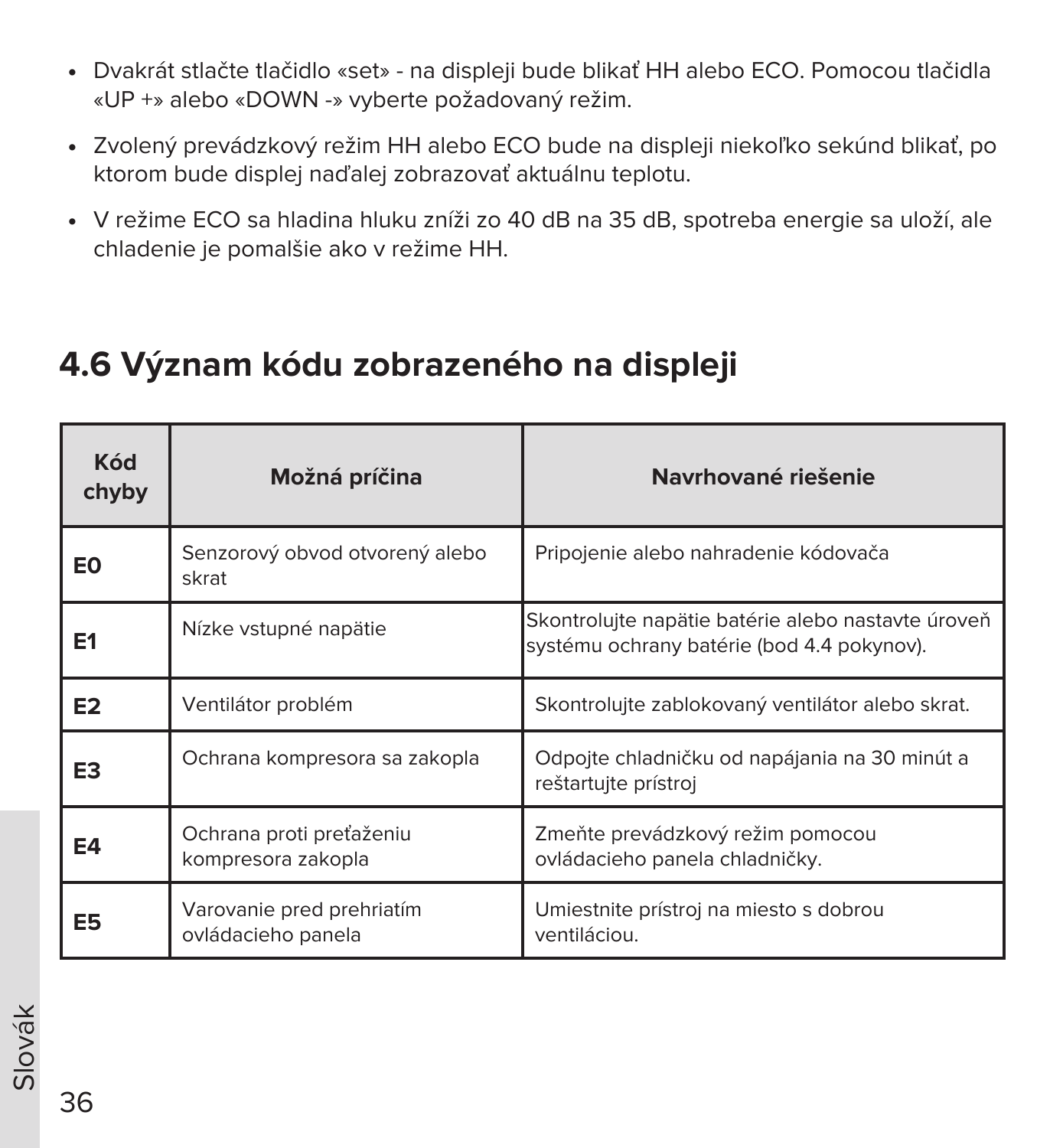## **4.7 Sem zadajte alebo skopírujte text na preklad**

Tipy na úsporu energie

- Vyberte si dobre vetrané miesta, ktoré sú chránené pred priamym slnečným svetlom.
- Pred vložkou do chladničky nechajte horúce potraviny vychladnúť.
- Chladničku neotvorte častejšie, ako je potrebné.
- Nenechávajte chladničku otvorenú dlhšie, ako je potrebné.
- Rozmrazte chladničku, keď sa ľad hromadí v chladničke.
- Vyhnite sa prevádzke vášho výrobku pri nadmerne nízkych teplotách.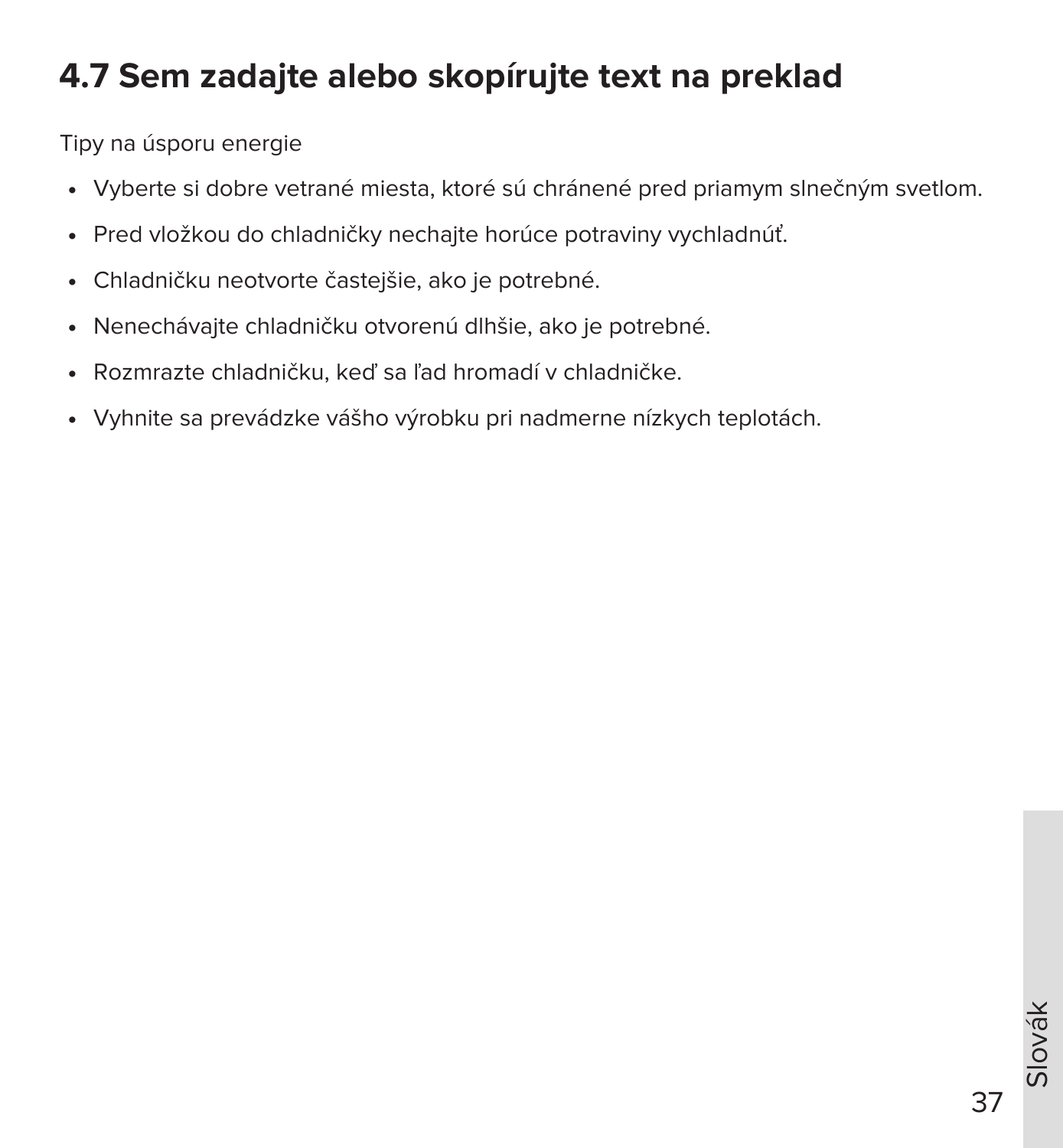# **5. PRIPOJENIE CHLADNIČKY**

### **Upozornenie! predlžovací kábel DC**

Po pripojení k batérii (auto alebo loď), chladnička môže pracovať na 12 alebo 24V DC.

Za žiadnych okolností ťahajte napájací kábel.

Nepoužívajte výstupné bloky alebo napájacie pásy. Úplne odviňte kábel DC, aby ste zabránili nahromadeniu a topeniu tepla.

## **VÝSTRAHA Nebezpečenstvo poškodenia!**

Pred pripojením batérie k rýchlou nabíjačke odpojte chladničku a iné elektrické spotrebiče od batérie.

Nadmerné napätie môže poškodiť elektronické súčiastky chladničky.

### **VÝSTRAHA Nebezpečenstvo poškodenia!**

Z bezpečnostných dôvodov je chladič vybavený elektronickým systémom ochrany proti obrátenej polarite. Chráni prístroj pred skratmi pri pripojení k batérii.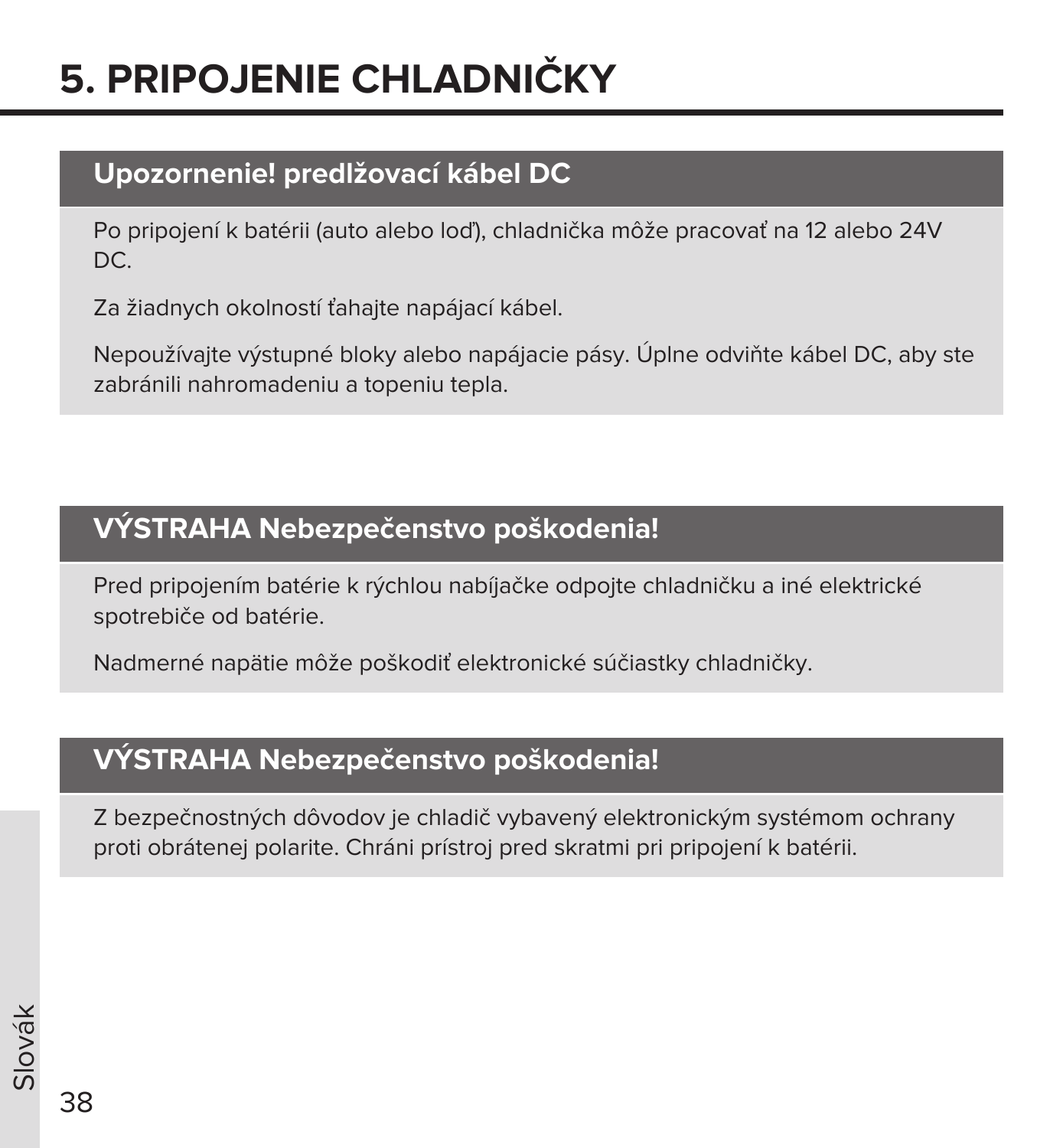# **5.1 DC zástrčka s poistkou na pripojenie zariadenia**

### **VÝSTRAHA Nebezpečenstvo poškodenia!**

Aby bolo možné chrániť zariadenie, zástrčka na napájací kábel DC je vybavená poistkou. Nevyťahujte poistku zo zástrčky.

Používajte iba napájací kábel.

- Napájací kábel DC pripojte k napájaciemu konektoru DC na chladničke.
- Pripojte kábel k napájaciemu konektoru DC.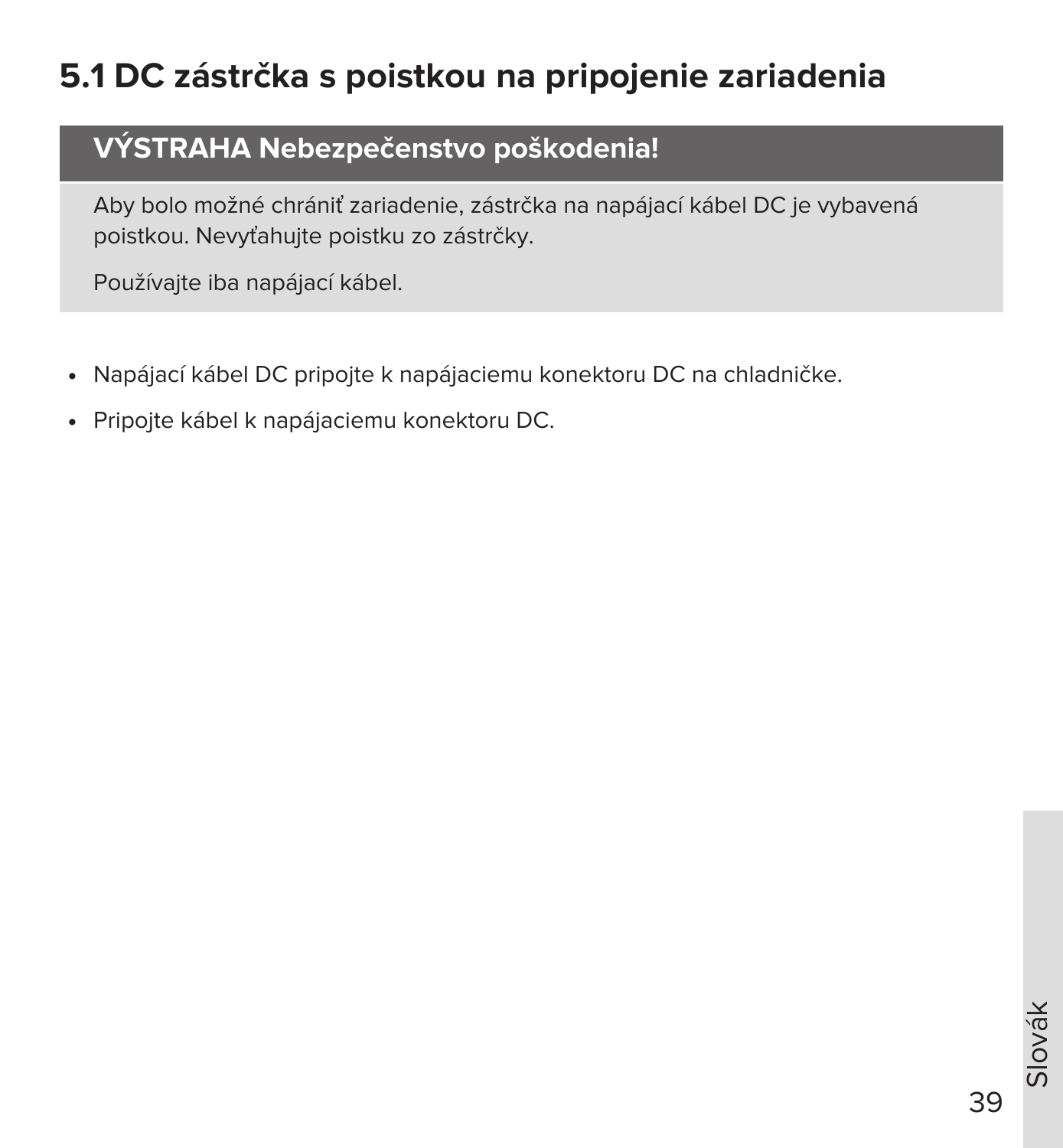# **6. PREVÁDZKA CHLADNIČKY**

## **6.1 Zapnutie chladničky**

### **VÝSTRAHA Nebezpečenstvo prehriatia!**

Uistite sa, že je vždy k dispozícii požadovaná úroveň vetrania, aby sa rozptýlilo teplo vznikajúce počas prevádzky. Uistite sa, že vetracie otvory nie sú zablokované. Uistite sa, že prístroj je dostatočne ďaleko od stien a iných predmetov, aby umožnil voľný cirkuláciu vzduchu.

- Umiestnite prístroj na pevný povrch.
- Uistite sa, že vetracie otvory nie sú blokované, aby sa horúci vzduch mohol rozptýliť.
- Zatvorte produkt.
- Zapnite chladničku.

#### **VÝSTRAHA Nebezpečenstvo nadmerne nízkych teplôt!**

Uistite sa, že chladnička obsahuje presné potraviny, ktoré je potrebné uchovávať pri zvolenej teplote.

#### **Poznámka!**

Na displeji sa zobrazuje teplota v strede vnútorného priestoru výrobku. V iných oblastiach oddelenia môže byť teplota odlišná.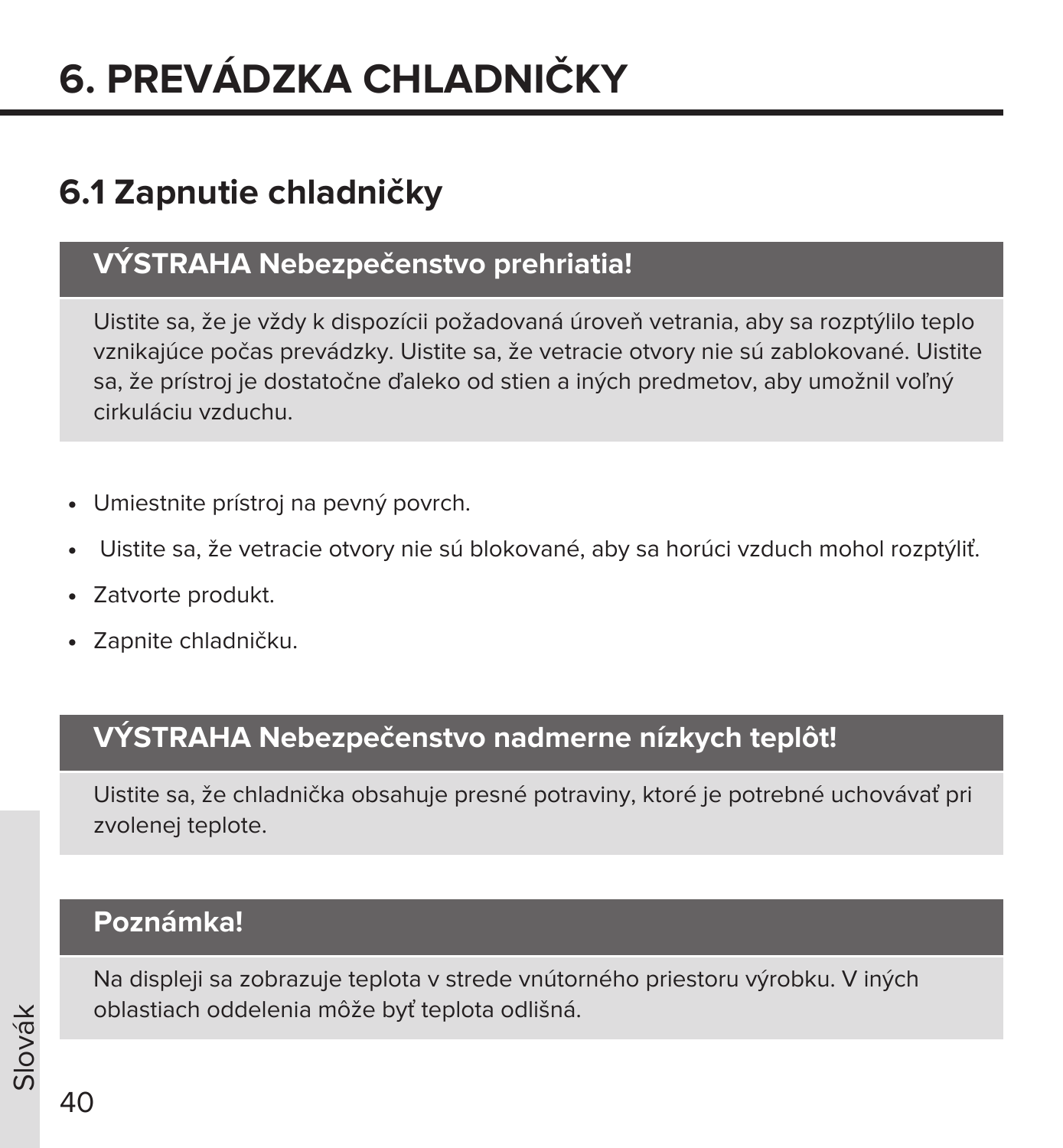# **6.2 Vypnutie chladničky.**

- Vyberte všetky potraviny z chladničky.
- Vypnite chladničku.
- Sieťový kábel odpojte zo sieťovej zásuvky.

Ak sa chystáte používať chladničku na dlhú dobu, nechajte dvere jar, aby sa zabránilo zápachu.

## **6.3 Rozmrazovanie chladničky**

Vlhkosť môže spôsobiť vytvorenie ľadu vo vnútri chladničky alebo na výparníku, čo znižuje účinnosť jednotky. Aby ste tomu zabránili, rozmrazte chladničku včas.

#### **VÝSTRAHA Nebezpečenstvo poškodenia!**

Nepokúšajte sa odstrániť ľad alebo zmraziť mrazené predmety tvrdými alebo ostrými nástrojmi.

Chladničku odmrazte takto:

- Vyberte všetok obsah z chladničky.
- V prípade potreby vložte potraviny, ktoré sa majú skladovať v inej chladničke.
- Vypnite produkt.
- Nechajte dvierka otvorené.
- Odstráňte taviace vody.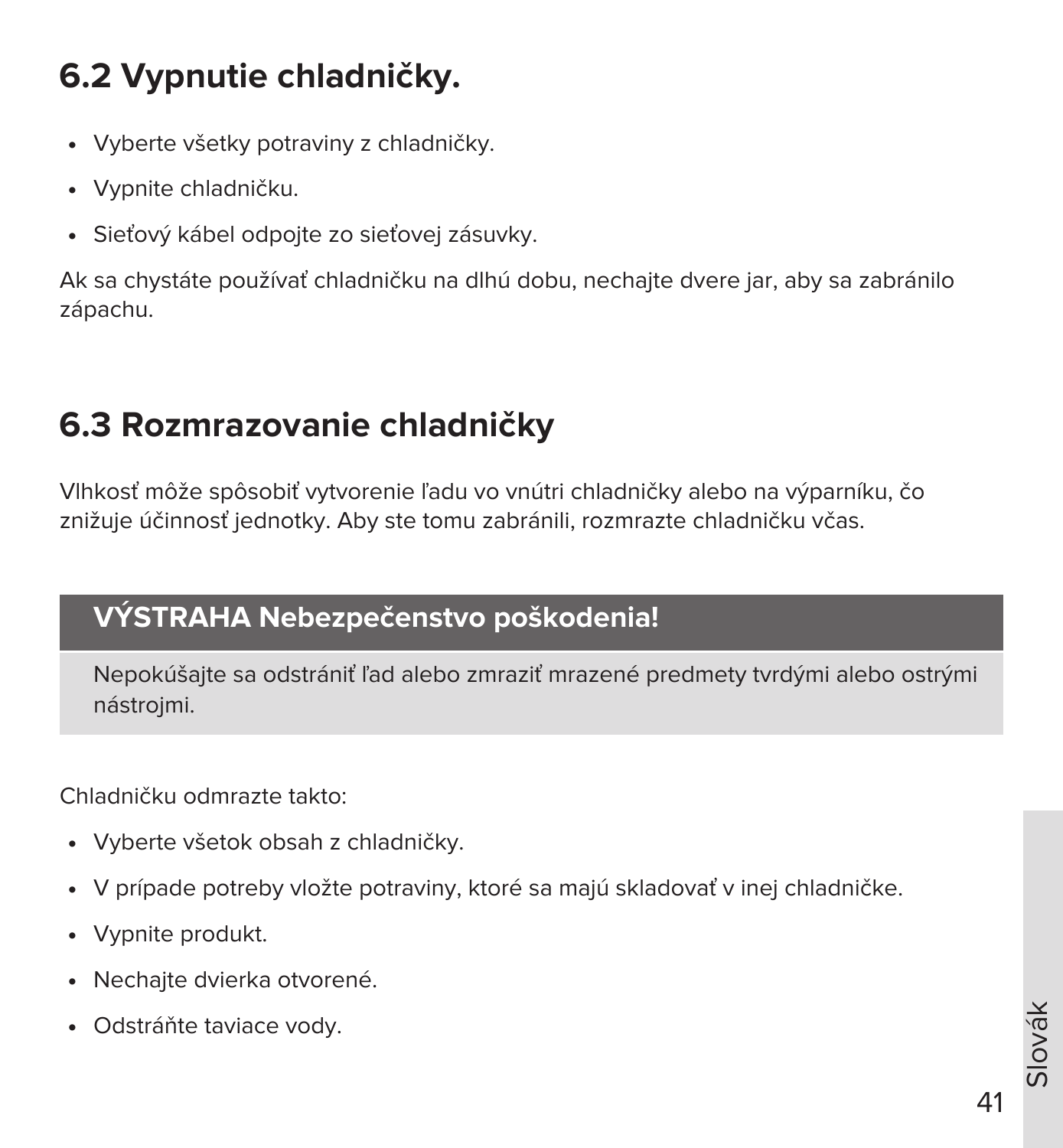# **7.1 Výmena poistky v zástrčke DC**

- Vyberte puzdro adaptéra zo zástrčky.
- Odstráňte skrutku z hornej polovice krytu.
- Opatrne odstráňte hornú polovicu puzdra z dolnej polovice puzdra.
- Odstráňte kontaktný kolík.
- Vymeňte chybnú poistku za novú rovnakého typu.
- Znova zmontujte zástrčku v opačnom poradí.

# **7.2 Čistenie chladničky**

- Vnútorné a vonkajšie povrchy pravidelne utierajte vlhkou handričkou.

- Uistite sa, že vo vetracích otvoroch sa nehromadí prach ani nečistoty. Týmto spôsobom môže teplo voľne uniknúť a výrobok nebude poškodený.

Upozornenie!

Pred vykonávaním akýchkoľvek čistiacich alebo údržbárskych prác odpojte prístroj od napájania.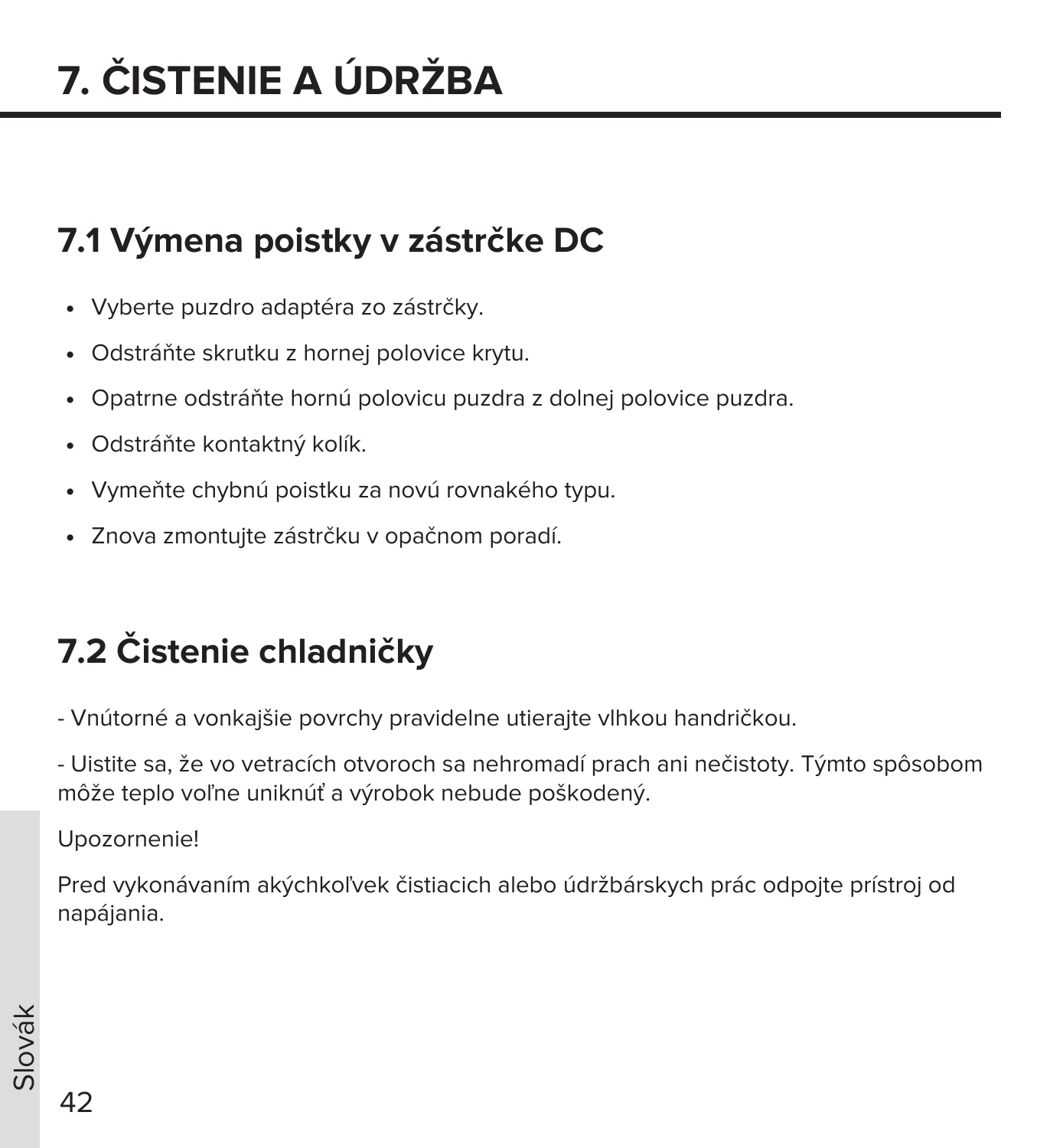### **VÝSTRAHA Nebezpečenstvo poškodenia.**

Chladničku nečistite pod tečúcou vodou ani v umývačke riadu. Nepoužívajte abrazívne alebo tvrdé predmety na čistenie chladničky s mrazničkou, aby ste zabránili jej poškodeniu

## **7.3 Uloženie chladničky s mrazničkou**

Odporúča sa uchovávať chladničku s mrazničkou v suchej, vetranej miestnosti pri teplote od 0°С do +50°С s relatívnou vlhkosťou vzduchu až do 80%, bez priameho slnečného svetla. Na dlhodobé skladovanie sa odporúča použiť továrenské balenie.

## **7.4 Preprava chladničky**

Odporúča sa ju prepravovať horizontálne. V opačnom prípade je potrebné ho uchovávať bez zapnutia aspoň 12 hodín vo vodorovnej polohe.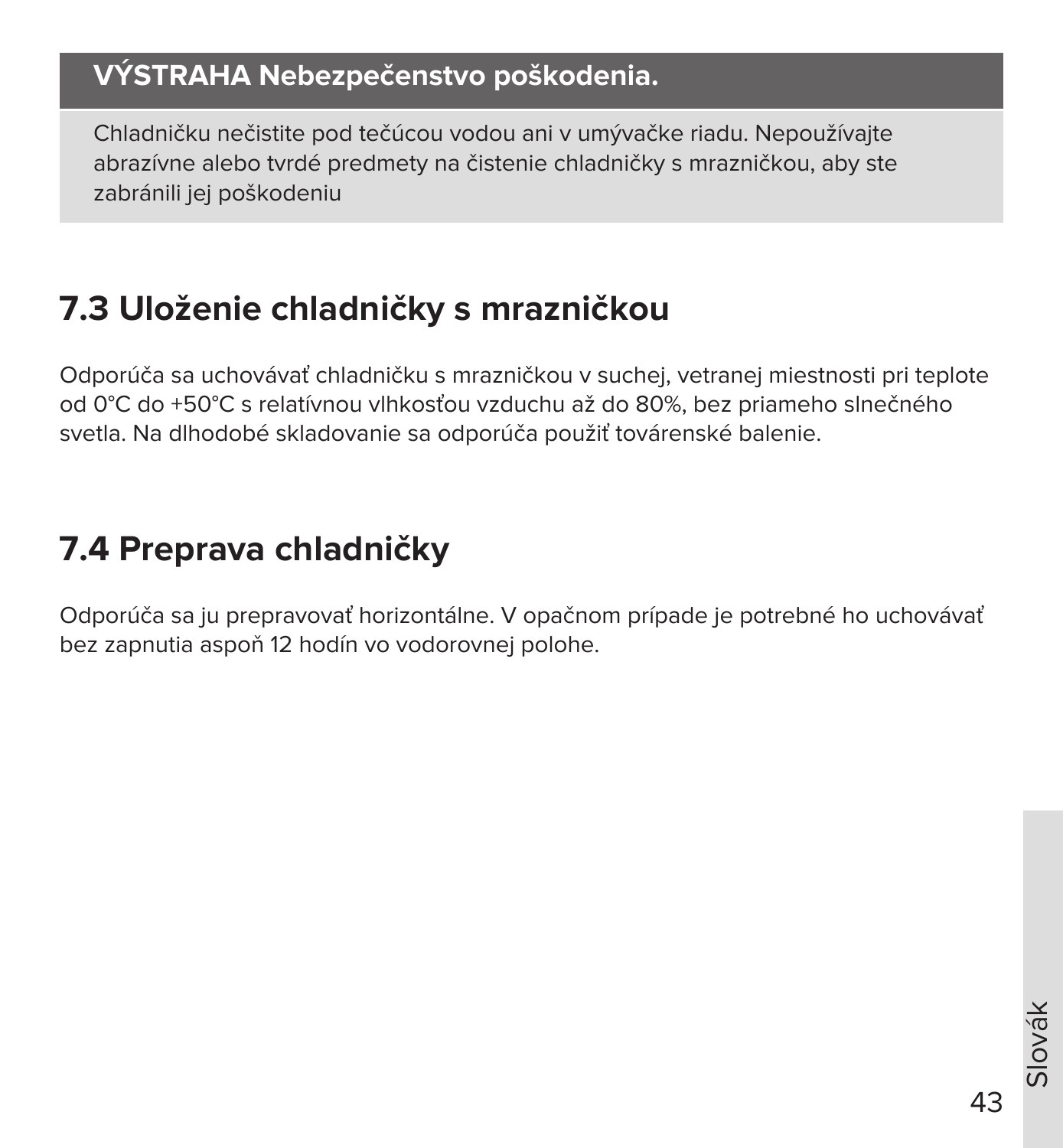# **8. RIEŠENIE PROBLÉMOV**

| Nefunkčnosť                                                                                                                                                | Možná príčina                                                             | Navrhované riešenie                                                                                               |  |  |
|------------------------------------------------------------------------------------------------------------------------------------------------------------|---------------------------------------------------------------------------|-------------------------------------------------------------------------------------------------------------------|--|--|
| Zariadenie nefunguje, LED<br>nesvieti                                                                                                                      | Žiadna energia.                                                           | Vo väčšine vozidiel musí byť<br>zapaľovanie zapnuté, aby sa<br>dodávala energia do zásuvky<br>zapaľovača cigariet |  |  |
|                                                                                                                                                            | Poistka v sieťovej<br>zástrčke vybuchla                                   | Výmena poistky za pracovnú<br>poistku                                                                             |  |  |
| Prístroj nie je chladiaci<br>(sieťová zástrčka je<br>zasuňovaná, rozsvieti sa<br>LED dióda «ON»)                                                           | Kompresor je chybný                                                       | Obráťte sa na autorizované<br>servisné stredisko                                                                  |  |  |
| Zariadenie nie je<br>chladenie (pripojený<br>napájací konektor, na<br>displeji sa zobrazí kód<br>chyby «E1»).                                              | Systém ochrany<br>napájania je<br>nastavený príliš<br>vysoko              | Vyberte úroveň ochrany nižšiu<br>ako je nastavená.                                                                |  |  |
| Pozrite si kapitolu «4.6<br>Vysvetlenie poruchových<br>kódov».                                                                                             | Napätie batérie je<br>príliš nízke.                                       | Skontrolujte batériu a v prípade<br>potreby ju nabite.                                                            |  |  |
| Pri prevádzke prístroja z<br>výstupu jednosmerného<br>prúdu (zapaľovač cigariet).<br>(Zapaľovanie je zapnuté,<br>ale jednotka nefunguje,<br>LED nesvieti)» | Výstup DC je<br>znečistený, čo vedie<br>k zlému elektrickému<br>kontaktu. | Vyčistite všetky nečistoty z<br>konektora zapaľovača cigariet.                                                    |  |  |

Slovák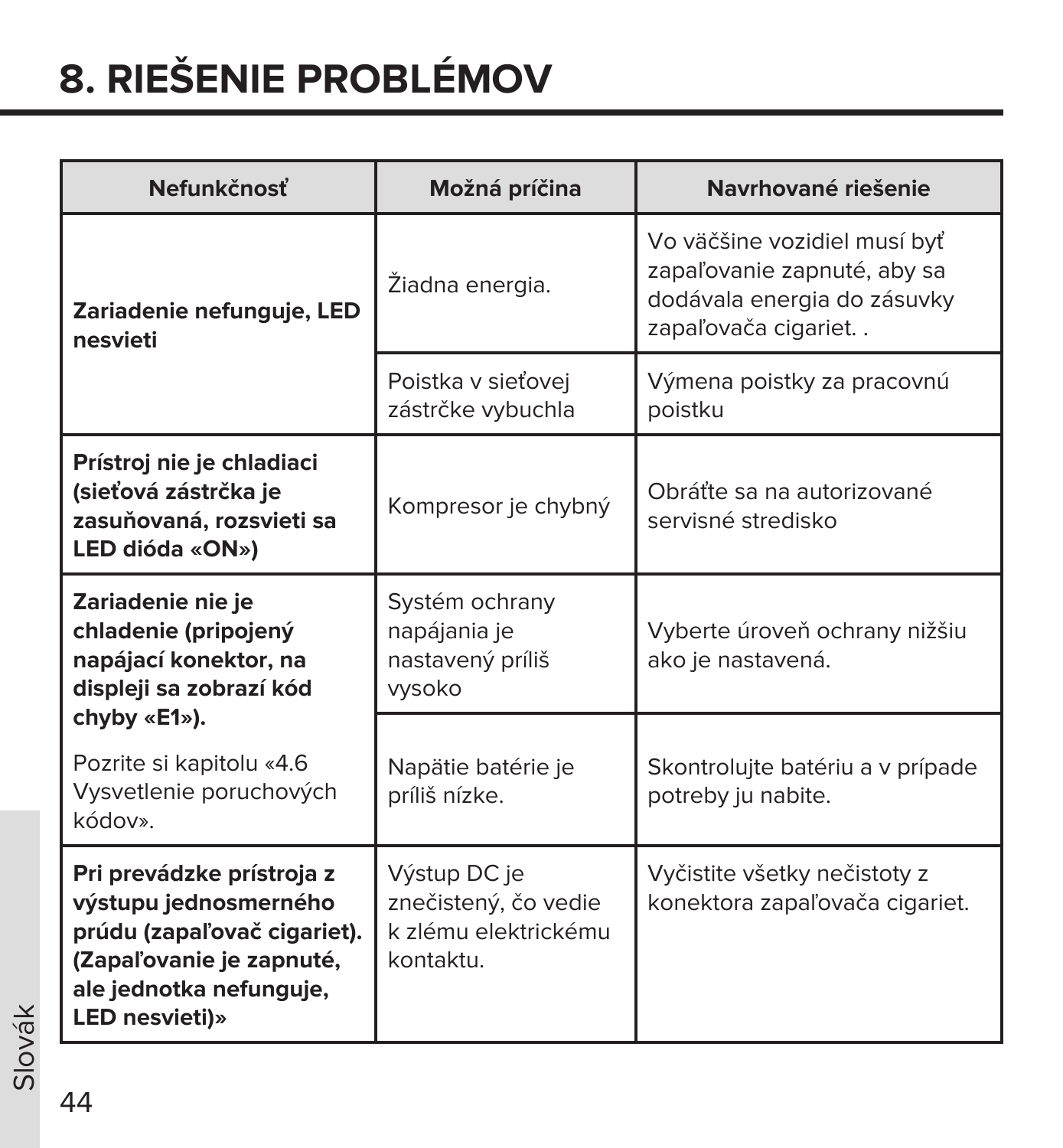# **9. VYUŽITIE**

Selektívny zber použitých elektrických a elektronických zariadení. Elektrické spotrebiče nelikvidujte spolu s domovým odpadom.

Podľa európskej smernice 2012/19/UE o recyklácii elektrických alebo elektronických spotrebičov a jej vykonávaní do vnútroštátneho práva musia byť použité elektrické spotrebiče zoskupené oddelene a zberné na zberných miestach osobitne vybavených na zber.

Odporúčania týkajúce sa recyklácie spotrebičov vám poskytne miestny úrad alebo predajca.

45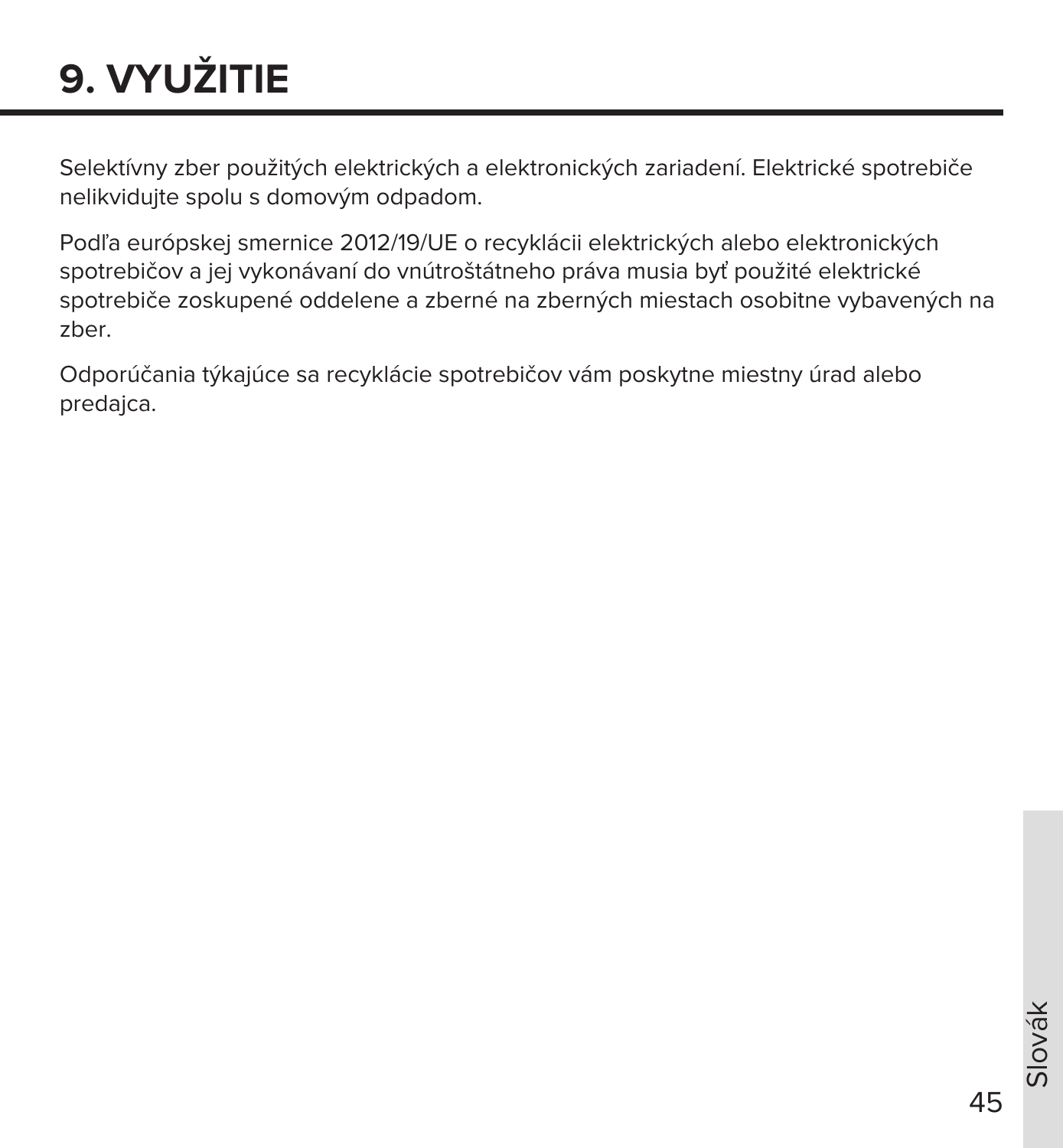# **10.TECHNICKÉ ŠPECIFIKÁCIE**

## **POZNÁMKA**

Chladiaci okruh obsahuje chladivo R134a.

Táto látka obsahuje fluórované skleníkové plyny.

| <b>Model</b>           | $Q-18$       | $Q-22$                                       | $Q-28$ | $Q-26$ | $Q-36$         | $Q-30$ | $Q - 40$       | $Q-55$ | $Q-65$ |
|------------------------|--------------|----------------------------------------------|--------|--------|----------------|--------|----------------|--------|--------|
| Napájacie napätie, V   |              | 12/24 DC                                     |        |        |                |        |                |        |        |
| Podávač (12V), A       | 3.5          | 3.5                                          | 3.8    | 3.8    | $\overline{4}$ | 3.8    | 4              | 4.2    | 4.6    |
| Premena (24V), A       | 1.7          | 1.7                                          | 1.9    | 1.9    | $\overline{2}$ | 1.9    | $\overline{2}$ | 2.1    | 2.3    |
| Chladiaci rozsah, °C   |              |                                              |        |        | $+20$ až $-25$ |        |                |        |        |
| Kapacita, L            | 17           | 20                                           | 27     | 29     | 37             | 30     | 38             | 50     | 60     |
| Klimatická trieda      | SN, N, ST, T |                                              |        |        |                |        |                |        |        |
| Freón hmotnosť, g      | 24           | 35<br>32<br>32<br>33<br>32<br>34<br>38<br>36 |        |        |                |        |                |        |        |
| Príkon, W              | 40           | 40                                           | 45     | 45     | 48             | 45     | 48             | 50     | 55     |
| Freon                  |              | R134A                                        |        |        |                |        |                |        |        |
| izolácia               |              | Polyuretánová                                |        |        |                |        |                |        |        |
| Chladiaceho<br>systému | Kompresor    |                                              |        |        |                |        |                |        |        |
| Okolitá teplota, °C    |              |                                              |        |        | $+16$ až $+43$ |        |                |        |        |

Slovák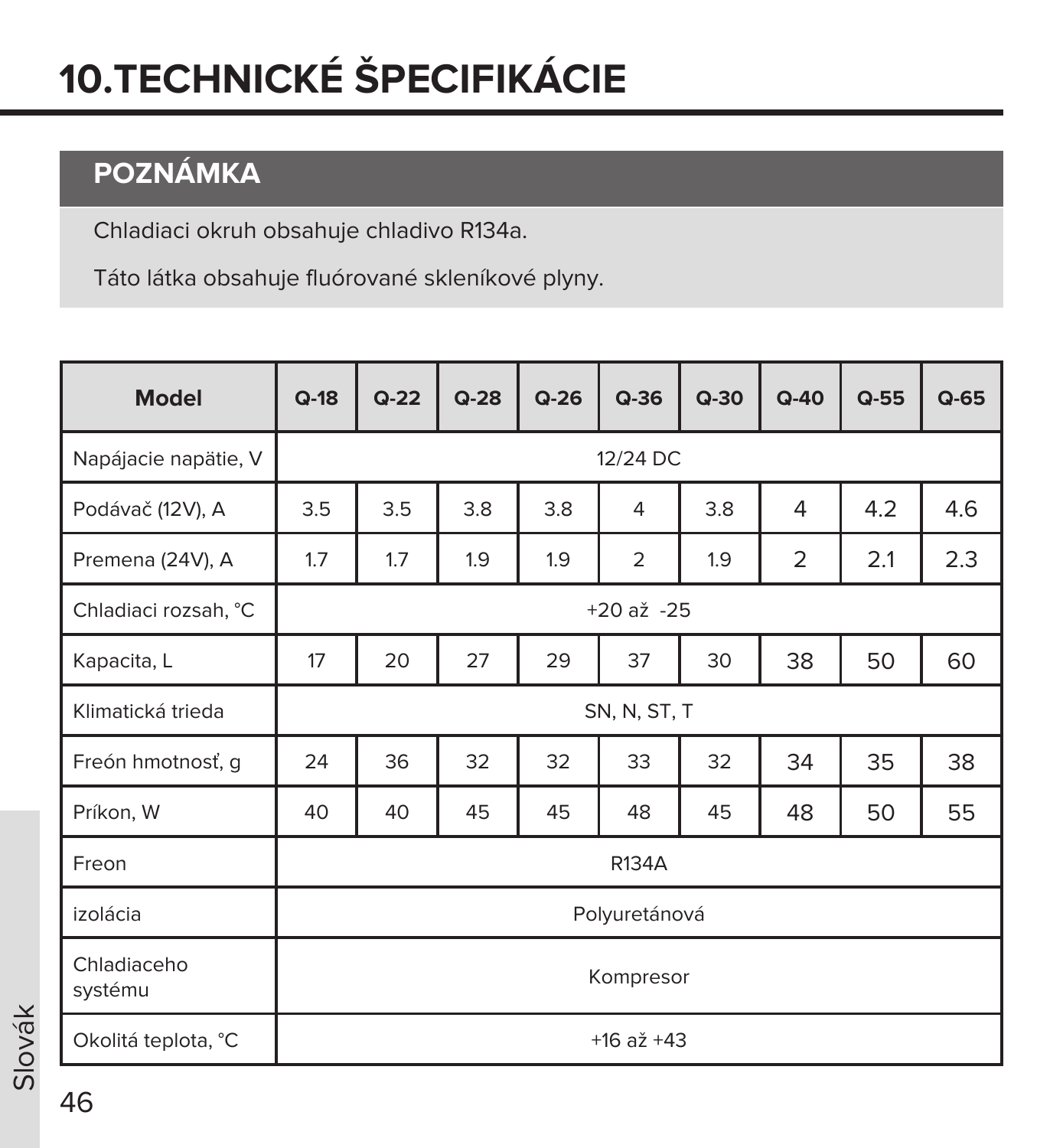| <b>Model</b>           | $K-20$               | $K-26$   | $K-30(H)$ | $X-18$ | $X-26$ |  |  |  |  |
|------------------------|----------------------|----------|-----------|--------|--------|--|--|--|--|
| Napájacie napätie, V   |                      | 12/24 DC |           |        |        |  |  |  |  |
| Podávač (12V), A       | 3.5                  | 3.5      | 3.8       | 3.5    | 3.8    |  |  |  |  |
| Premena (24V), A       | 1.7                  | 1.7      | 1.9       | 1.8    | 1.9    |  |  |  |  |
| Chladiaci rozsah, °C   | $+20 a\check{z} -25$ |          |           |        |        |  |  |  |  |
| Kapacita, L            | 19                   | 23       | 31        | 17     | 25     |  |  |  |  |
| Klimatická trieda      | SN, N, ST, T         |          |           |        |        |  |  |  |  |
| Freón hmotnosť, g      | 35                   | 37       | 42        | 40     | 40     |  |  |  |  |
| Príkon, W              | 39                   | 42       | 46        | 42     | 45     |  |  |  |  |
| Freon                  |                      |          | R134A     |        |        |  |  |  |  |
| izolácia               | Polyuretánová        |          |           |        |        |  |  |  |  |
| Chladiaceho<br>systému | Kompresor            |          |           |        |        |  |  |  |  |
| Okolitá teplota, °C    | $+16$ až $+43$       |          |           |        |        |  |  |  |  |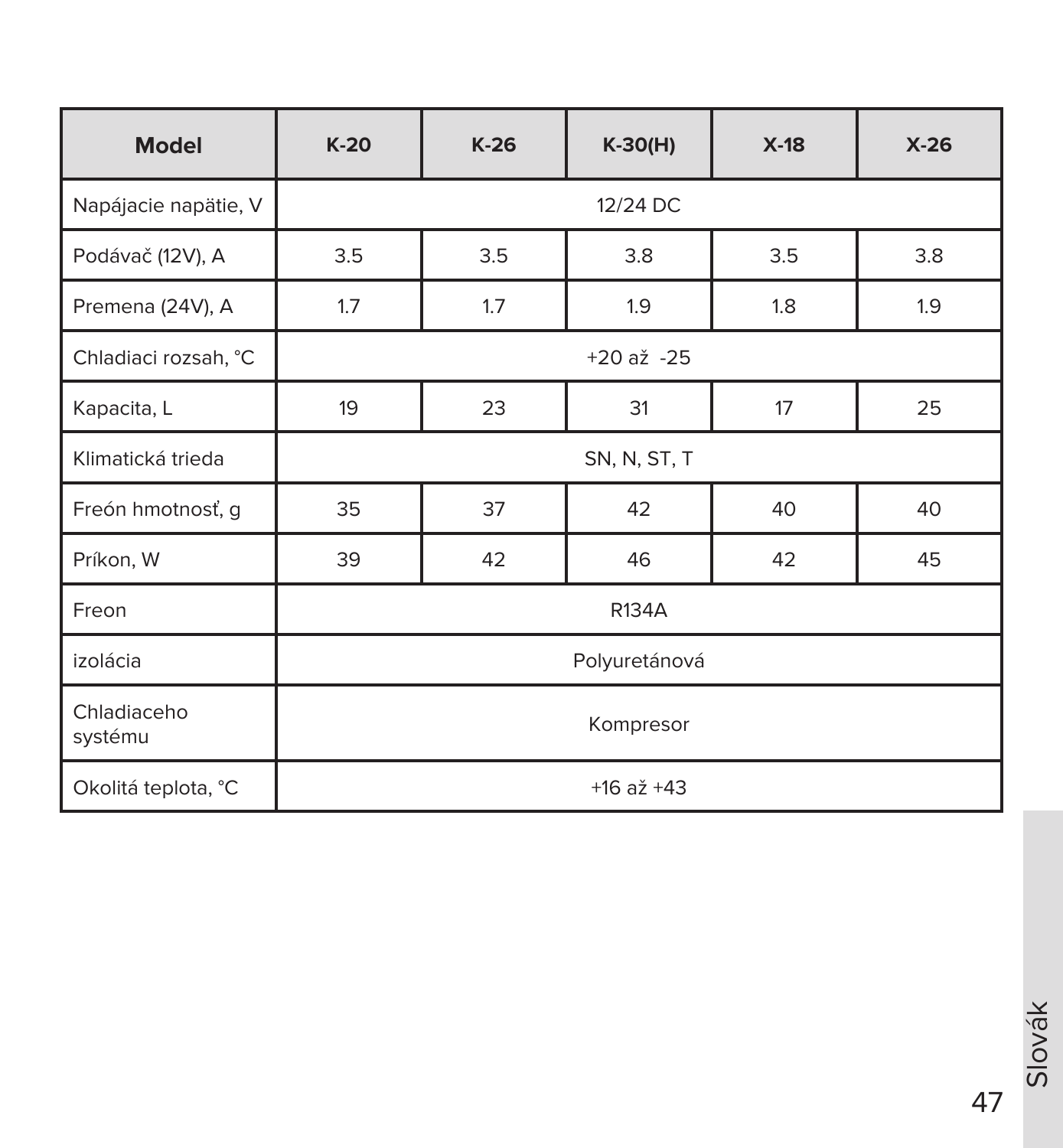#### **Комплект поставки:**

- Холодильник 1 шт.
- Инструкция по эксплуатации 1 шт.
- Кабель питания в прикуриватель авто 1 шт.
- Перегородка внутреннего объема холодильника 1-2 шт. (кроме моделей Q-26, Q-30, Q-36, Q-40, Q-55, Q-65).
- Съемные ручки для моделей Q-30, Q-40, Q-55, Q-65.

Перед использованием устройства внимательно прочтите данное руководство по эксплуатации. Сохраните его в безопасном месте для использования в будущем. В случае передачи устройства другому лицу следует также передать и настоящее руководство по эксплуатации.

Производитель не несет ответственности за повреждения, вызванные неправильным применением устройства или его использованием не по назначению.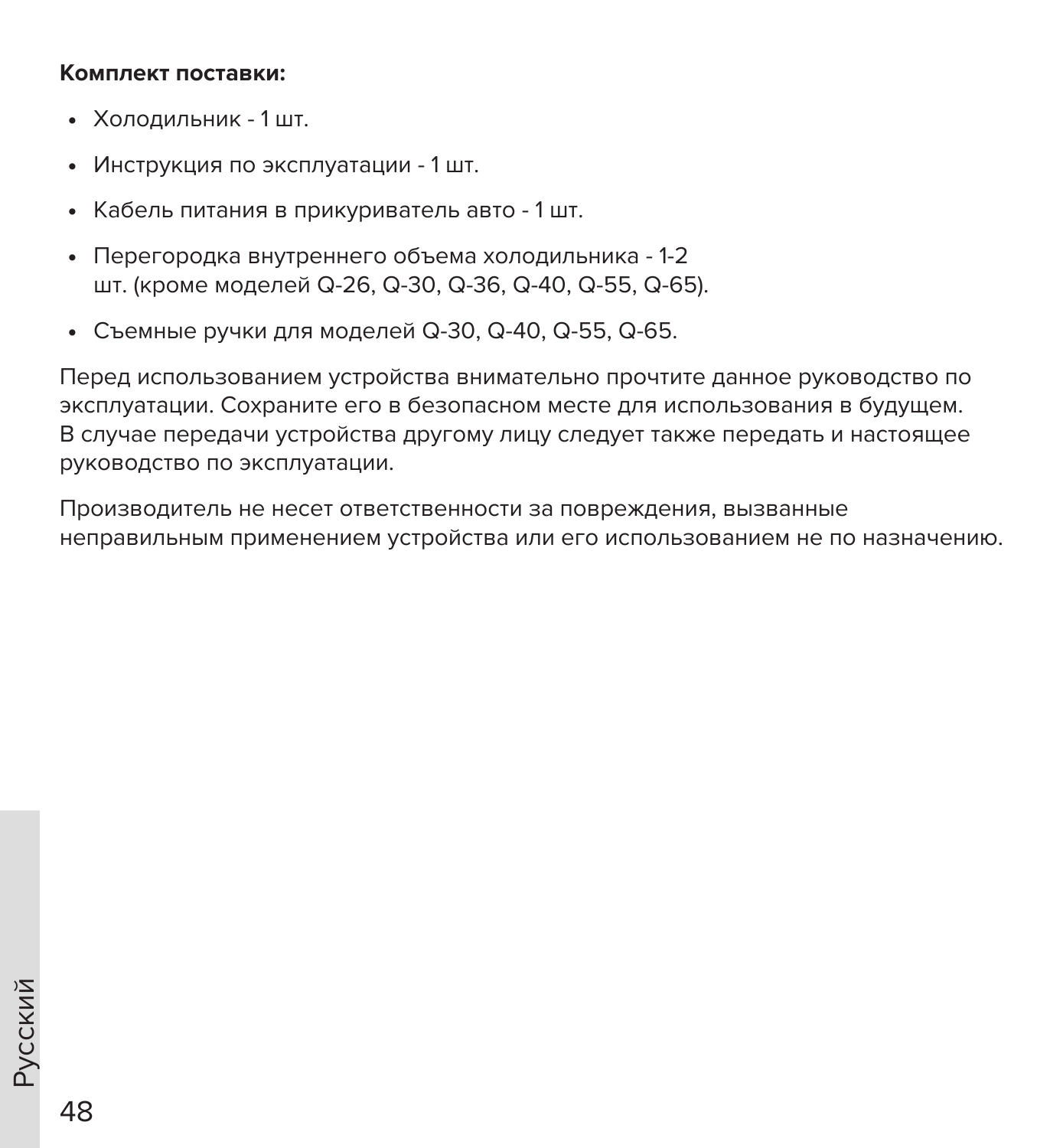# **СОДЕРЖАНИЕ**

| 1. ИНСТРУКЦИИ ПО ТЕХНИКЕ БЕЗОПАСНОСТИ                                     | 51 |
|---------------------------------------------------------------------------|----|
|                                                                           |    |
|                                                                           |    |
| 2. НАЗНАЧЕНИЕ ХОЛОДИЛЬНИКА                                                | 54 |
| 3. ФУНКЦИИ ХОЛОДИЛЬНИКА                                                   | 55 |
| 4. ЭЛЕМЕНТЫ ДИСПЛЕЯ И ИХ ФУНКЦИИ                                          | 56 |
|                                                                           |    |
|                                                                           |    |
|                                                                           |    |
|                                                                           |    |
|                                                                           |    |
|                                                                           |    |
|                                                                           |    |
| 5. ПОДКЛЮЧЕНИЕ ХОЛОДИЛЬНИКА                                               | 62 |
| 5.1 Вилка постоянного тока с предохранителем для подключения устройства63 |    |
| 6. ЭКСПЛУАТАЦИЯ ХОЛОДИЛЬНИКА                                              | 64 |
|                                                                           |    |
|                                                                           |    |
|                                                                           |    |
| 7. ЧИСТКА И ТЕХНИЧЕСКОЕ ОБСЛУЖИВАНИЕ                                      | 67 |
|                                                                           |    |
|                                                                           | 67 |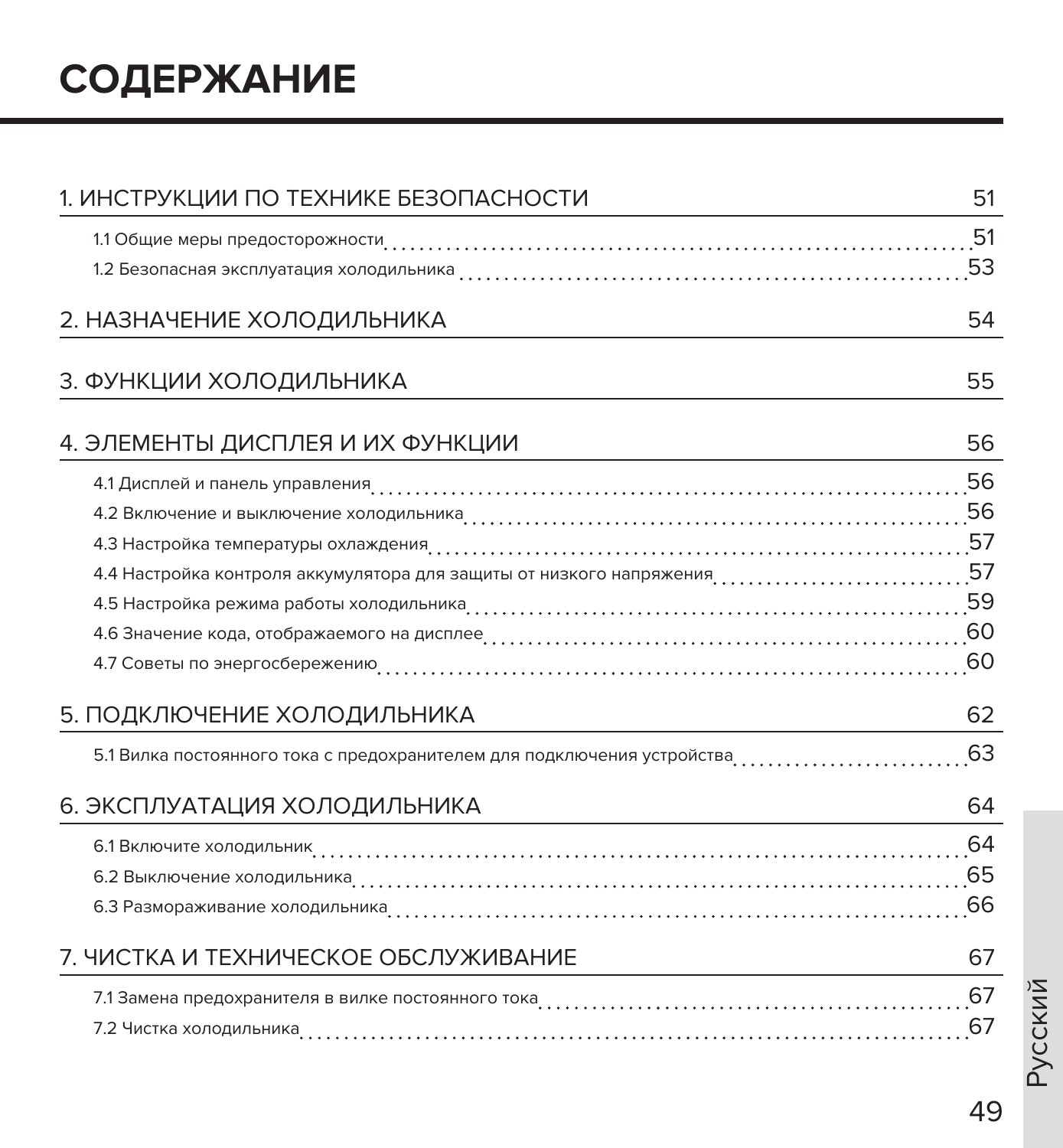|                                | 68 |
|--------------------------------|----|
|                                | 68 |
| 8. УСТРАНЕНИЕ НЕИСПРАВНОСТЕЙ   | 69 |
| 9. УТИЛИЗАЦИЯ                  | 70 |
| 10. ТЕХНИЧЕСКИЕ ХАРАКТЕРИСТИКИ | 70 |
| 11. ГАРАНТИЯ                   |    |

50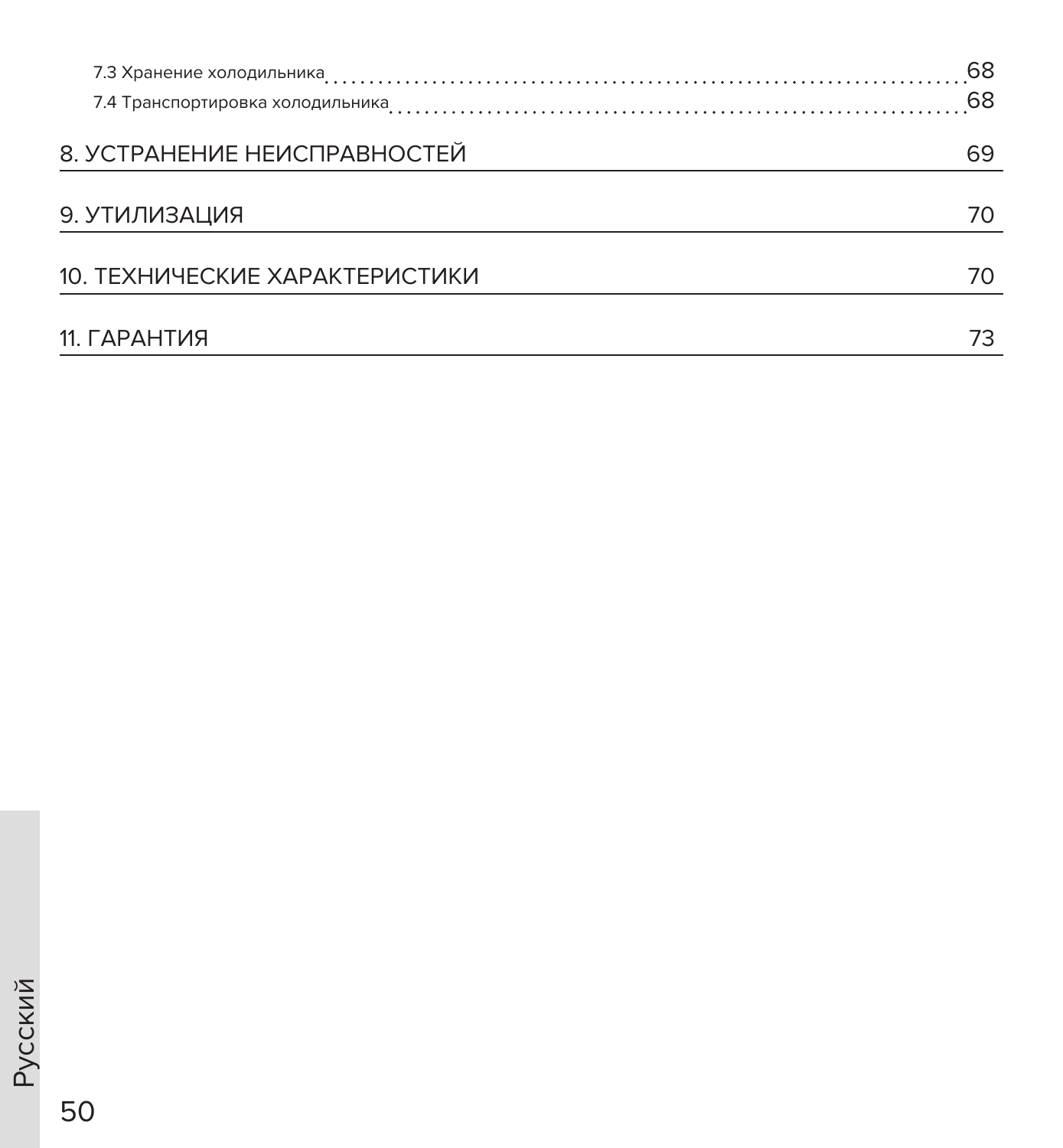# **1. ИНСТРУКЦИИ ПО ТЕХНИКЕ БЕЗОПАСНОСТИ**

## **1.1 Общие меры предосторожности**

#### **ПРЕДОСТЕРЕЖЕНИЕ!**

Не пользуйтесь холодильником при наличии видимых повреждений.

В случае повреждения шнура питания холодильника в целях безопасности шнур следует заменить силами сервисного центра.

Устройство допускается ремонтировать исключительно силами квалифицированного персонала. Неправильный ремонт может представлять серьезную угрозу безопасности.

Не допускается самостоятельная очистка и техническое обслуживание изделия детьми без присмотра.

Следите за тем, чтобы дети не играли с холодильником.

Использование настоящего прибора разрешено детям до 8 лет или лицам со сниженными физическими, сенсорными или умственными возможностями, а также не имеющими опыта или знаний, при условии надлежащего за ними присмотра или при условии доведения до них инструкций по безопасному пользованию прибором и разъяснении сопряженных с этим опасностей.

Не разрешайте детям играть с прибором. Чистка и техобслуживание прибора детьми без присмотра запрещены.

Не храните внутри холодильника аэрозольные баллоны с содержанием горючих распылительных средств.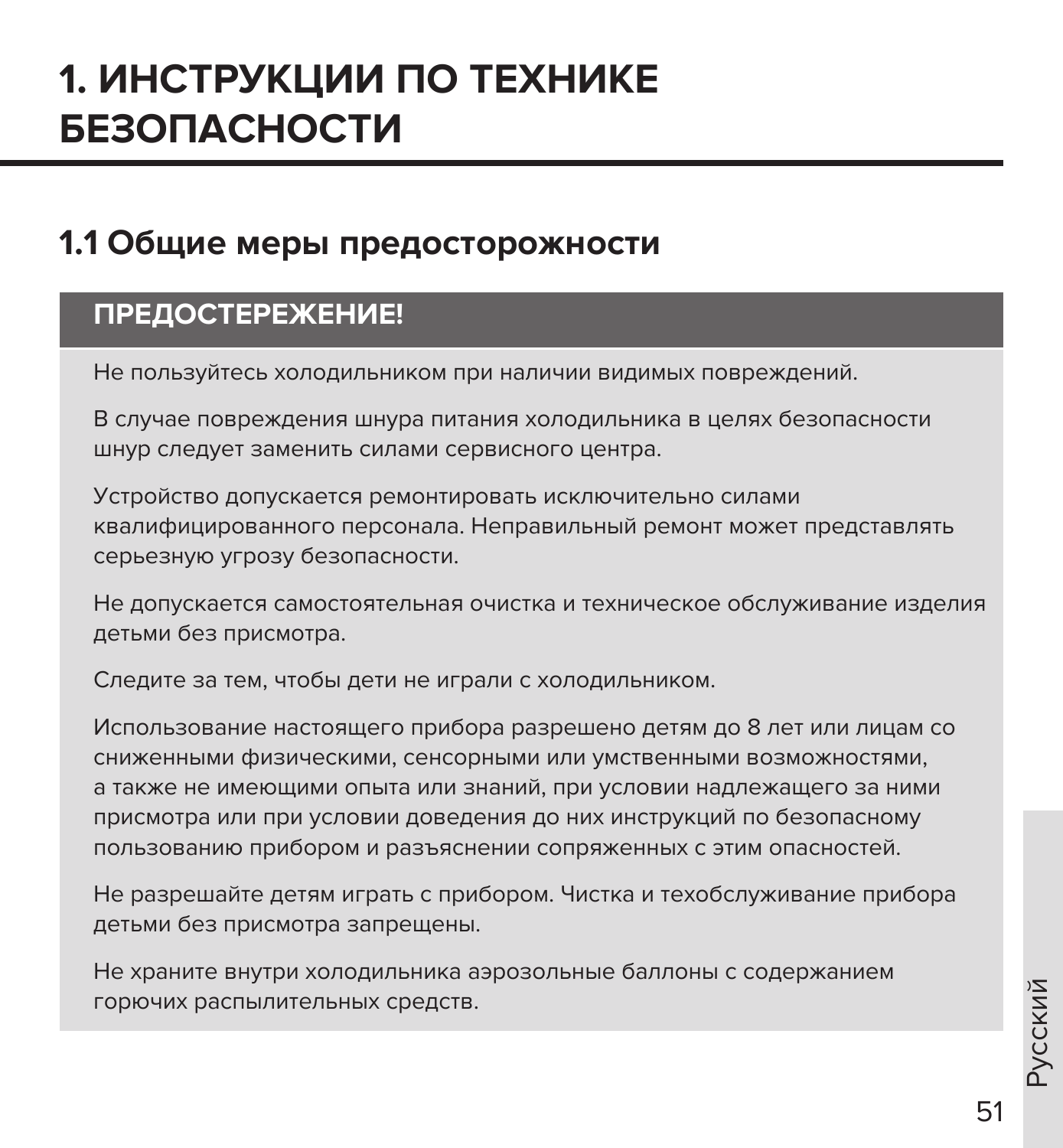## **ОСТОРОЖНО!**

Отключайте холодильник от источника питания:

- перед выполнением чистки и обслуживания.
- после каждого применения

Пищевые продукты допускается хранить только в оригинальной упаковке или в соответствующих контейнерах.

#### **ВНИМАНИЕ!**

Убедитесь, что напряжение, указанное на заводской табличке, соответствует напряжению электросети.

Правила подключения холодильника:

- Подключите шнур пост. тока к источнику питания в автомобиле.
- Не тяните за шнур, чтобы вытащить вилку из розетки.
- Перед подключением устройства быстрой зарядки аккумулятора, отключите от сети автомобиля холодильник и все прочие электроприборы.
- Холодильник не предназначен для перевозки едких веществ или материалов, содержащих растворители.
- Для термоизоляции холодильника используется горючий циклопентан, подлежащий особой утилизации. Сдайте отработавшее устройство в пункт утилизации электроприборов.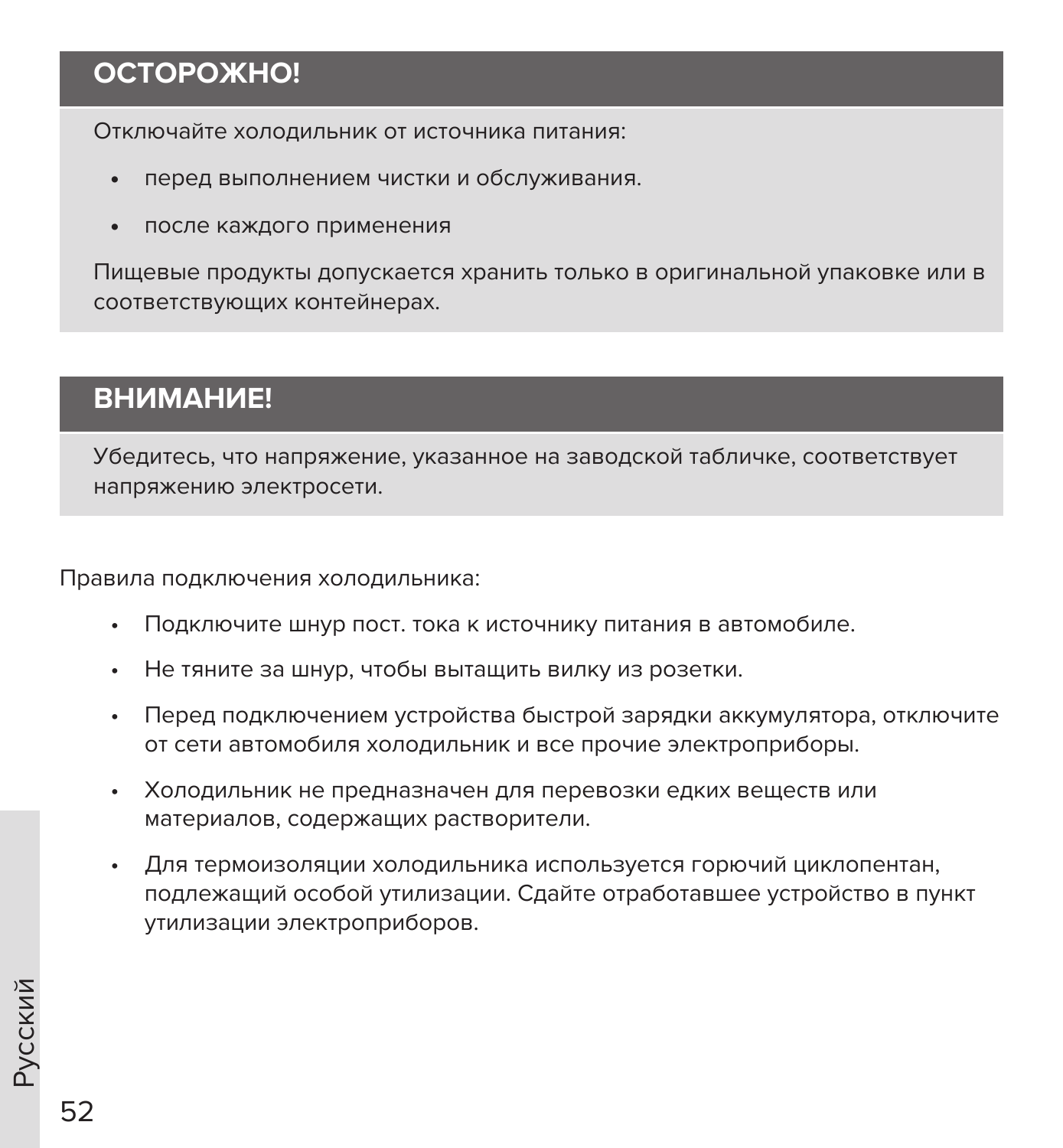## **1.2 Безопасная эксплуатация холодильника**

### **ОСТОРОЖНО!**

Перед запуском устройства убедитесь, что шнур питания и вилка сухие.

### **ВНИМАНИЕ!**

Не используйте электроприборы внутри холодильника, если подобное не рекомендуется производителем.

Не размещайте холодильник вблизи источников открытого огня или тепла (обогреватели, солнечный свет, газовые плиты и т. д.).

#### **Опасность перегрева!**

Убедитесь, что устройство имеет требуемый уровень вентиляции, чтобы отводящееся во время работы тепло не скапливалось вблизи холодильника.

- Убедитесь, что холодильник находится на достаточном расстоянии от стен и других предметов для свободной циркуляции воздуха.
- Убедитесь, что вентиляционные отверстия не закрыты.
- Не наполняйте внутреннее пространство льдом или жидкостью.
- Не погружайте холодильник в воду.
- Не допускайте воздействия тепла и влаги на холодильник и его шнур.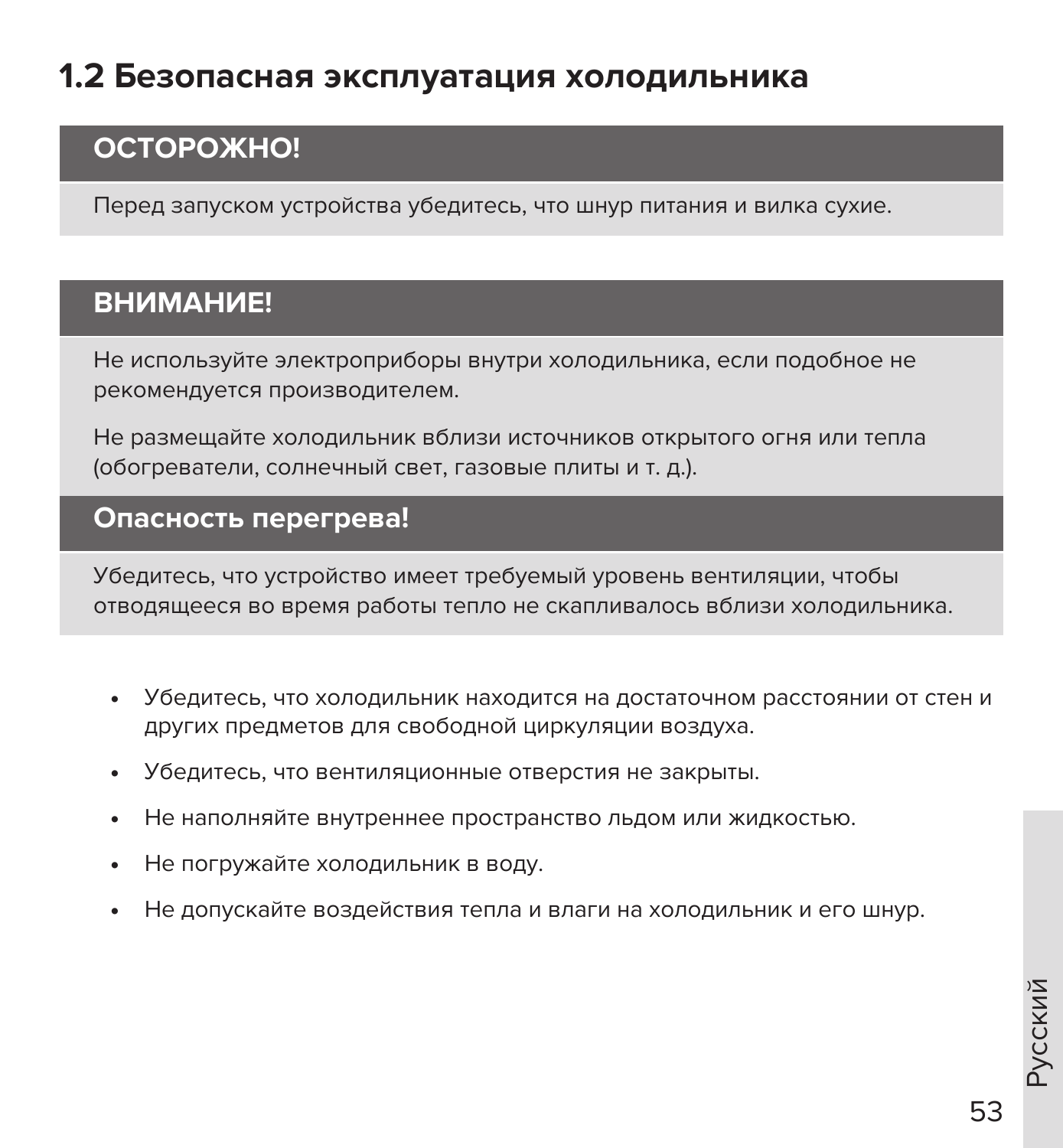# **2. НАЗНАЧЕНИЕ ХОЛОДИЛЬНИКА**

Холодильник предназначен для работы от:

- электросети пост. тока автомобиля, яхты или фургона,
- дополнительного аккумулятора пост. тока.

Холодильник предназначен для бытового и аналогичного применения, например:

- в кухонных помещениях, предназначенных для персонала магазинов, в офисах и в других рабочих помещениях;
- на фермах;
- клиентами отелей, мотелей и других подобных мест проживания;
- в гостиницах и пансионатах.

#### **ОСТОРОЖНО! Опасность для здоровья!**

Убедитесь, что хладопроизводительность устройства достаточна для хранения требуемых вам продуктов и лекарств.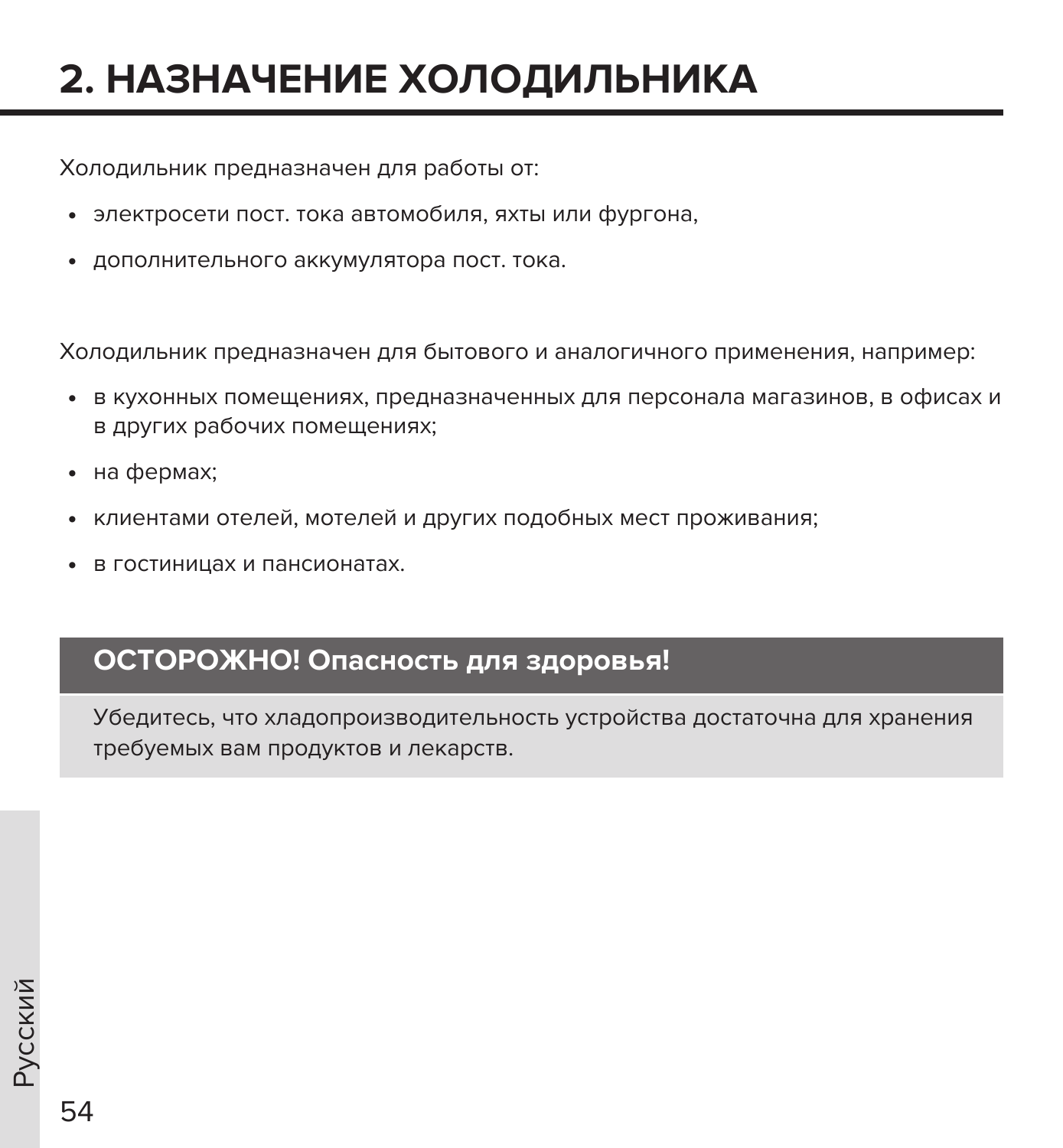# **3. ФУНКЦИИ ХОЛОДИЛЬНИКА**

Холодильник может охлаждать или замораживать продукты питания. Система, состоящая из компрессора и модуля управления, быстро и эффективно охлаждает содержимое холодильника, не требуя при этом обслуживания.

Холодильник разработан для использования в дороге и может применяться в различных суровых условиях и ситуациях.

Описание функций:

- Трехуровневый контроль для защиты аккумулятора автомобиля.
- Дисплей с термометром (отключается автоматически при низком уровне заряда аккумулятора). Допускается расхождение фактической температуры в камере и отображаемой на дисплее до 4°C.
- Регулировка температуры (две кнопки с шагом 1°C или 2°F).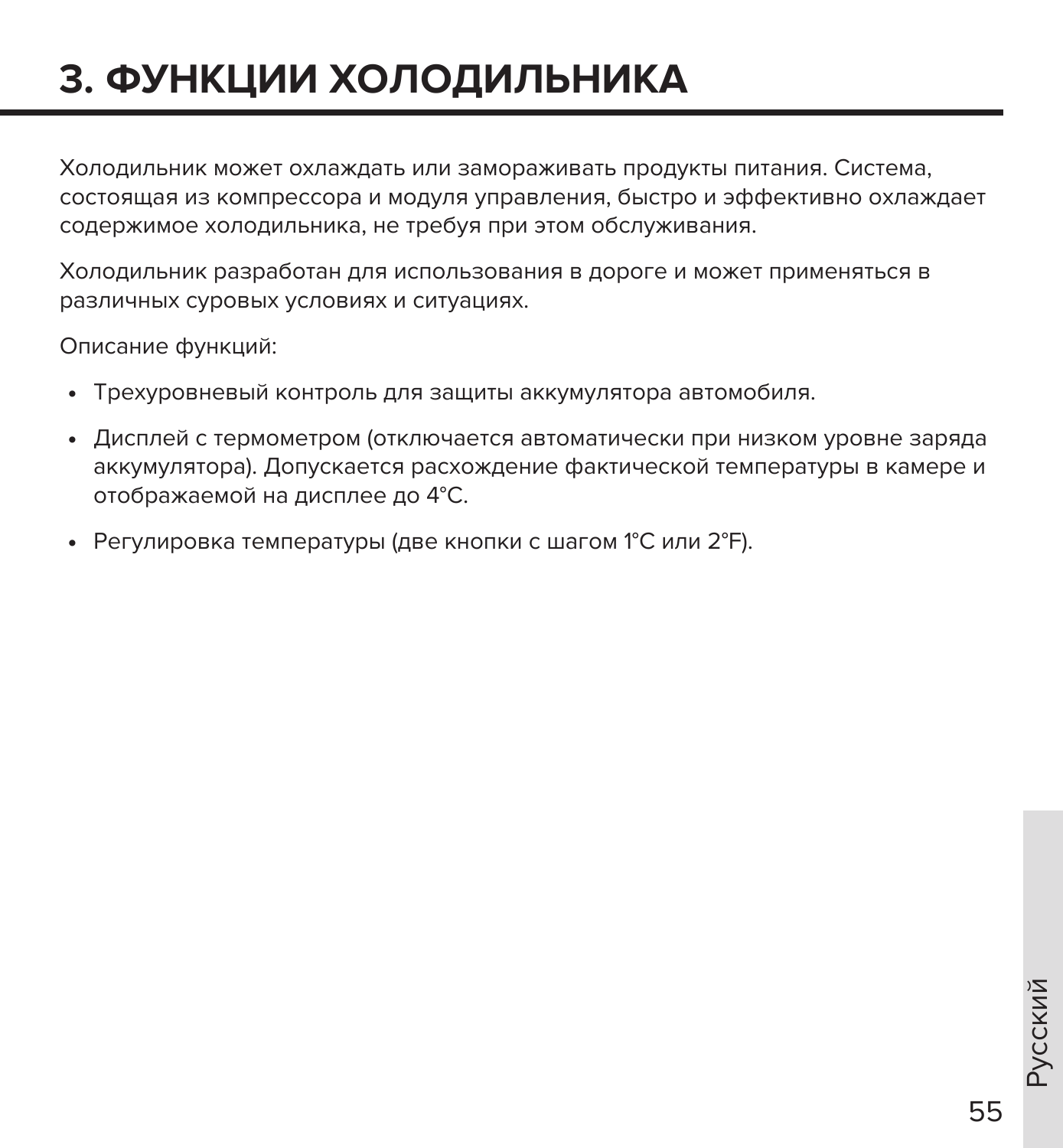# **4. ЭЛЕМЕНТЫ ДИСПЛЕЯ И ИХ ФУНКЦИИ**

### **ВНИМАНИЕ!**

После покупки холодильника перед включением установите его в горизонтальное положение на 12 часов или более.

 В целях обеспечения гигиенической чистоты перед первым запуском следует очистить внутренние и внешние поверхности устройства влажной тканью. См. раздел «Чистка и техническое обслуживание».

### **4.1 Дисплей и панель управления**



### **4.2 Включение и выключение холодильника**

**Включение:** Слегка нажмите пальцем на кнопку «ON/OFF».

**Выключение:** Удерживайте кнопку «ON/OFF» в течение пяти секунд.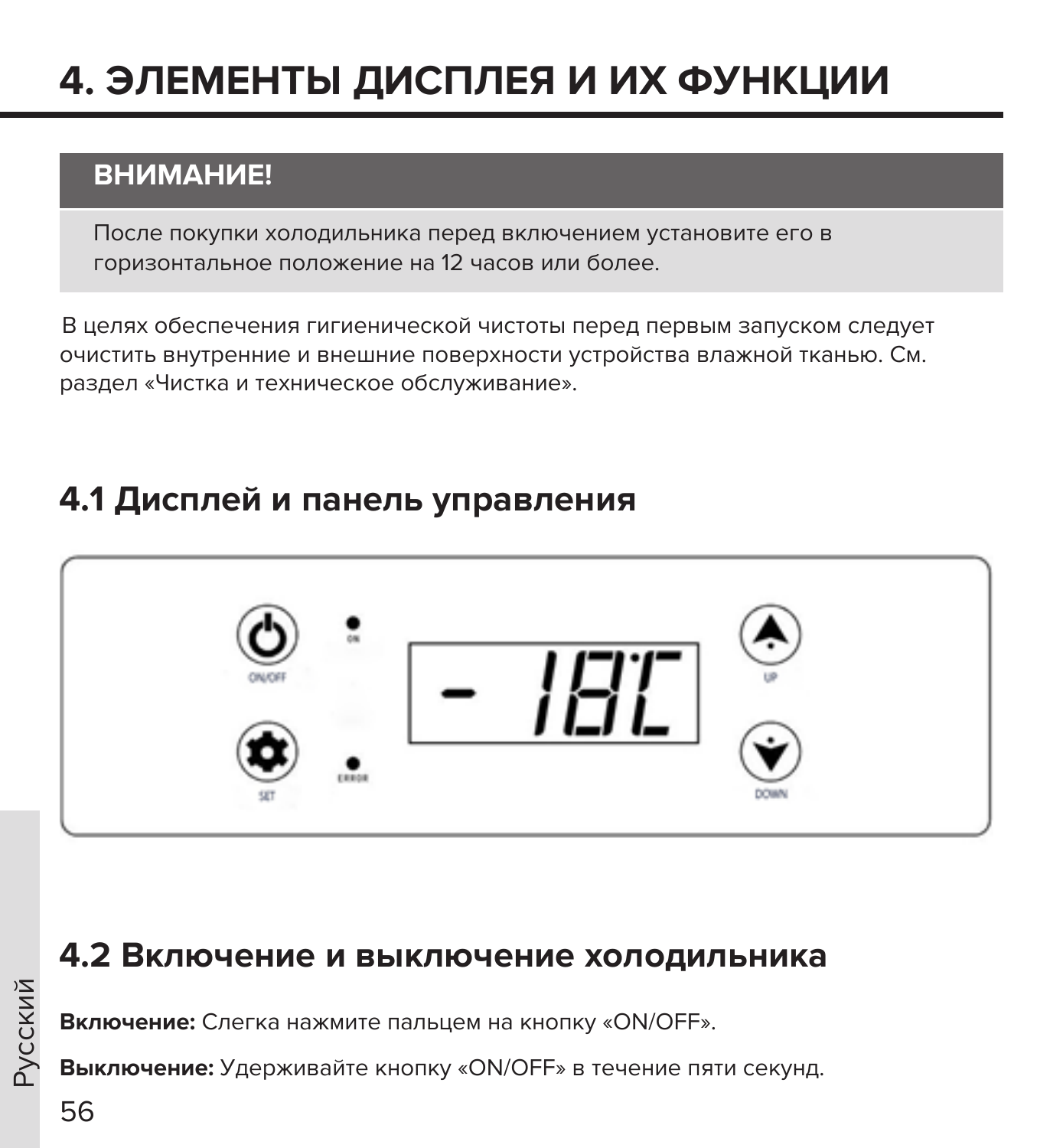## **4.3 Настройка температуры охлаждения**

- Включите холодильник.
- Выберите единицы измерения температуры: Удерживая кнопки «down» и «set» в течение примерно 10 секунд, дождитесь появления на дисплее мигающей надписи «°C» или «°F», после чего отпустите обе кнопки. Затем с помощью кнопки «up» или «down» выберите отображение температуры в градусах Цельсия или Фаренгейта. Выбранные единицы измерения температуры будут мигать на дисплее в течение нескольких секунд, после чего дисплей продолжит отображать текущую температуру.
- Настройка температуры охлаждения: нажмите один раз кнопку «set», после чего с помощью кнопок «UP +» и «DOWN -» установите требуемую температуру охлаждения. Выбранное значение температуры будет мигать на дисплее в течение нескольких секунд, после чего дисплей продолжит отображать текущую температуру.

## **4.4 Настройка контроля аккумулятора для защиты от низкого напряжения**

- Холодильник оснащается трехуровневой системой контроля аккумулятора для его защиты от чрезмерной разрядки (при подключении к автомобильной электросети).
- Если устройство работает при отключенном двигателе, то оно автоматически отключится, после того как напряжение сети упадет ниже установленного уровня. Холодильник включится вновь после зарядки аккумулятора до напряжения перезапуска.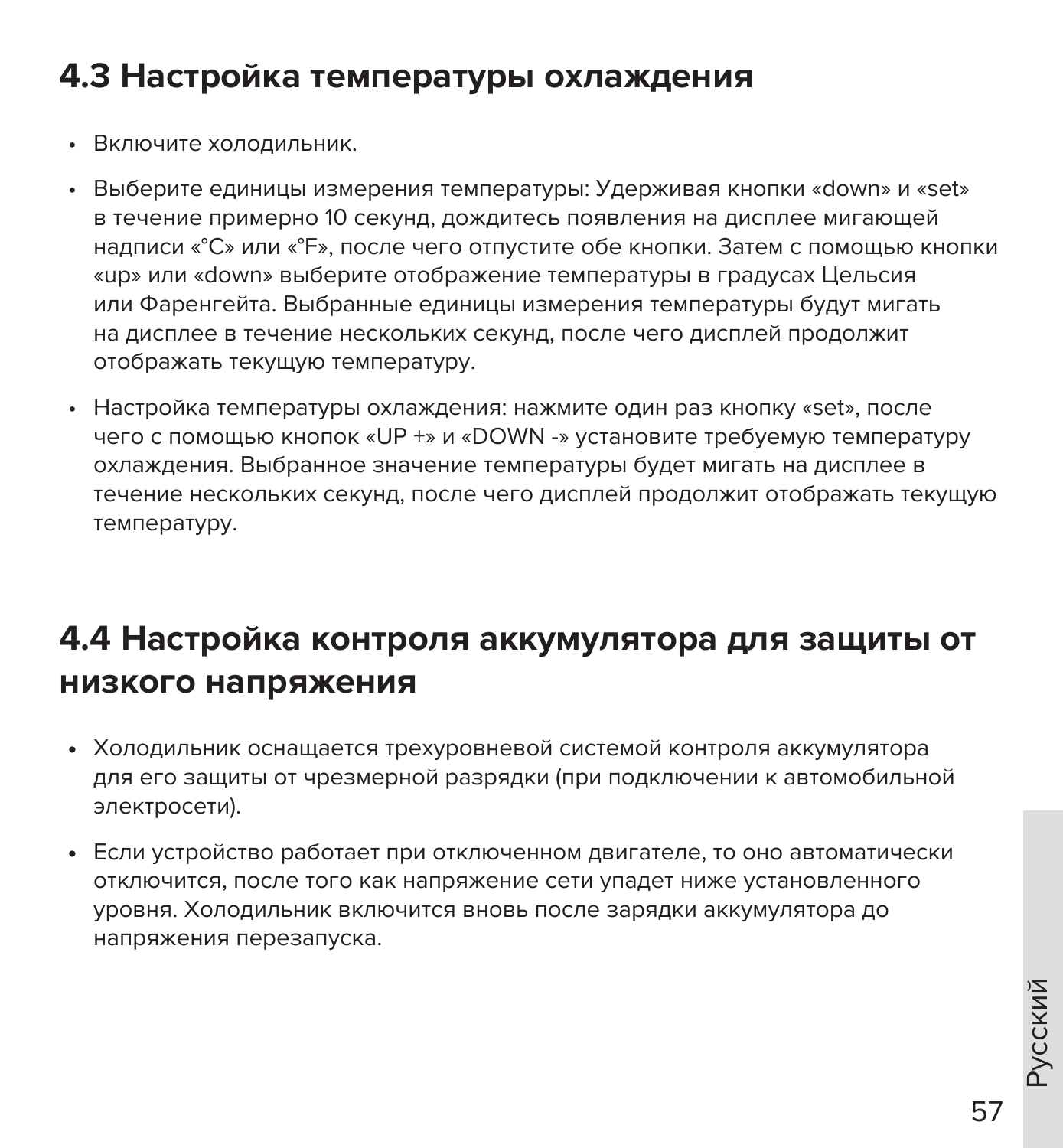### **ВНИМАНИЕ! Опасность повреждения!**

При отключении посредством системы контроля аккумулятора он больше не будет заряжаться полностью. Избегайте постоянных запусков устройства, эксплуатируйте его, чередуя с длительными фазами зарядки аккумулятора. Убедитесь, что аккумулятор заряжен.

На уровне H3 система контроля аккумулятора реагирует быстрее, чем на уровне H1 или H2.

|     | Уровень                            | H1   | H <sub>2</sub> | H <sub>3</sub> |
|-----|------------------------------------|------|----------------|----------------|
| 12B | Напряжение отключения, В           | 10.3 | 10.8           | 11.3           |
|     | Напряжение повторного включения, В | 11.1 | 11.8           | 12.6           |
|     | Напряжение отключения, В           | 21.5 | 22.3           | 24.3           |
| 24B | Напряжение повторного включения, В | 227  | 23.7           | 25.7           |

Если холодильник питается от стартерного аккумулятора, выберите уровень контроля H3. Если же холодильник подключен к отдельному аккумулятору, то уровня H1 будет достаточно.

- Включите холодильник.
- Существует 3 уровня контроля аккумулятора для защиты от низкого напряжения: H1, H2 и H3.
- Удерживайте одновременно кнопки «UP» и «DOWN» в течение примерно пяти секунд — на дисплее замигает надпись H1, H2 или H3. Нажмите кнопку «UP +» или «DOWN -» для выбора уровня контроля аккумулятора H1, H2 или H3. После завершения настройки обозначение выбранного уровня контроля H1, H2 или H3 будет мигать на дисплее в течение нескольких секунд. Перед возвратом к

отображению текущей температуры дисплей мигнет несколько раз.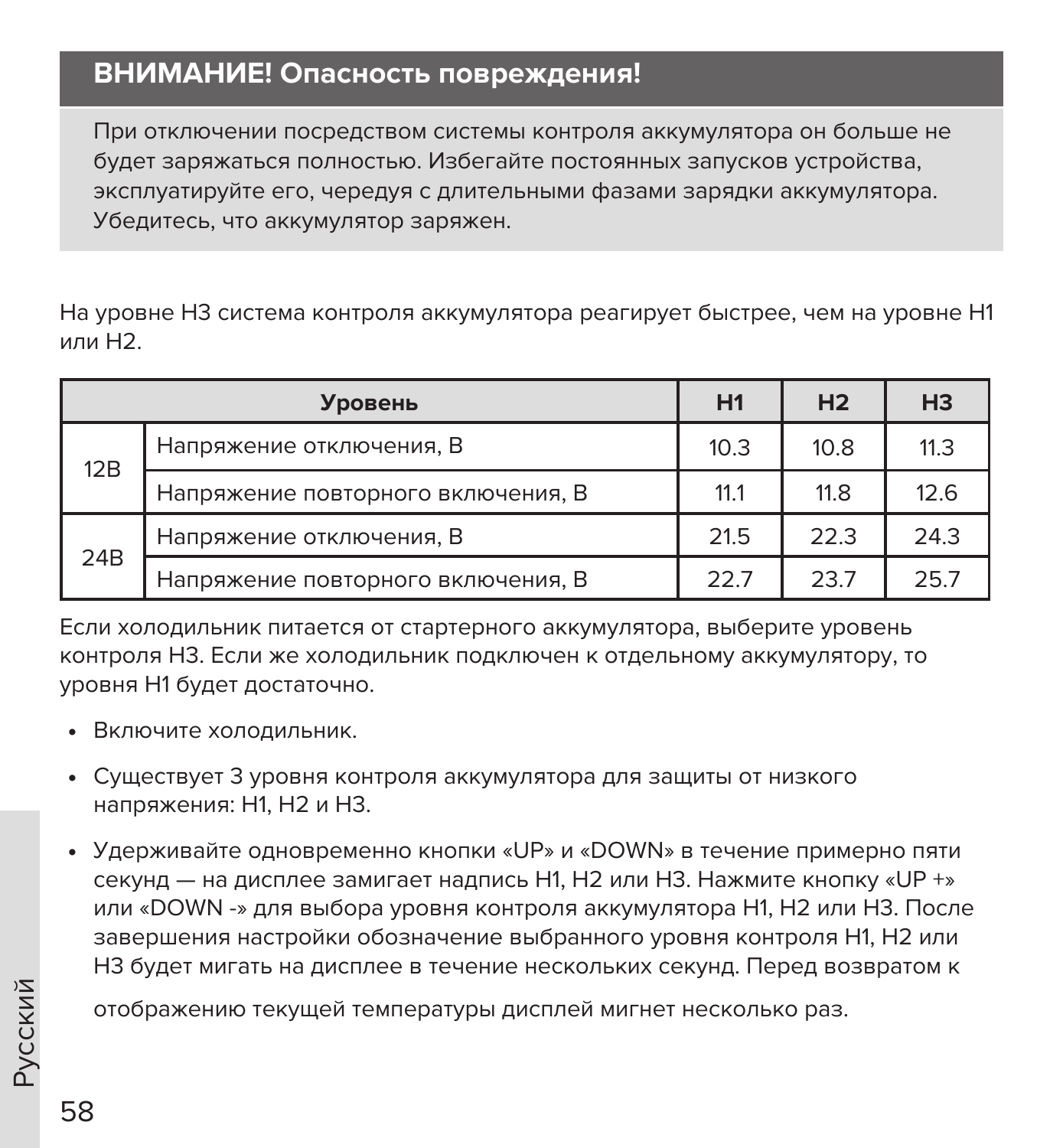## **4.5 Настройка режима работы холодильника**

Выбор режима работы холодильника:

Существует два режима работы устройства:

- Режим работы HH: холодильник работает в нормальном режиме. В этом режиме светодиодный индикатор «Вкл» будет гореть красным цветом.
- Режим работы ECO: холодильник работает в энергосберегающем режиме. В этом режиме светодиодный индикатор «Вкл» будет гореть зеленым цветом.
- Дважды нажмите кнопку «set» на дисплее замигает надпись HH или ECO. С помощью кнопки «UP +» или «DOWN -» выберите требуемый режим. Обозначение выбранного рабочего режима HH или ECO будет мигать на дисплее в течение нескольких секунд, после чего дисплей продолжит отображать текущую температуру.
- В режиме ECO уровень шума снижается с 40 дБ до 35 дБ, снижается потребление энергии, но охлаждение происходит медленнее по сравнению в режимом HH.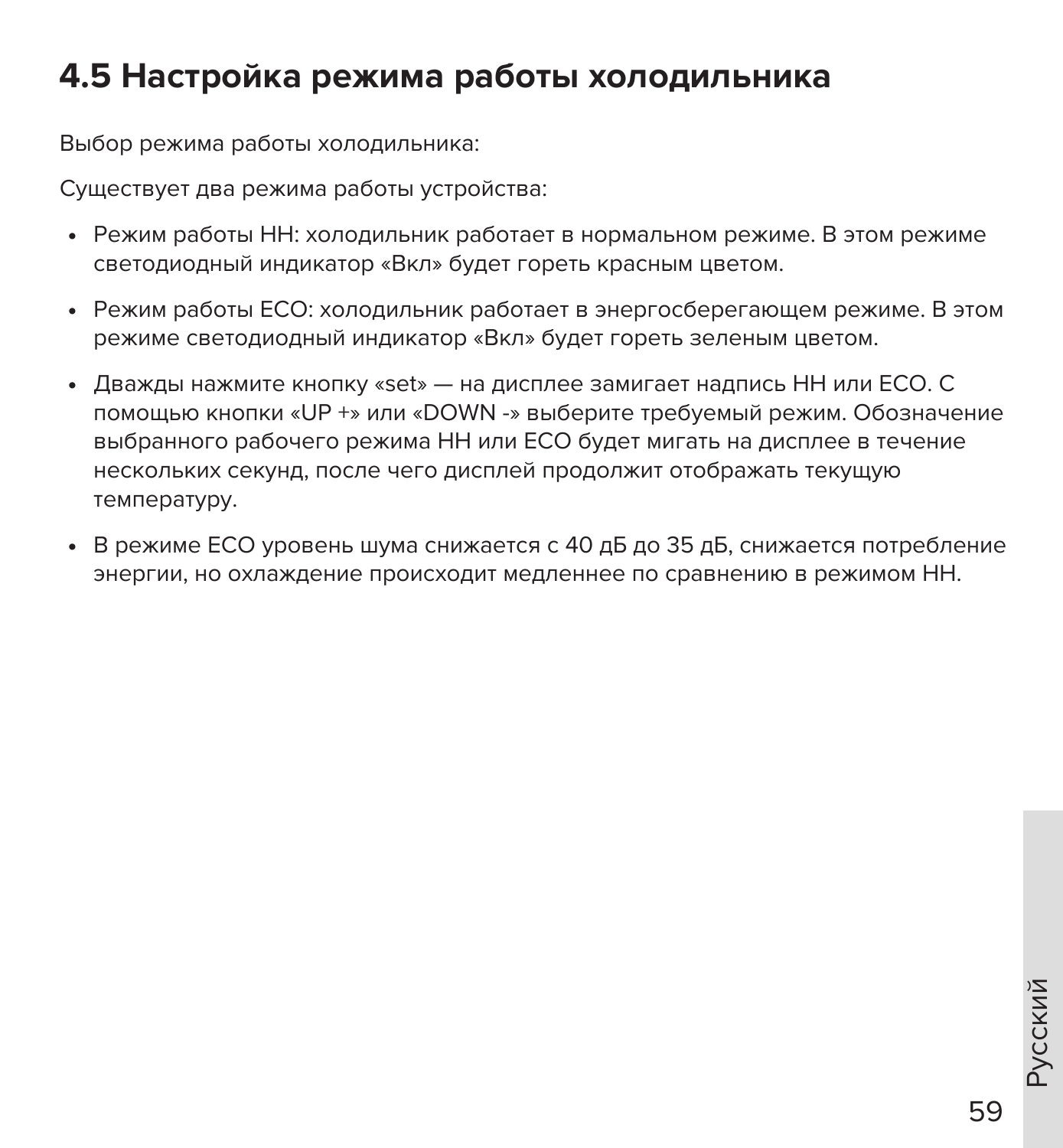## **4.6 Значение кода, отображаемого на дисплее**

| Код<br>ошибки  | Возможная причина                                  | Предлагаемое решение                                                                                         |
|----------------|----------------------------------------------------|--------------------------------------------------------------------------------------------------------------|
| E <sub>0</sub> | Обрыв цепи датчика или<br>короткое замыкание       | Подключите или замените датчик.                                                                              |
| E <sub>1</sub> | Низкое входное<br>напряжение                       | Проверьте напряжение батареи или<br>настройте уровень системы защиты<br>аккумулятора (пункт 4.4 инструкции). |
| E <sub>2</sub> | Проблема с<br>вентилятором                         | Проверьте, не заблокирован ли<br>вентилятор или нет ли короткого<br>замыкания.                               |
| E <sub>3</sub> | Сработала защита<br>компрессора                    | Отключите холодильник от источника<br>питания на 30 минут и перезапустите<br>устройство.                     |
| E4             | Сработала защита<br>компрессора от<br>перегрузок   | Измените режим работы с помощью<br>панели управления холодильника.                                           |
| E <sub>5</sub> | Предупреждение о<br>перегреве панели<br>управления | Поместите устройство в место с хорошей<br>вентиляцией.                                                       |

## **4.7 Советы по энергосбережению**

• Подбирайте хорошо вентилируемые места, защищенные от прямых солнечных лучей.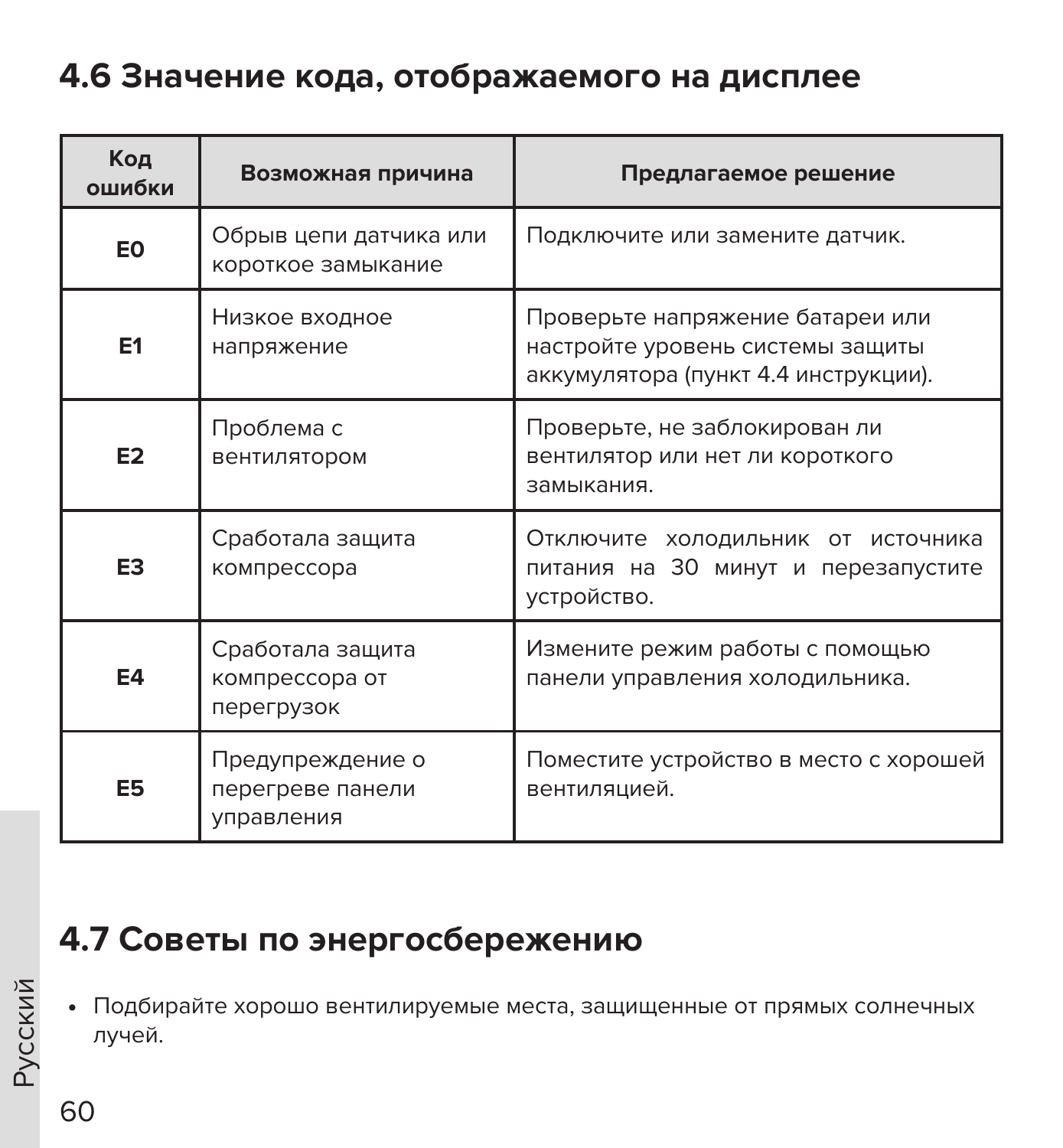- Перед помещением в холодильник дайте горячим продуктам остыть.
- Не открывайте холодильник чаще, чем это необходимо.
- Не оставляйте холодильник открытым дольше, чем это необходимо.
- Размораживайте холодильник по мере образования в нем слоя льда.
- Избегайте эксплуатации устройства при чрезмерно низкой температуре.

61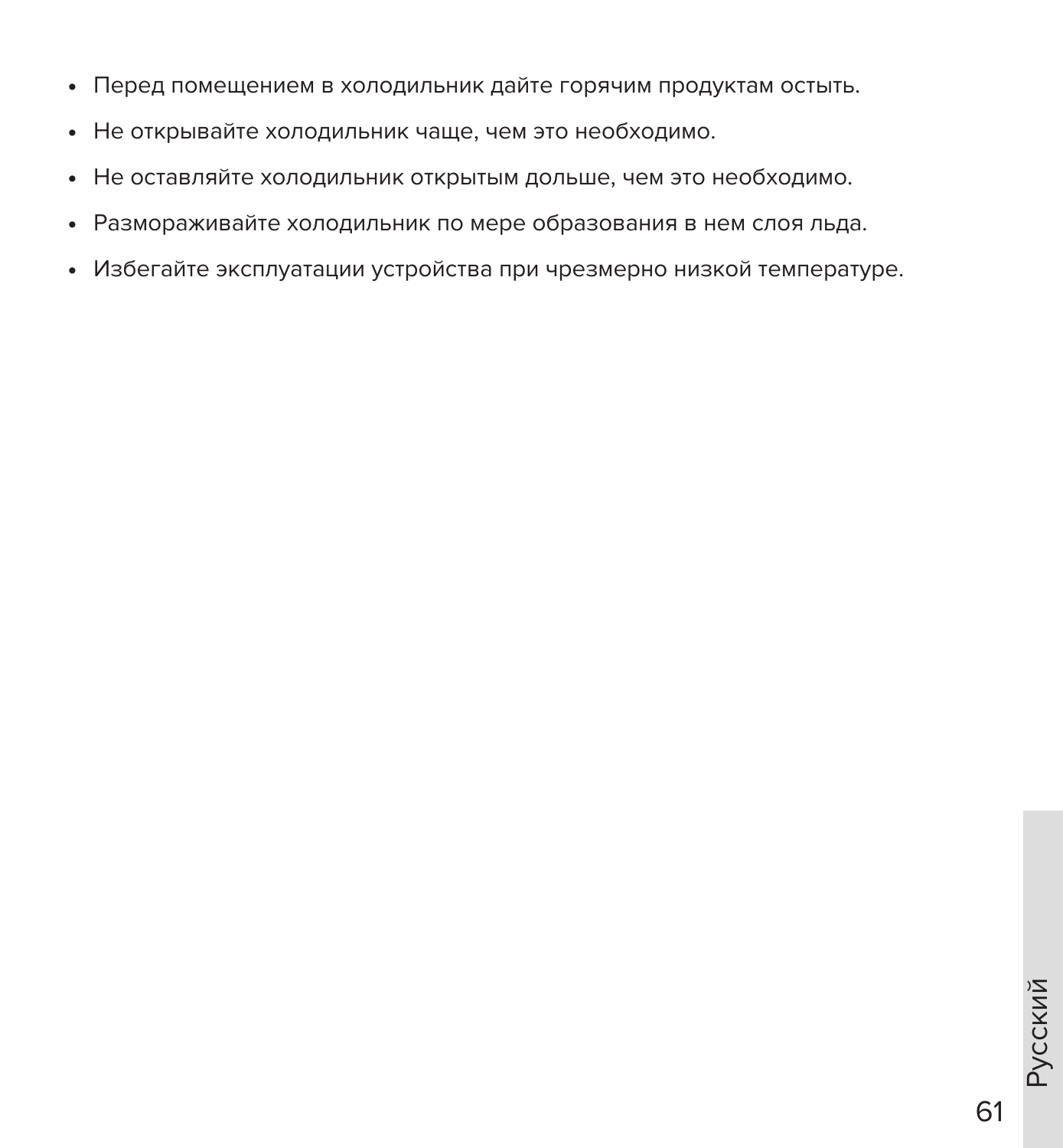# **5. ПОДКЛЮЧЕНИЕ ХОЛОДИЛЬНИКА**

### **ПРЕДОСТЕРЕЖЕНИЕ! Удлинительный шнур постоянного тока.**

При подключении к аккумулятору (автомобиля или яхты) холодильник может работать от 12 или 24 В постоянного тока.

Ни при каких условиях не наращивайте провода шнура питания.

Не пользуйтесь блоками розеток или сетевыми разветвителями.

Полностью разматывайте шнур пост. тока во избежание скопления тепла и оплавления.

#### **ВНИМАНИЕ! Опасность повреждения!**

Перед подключением аккумулятора к устройству быстрой зарядки отключайте от него холодильник и другие электроприборы.

Чрезмерное напряжение может привести к повреждению электронных компонентов холодильника.

### **ВНИМАНИЕ! Опасность повреждения!**

В целях безопасности холодильник оснащен электронной системой защиты от неправильной полярности. Она защищает устройство от короткого замыкания при подключении к аккумулятору.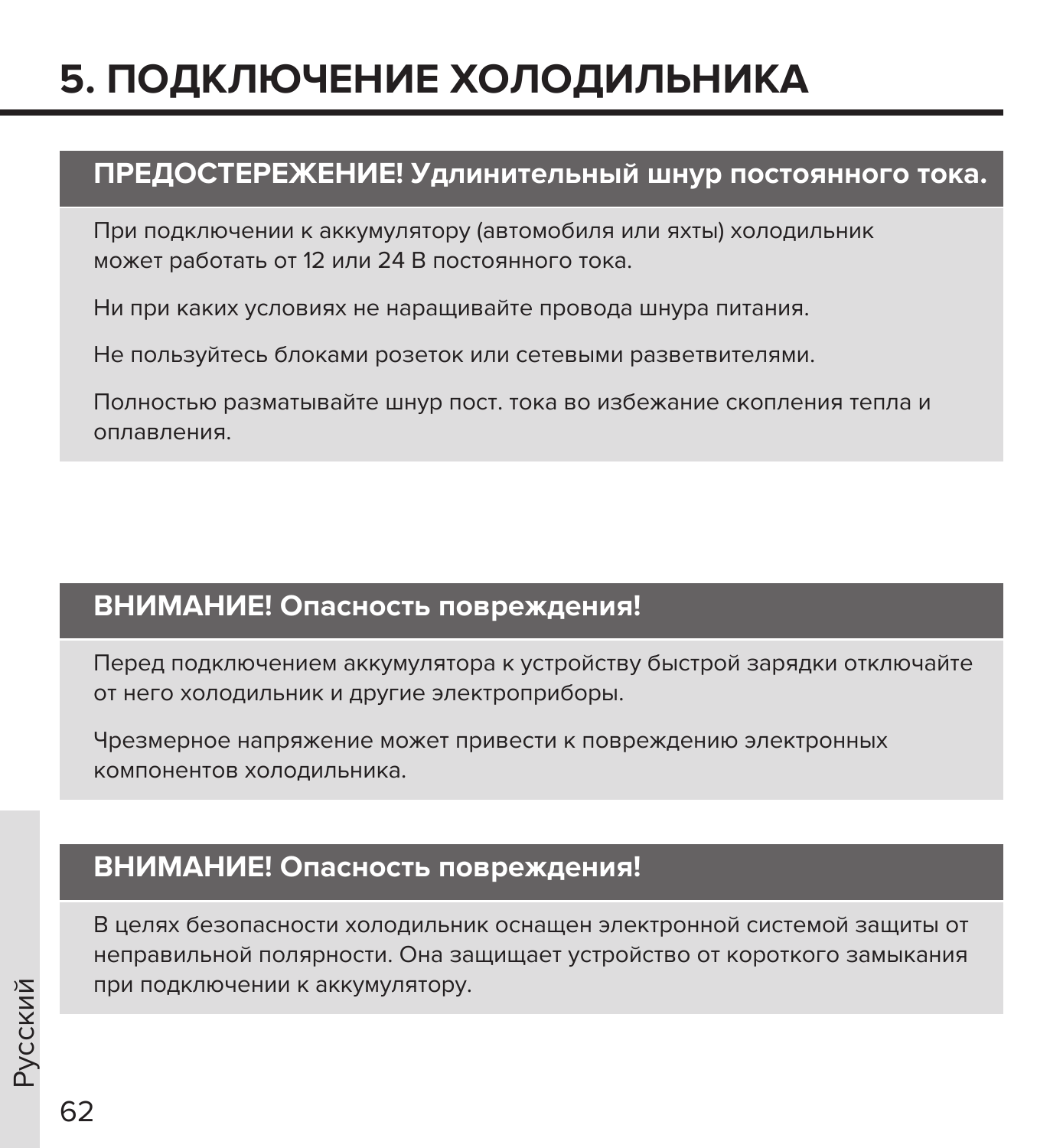## **5.1 Вилка постоянного тока с предохранителем для подключения устройства**

#### **ВНИМАНИЕ! Опасность повреждения!**

В целях защиты устройства вилка на шнуре питания постоянного тока оснащается предохранителем. Не вынимайте предохранитель из вилки.

Используйте только входящий в комплект шнур питания.

- Подключите шнур питания постоянного тока к разъему питания постоянного тока на холодильнике.
- Подключите шнур к разъему питания постоянного тока.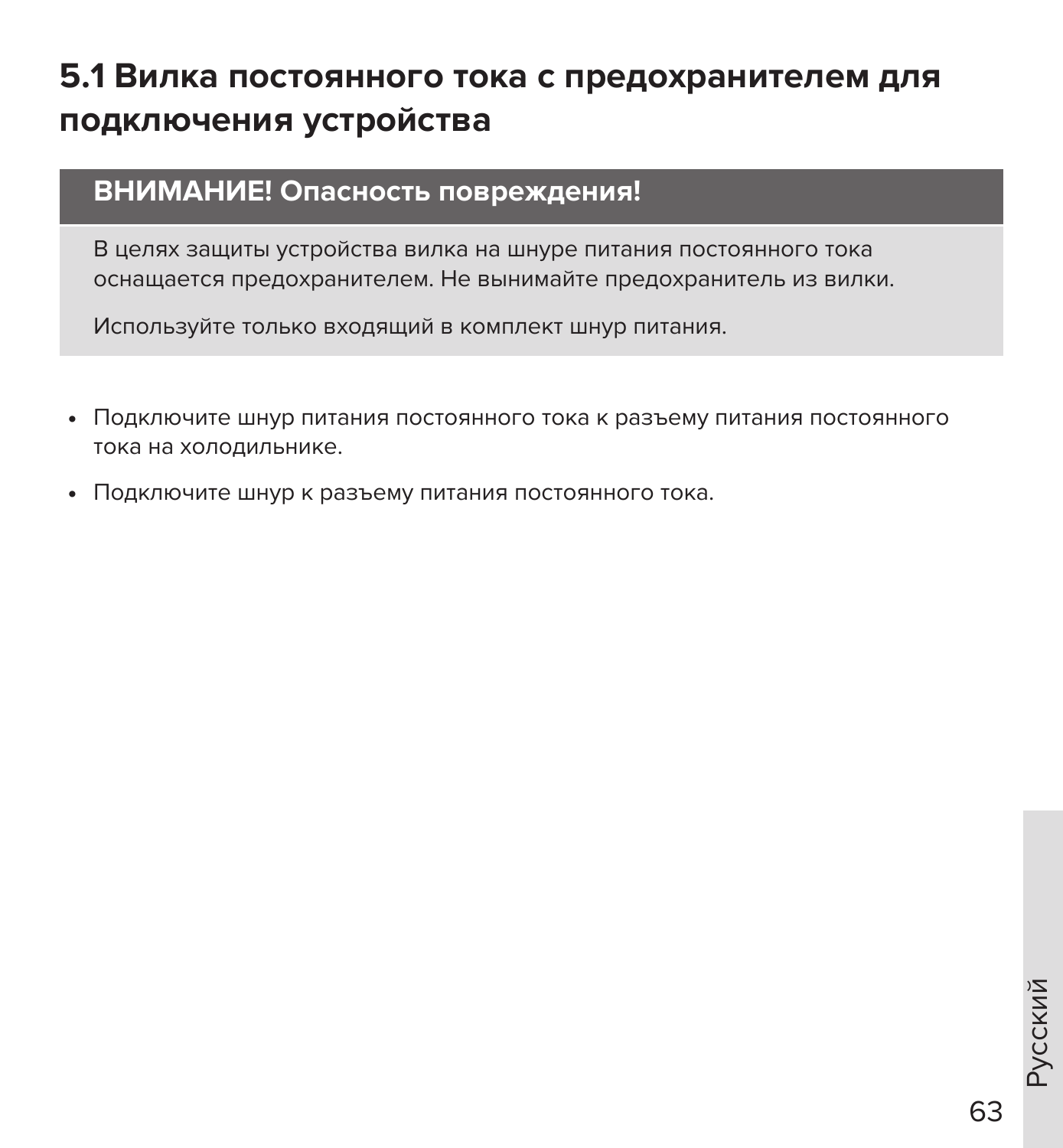# **6. ЭКСПЛУАТАЦИЯ ХОЛОДИЛЬНИКА**

### **6.1 Включите холодильник**

### **ВНИМАНИЕ! Опасность перегрева!**

Убедитесь, что для устройства постоянно обеспечивается требуемый уровень вентиляции, чтобы рассеивалось создаваемое во время работы тепло. Убедитесь, что вентиляционные отверстия не закрыты. Убедитесь, что устройство находится на достаточном расстоянии от стен и других предметов для свободной циркуляции воздуха.

- Разместите устройство на прочной поверхности.
- Убедитесь, что вентиляционные отверстия не закрыты, чтобы нагретый воздух мог рассеиваться.
- Закройте устройство.
- Включите холодильник.

### **ВНИМАНИЕ! Опасность от чрезмерно низкой температуры!**

Убедитесь, что в холодильник помещены именно те продукты, которые необходимо хранить при выбранной температуре.

### **ПРИМЕЧАНИЕ!**

На дисплее отображается температура в центре внутреннего отсека устройства. В других местах отсека температура может отличаться.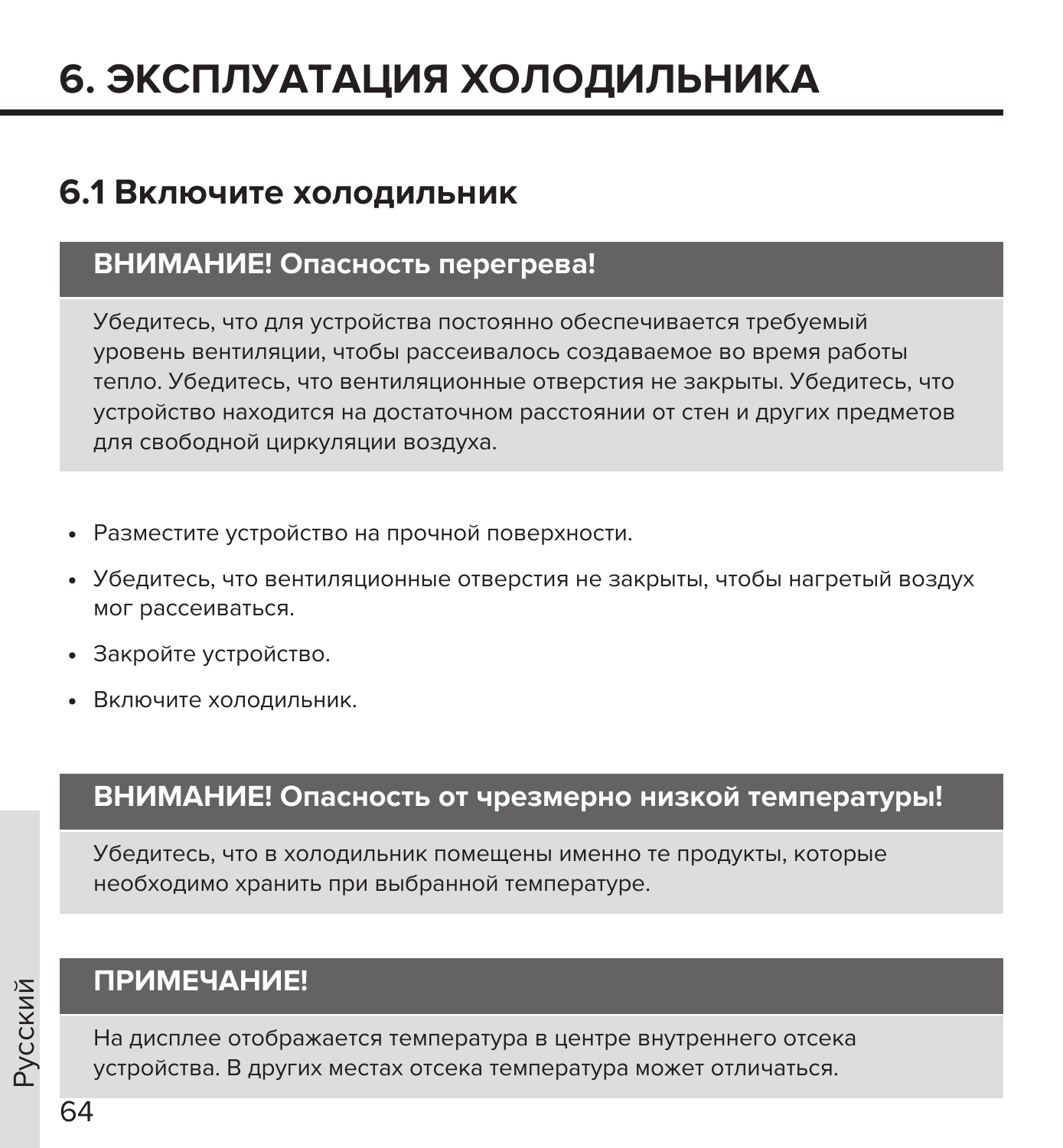## **6.2 Выключение холодильника**

- Выньте все продукты из холодильника.
- Выключите холодильник.
- Извлеките шнур питания из розетки.

Если вы не собираетесь использовать холодильник в течение длительного времени, оставьте дверцу устройства приоткрытой во избежание образования запахов.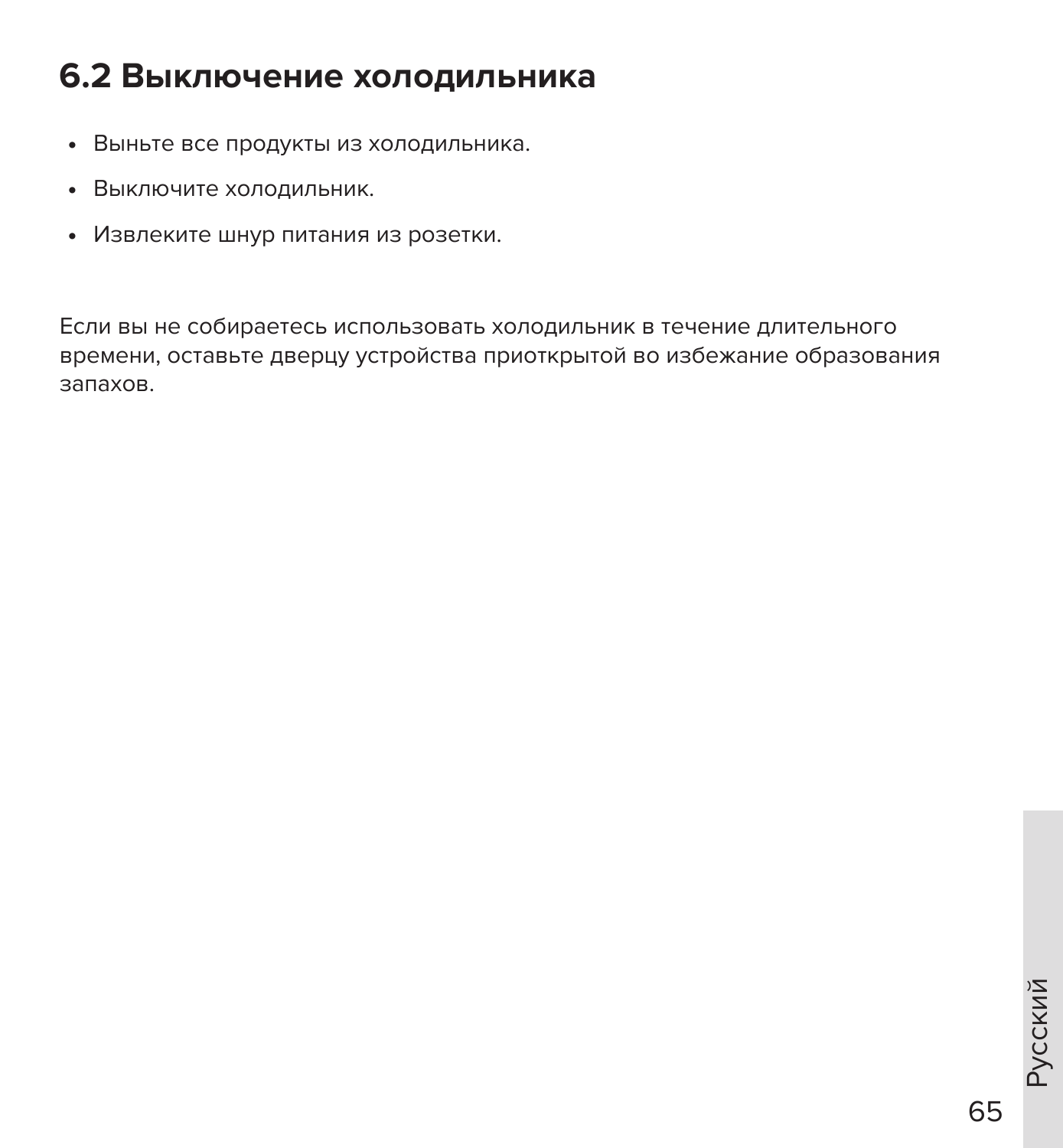## **6.3 Размораживание холодильника**

Из-за влажности внутри холодильника или на испарителе может образовываться наледь, что уменьшает эффективность работы устройства. Во избежание этого своевременно размораживайте холодильник.

#### **ВНИМАНИЕ! Опасность повреждения!**

Не пытайтесь удалить лед или высвободить примерзшие предметы с помощью твердых или острых инструментов.

Для разморозки холодильника выполните следующее:

- Извлеките из холодильника все содержимое.
- При необходимости поместите продукты для хранения в другой холодильник.
- Выключите устройство.
- Оставьте дверцу открытой.
- Удалите талую воду.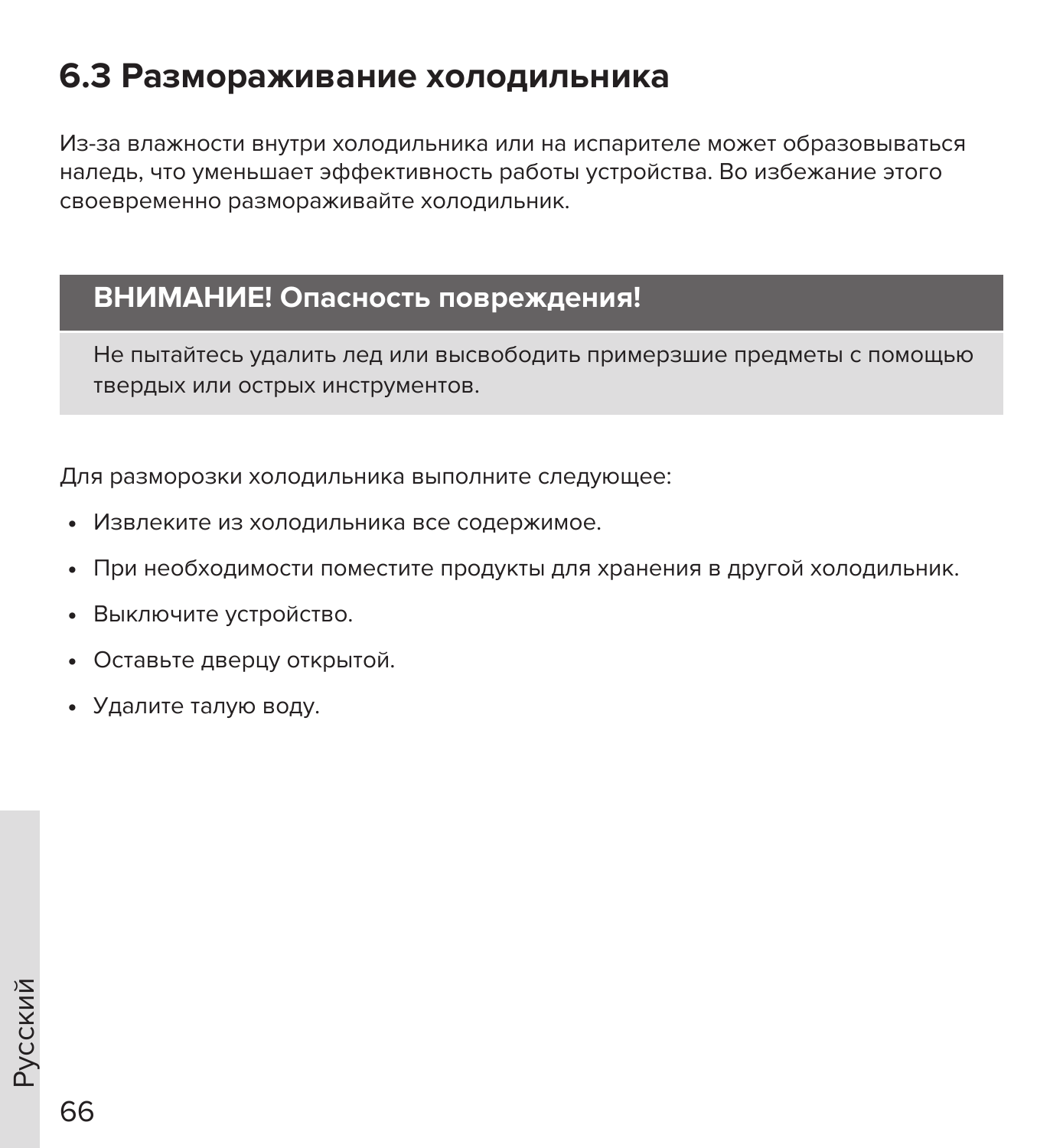# **7. ЧИСТКА И ТЕХНИЧЕСКОЕ ОБСЛУЖИВАНИЕ**

### **7.1 Замена предохранителя в вилке постоянного тока**

- Снимите с вилки переходную втулку.
- Выкрутите винт из верхней половины корпуса.
- Аккуратно снимите верхнюю часть корпуса с нижней.
- Извлеките контактный штырь.
- Замените неисправный предохранитель на новый, такого же типа.
- Соберите вилку в обратном порядке.

## **7.2 Чистка холодильника**

- Периодически протирайте внутренние и внешние поверхности влажной тканью.
- Следите за тем, чтобы в вентиляционных отверстиях не скапливалась пыль и грязь. Так тепло сможет свободно выходить из них, и устройство не повредится.

#### **ПРЕДОСТЕРЕЖЕНИЕ!**

Перед выполнением чистки и обслуживания отключайте устройство от источника питания.

#### **ВНИМАНИЕ! Угроза повреждения.**

Не выполняйте чистку холодильника под струей воды или в посудомоечной машине.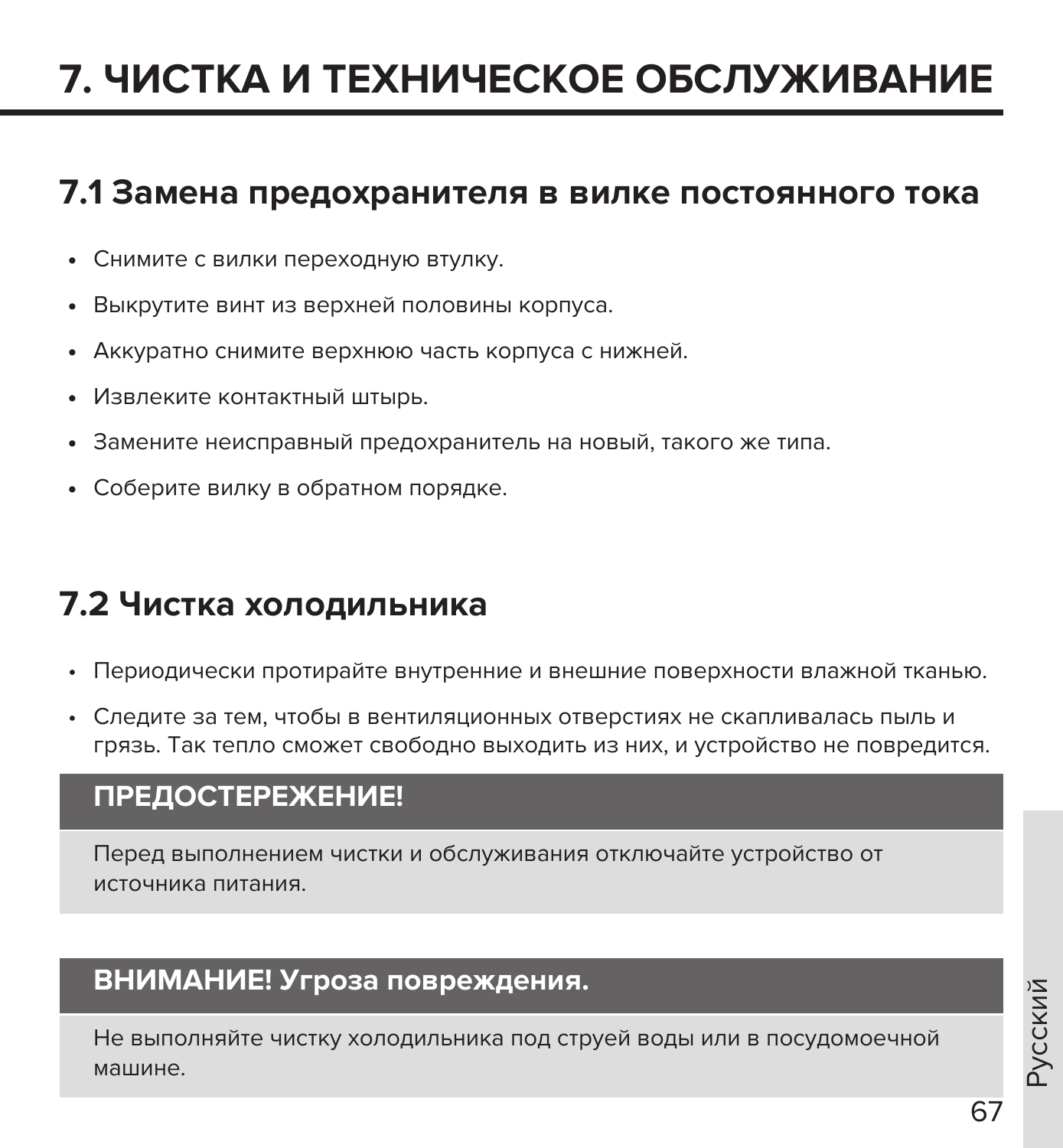Во избежание повреждения холодильника не используйте для его чистки абразивные вещества и твердые предметы

## **7.3 Хранение холодильника**

Хранить холодильник рекомендуется в сухом, проветриваемом помещении при температуре от 0 °С до +50 °С при относительной влажности воздуха до 80%, без воздействия прямых солнечных лучей. Для длительного хранения рекомендуется использовать заводскую упаковку.

## **7.4 Транспортировка холодильника**

Рекомендуется транспортировать в горизонтальном положении. В противном случае необходимо выдержать его без включения не менее 12 часов в горизонтальном положении.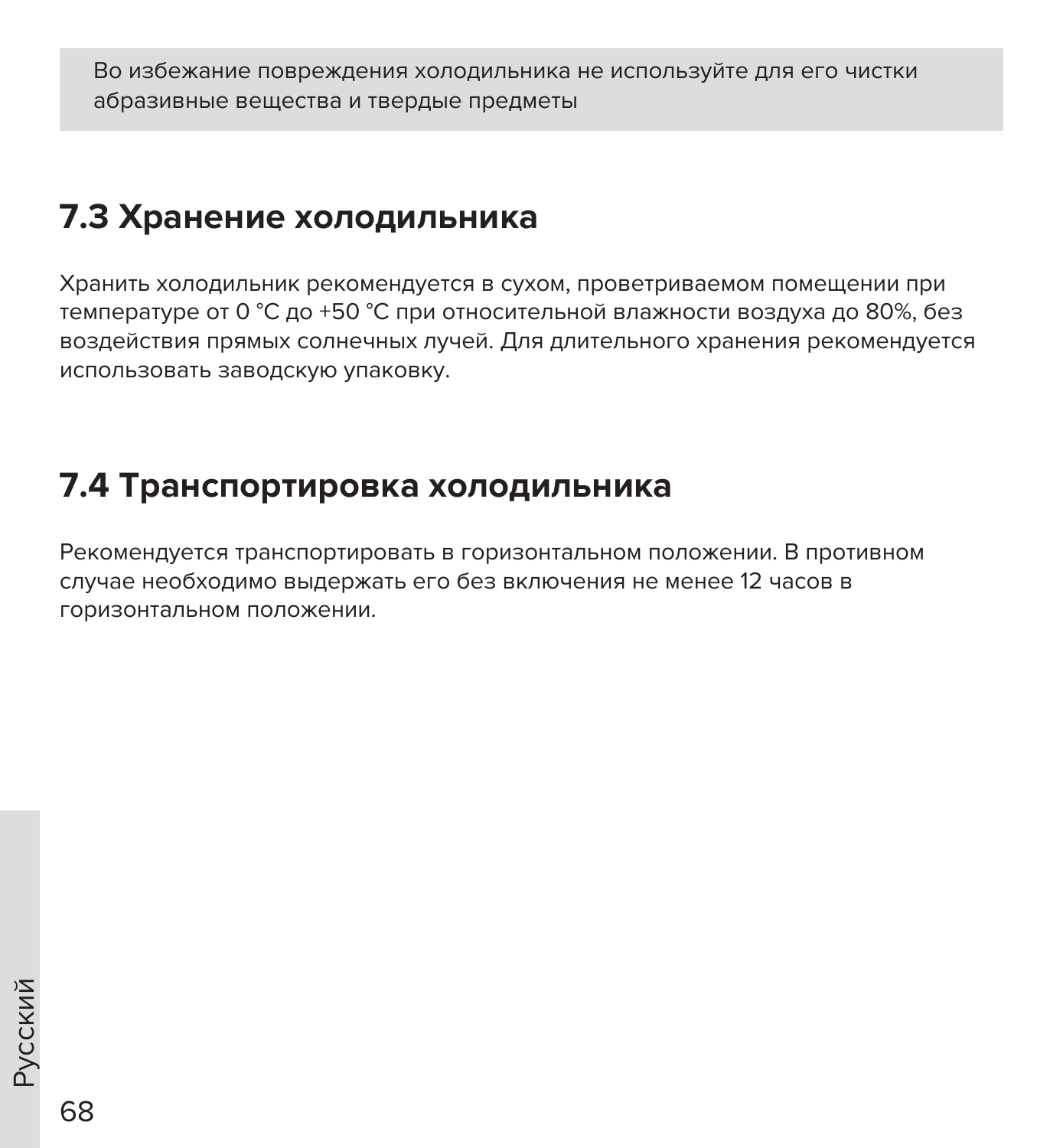# **8. УСТРАНЕНИЕ НЕИСПРАВНОСТЕЙ**

| Неисправность                                                                                                                 | Возможная причина                                                                            | Предлагаемое решение                                                                                                    |  |  |  |
|-------------------------------------------------------------------------------------------------------------------------------|----------------------------------------------------------------------------------------------|-------------------------------------------------------------------------------------------------------------------------|--|--|--|
| Устройство не работает,<br>светодиод не светится.                                                                             | Не подается напряжение                                                                       | В большинстве транспортных<br>средств зажигание должно быть<br>включенным для подачи питания к<br>розетке прикуривателя |  |  |  |
|                                                                                                                               | Предохранитель в вилке<br>питания вышел из строя                                             | Замените предохранитель на<br>исправный                                                                                 |  |  |  |
| Устройство не охлаждает<br>(разъем питания<br>подключен, светодиод<br>«ОN» горит).                                            | Неисправен компрессор                                                                        | Обратитесь в авторизованный<br>сервисный центр.                                                                         |  |  |  |
| Устройство не охлаждает<br>(разъем питания<br>подключен, дисплей<br>отображает код ошибки                                     | Система защиты<br>источника тока<br>установлена на слишком<br>высокий уровень                | Выберите уровень защиты ниже<br>установленного                                                                          |  |  |  |
| « <b>E1»).</b> Пожалуйста,<br>обратитесь к главе «4.6<br>Значение кода,<br>отображаемого на<br>дисплее».                      | Напряжение<br>аккумулятора слишком<br>низкое                                                 | Проверьте аккумулятор и при<br>необходимости зарядите его                                                               |  |  |  |
| Зажигание включено, но<br>устройство не работает,<br>светодиод не горит (при<br>эксплуатации устройства<br>от прикуривателя). | Розетка постоянного<br>тока загрязнена, что<br>приводит к плохому<br>электрическому контакту | Очистите разъем прикуривателя от<br>возможных загрязнений                                                               |  |  |  |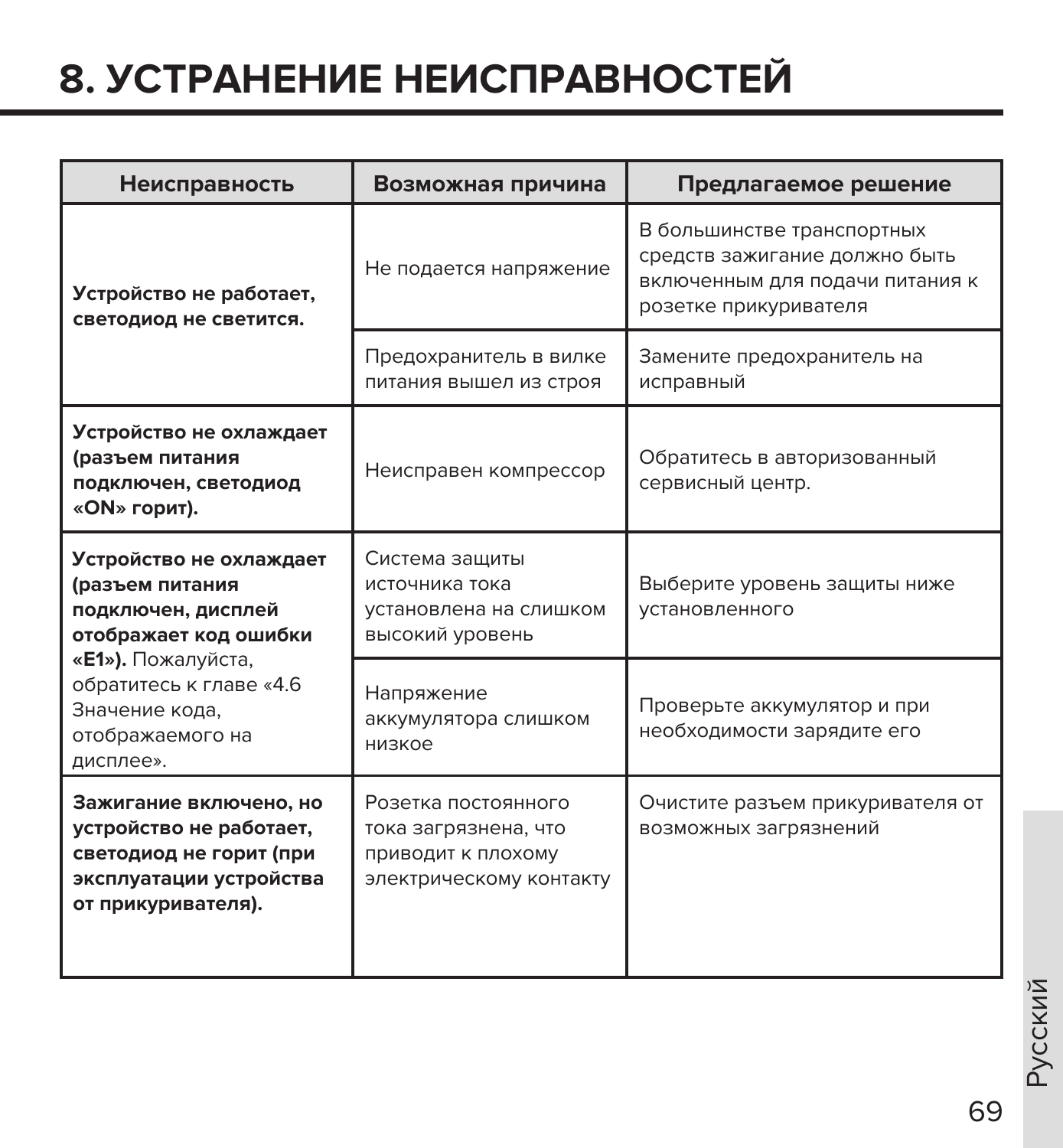# **9. УТИЛИЗАЦИЯ**

Выборочный сбор отработавших электрических и электронных приборов. Не выбрасывать электрические приборы с бытовыми отходами.

Согласно Европейской директиве 2012/19/UE об утилизации электрических или электронных приборов и ее применении в национальном праве, использованные электроприборы следует группировать отдельно и собирать на пунктах, специально оборудованных для сбора.

Для получения рекомендаций по переработке приборов обратиться к местным органам власти или к продавцу.

# **10. ТЕХНИЧЕСКИЕ ХАРАКТЕРИСТИКИ**

### **ПРИМЕЧАНИЕ**

В охлаждающем контуре содержится хладагент R134a.

Это вещество содержит фтористые парниковые газы.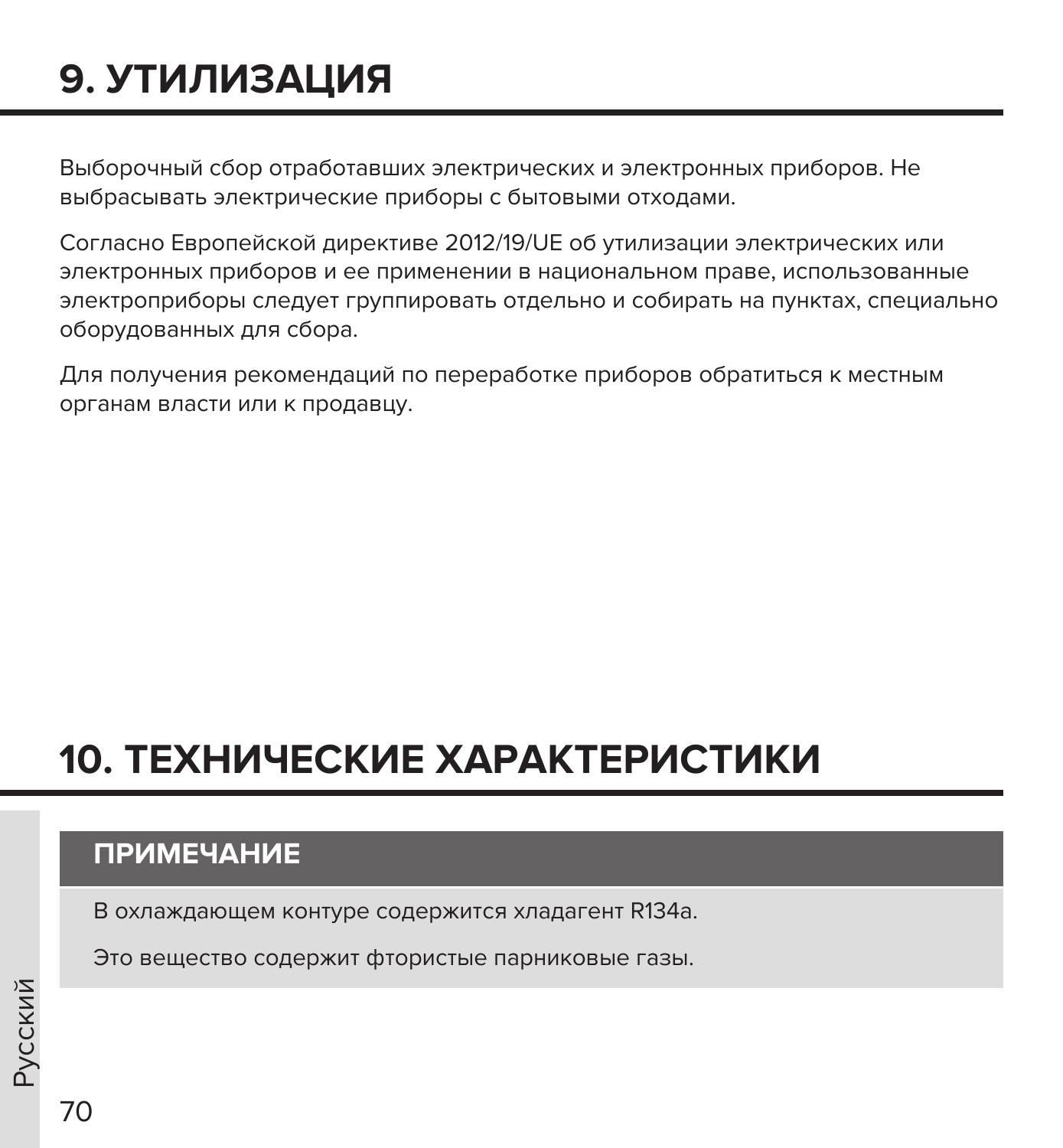| Модель                         | $Q-18$ | $Q-22$                   | $Q-28$ | $Q-26$ | $Q-36$         | $Q-30$ | $Q-40$         | $Q-55$ | $Q-65$ |
|--------------------------------|--------|--------------------------|--------|--------|----------------|--------|----------------|--------|--------|
| Напряжение<br>питания          |        | 12В/24В постоянного тока |        |        |                |        |                |        |        |
| Потреб. ток (12В), А           | 3.5    | 3.5                      | 3.8    | 3.8    | $\overline{4}$ | 3.8    | 4              | 4.2    | 4.6    |
| Потреб. ток (24В), А           | 1.7    | 1.7                      | 1.9    | 1.9    | $\overline{2}$ | 1.9    | $\overline{2}$ | 2.1    | 2.3    |
| Диапазон<br>охлаждения, °С     |        | от +20 до -25            |        |        |                |        |                |        |        |
| Объём, л                       | 17     | 20                       | 27     | 29     | 37             | 30     | 38             | 50     | 60     |
| Клим, класс                    |        |                          |        |        | SN, N, ST, T   |        |                |        |        |
| Вес фреона, г                  | 24     | 36                       | 32     | 32     | 33             | 32     | 34             | 35     | 38     |
| Потреб. мощность,<br><b>BT</b> | 40     | 40                       | 45     | 45     | 48             | 45     | 48             | 50     | 55     |
| Фреон                          |        |                          |        |        | R134A          |        |                |        |        |
| Изоляция                       |        |                          |        |        | Полиуретан     |        |                |        |        |
| Система<br>охлаждения          |        | Компрессор               |        |        |                |        |                |        |        |
| Температура окр.<br>среды, °С  |        |                          |        |        | от +16 до +43  |        |                |        |        |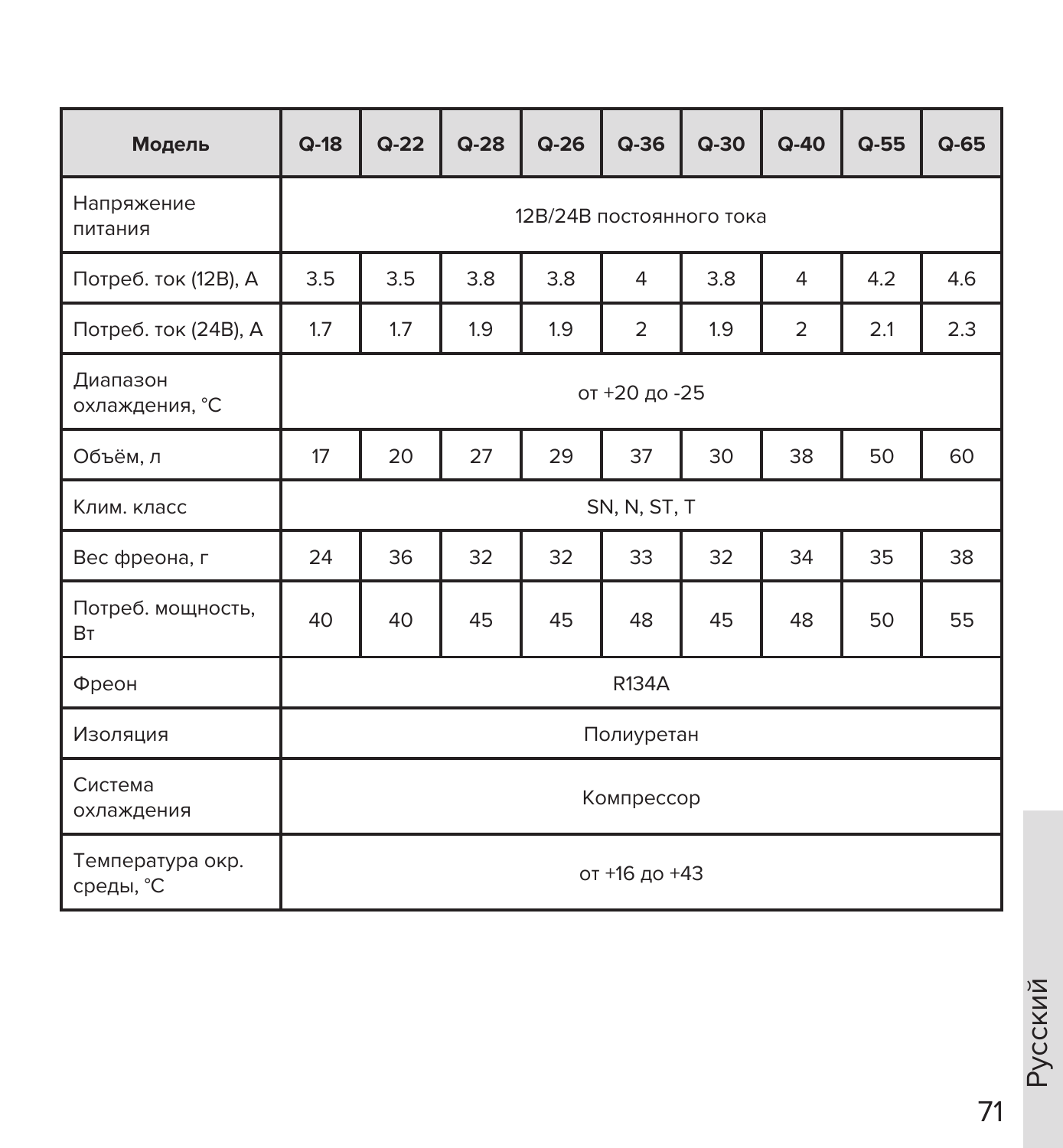| Модель                          | $K-20$        | $K-26$                   | $K-30(H)$ | $X-18$ | $X-26$ |  |  |  |
|---------------------------------|---------------|--------------------------|-----------|--------|--------|--|--|--|
| Напряжение<br>питания           |               | 12В/24В постоянного тока |           |        |        |  |  |  |
| Потреб. ток (12В), А            | 3.5           | 3.5                      | 3.8       | 3.5    | 3.8    |  |  |  |
| Потреб. ток (24В), А            | 1.7           | 1.7                      | 1.9       | 1.8    | 1.9    |  |  |  |
| Диапазон<br>охлаждения, °С      | от +20 до -25 |                          |           |        |        |  |  |  |
| Объём, л                        | 19            | 23                       | 31        | 17     | 25     |  |  |  |
| Клим, класс                     |               | SN, N, ST, T             |           |        |        |  |  |  |
| Вес фреона, г                   | 35            | 37<br>42<br>40<br>40     |           |        |        |  |  |  |
| Потреб. мощность,<br><b>B</b> T | 39            | 42                       | 46        | 42     | 45     |  |  |  |
| Фреон                           |               | <b>R134A</b>             |           |        |        |  |  |  |
| Изоляция                        |               | Полиуретан               |           |        |        |  |  |  |
| Система<br>охлаждения           | Компрессор    |                          |           |        |        |  |  |  |
| Температура окр.<br>среды, °С   | от +16 до +43 |                          |           |        |        |  |  |  |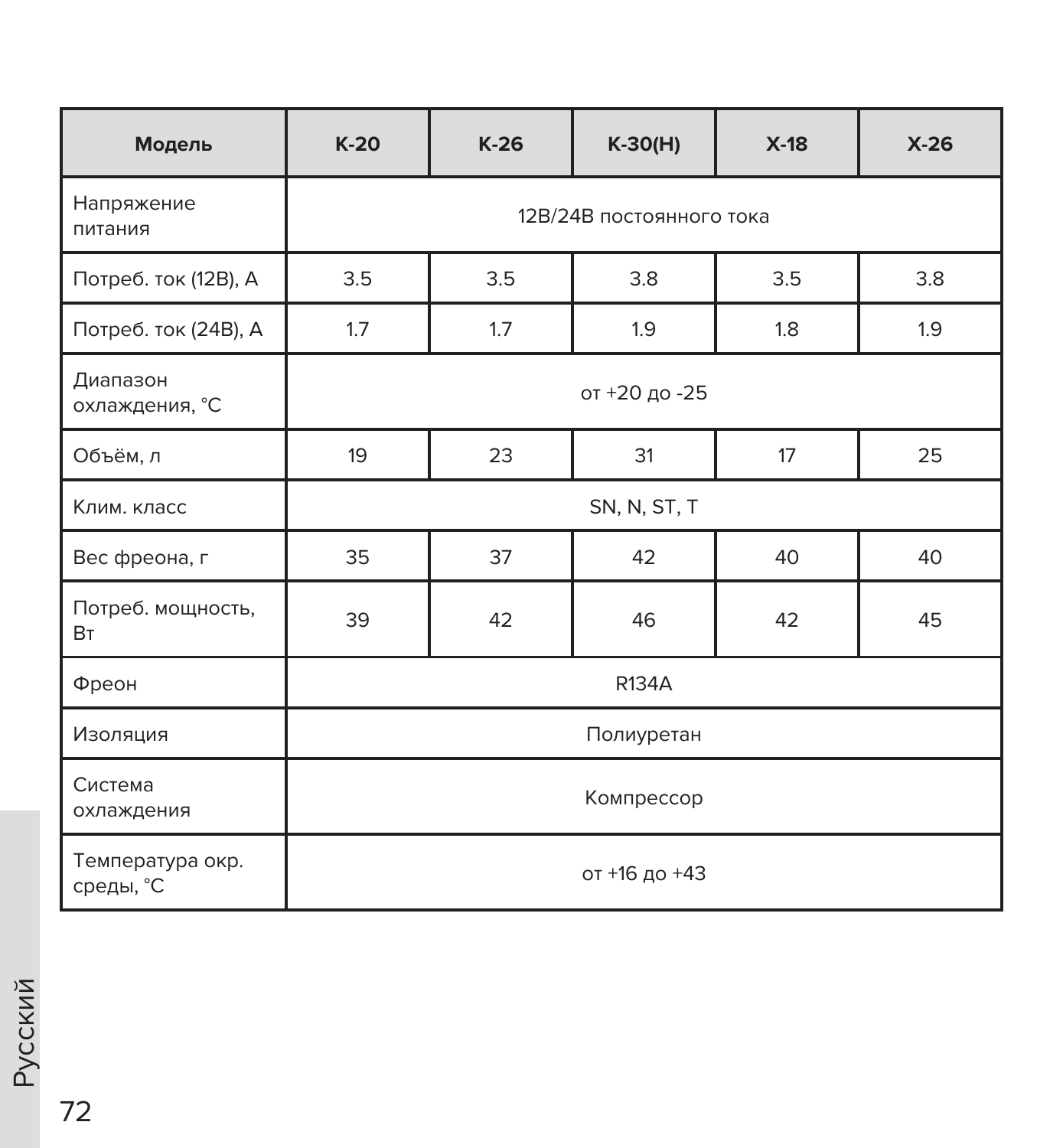## 11. ГАРАНТИЯ

Дата продажи

Серийный номер

Гарантийный срок эксплуатации с момента приобретения 3 года на компрессор. 1 год на остальное изделие. Срок службы изделия - 5 лет с момента производства. Если продукт неисправен, пожалуйста, свяжитесь с вашим продавцом.

Гарантийные обязательства действую в течении всего установленного гарантийного срока, при условии что, неполадки в изделии не возникли вследствие нарушения потребителем правил пользования, действия третьих лиц или непреодолимой силы. Номер партии изделия должен соответствовать указанному в гарантийном талоне.

Гарантийные обязательства не действуют в случае:

- если неисправность аппарата явилась следствием нарушения требования по безопасности его использования и правил хранения, действия третьих лиц, непреодолимой силы (пожара, природных катастроф и т.п.).
- При наличии следов вскрытия:
- При повреждениях портов активного оборудования изделия в результате воздействия электрического импульса, статического электричества, неправильного заземления оборудования, повреждения первичных цепей электропитания изделия вследствие нарушений в сети электропитания;
- При обнаружении механических повреждений или повреждений, вызванных несоблюдением требований хранения и эксплуатации изделия (следы ударов, трещины в корпусе, искривления корпуса из-за перегрева, следы повреждения водой, выдавливание жидкокристаллического дисплея, следы краски, клея и др.)

Настоящим подтверждаю получение изделия без механических повреждений, полной комплектности и пригодного к использованию, а также подтверждаю согласие с условиями гарантии.

/Подпись продавца/

/Подпись покупателя/

 $M \Pi$